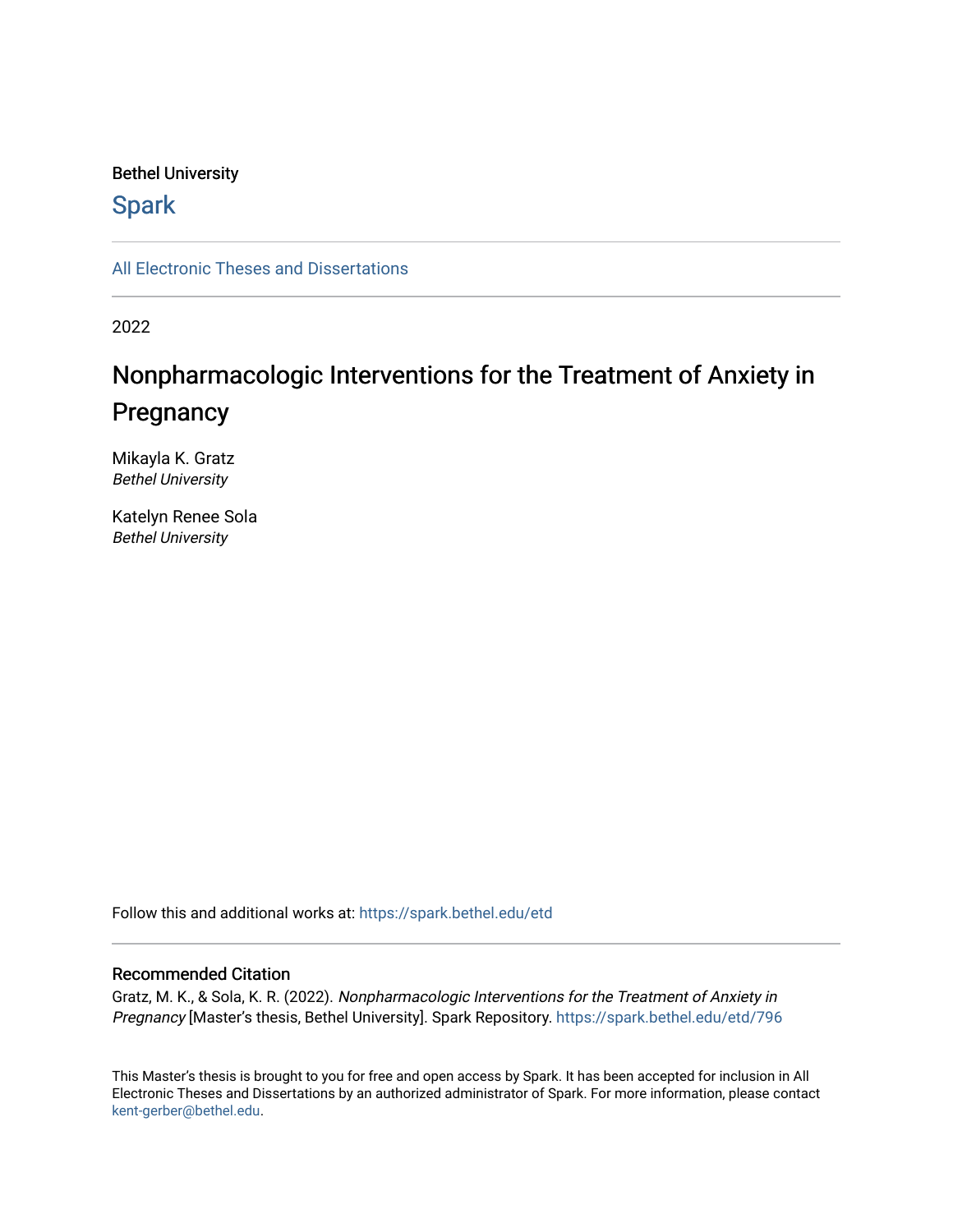# NON-PHARMACOLOGIC INTERVENTIONS FOR THE TREATMENT OF ANXIETY IN PREGNANCY: AN INTEGRATIVE REVIEW

A CAPSTONE PROJECT SUBMITTED TO THE GRADUATE FACULTY OF THE GRADUATE SCHOOL BETHEL UNIVERSITY

BY

## MIKAYLA GRATZ AND KATELYN SOLA

## IN PARTIAL FULFILLMENT OF THE REQUIREMENTS

### FOR THE DEGREE OF

## MASTER OF SCIENCE IN NURSING

MAY 2022

### BETHEL UNIVERSITY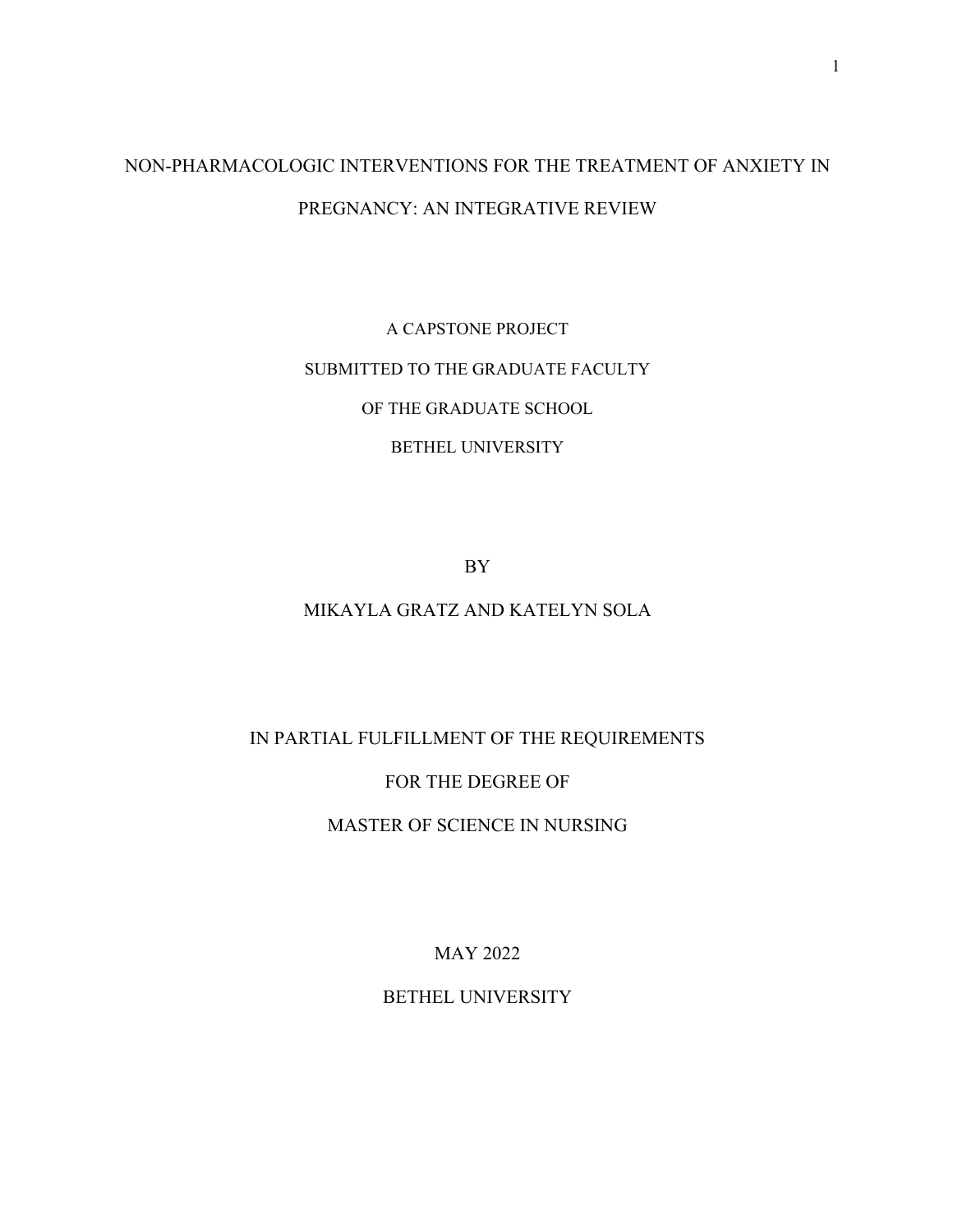**Nonpharmacologic Interventions for the Treatment of Anxiety in Pregnancy** 

Mikayla Gratz and Katelyn Sola

May 2022

Approvals:

Project Advisor Name: Paige Hardy, DNP, APRN, CNM

Project Advisor Signature: Paige Handy, DNP, APRAJ, CLIN

Second Reader Name: Renee Clark, DNP, APRN, CNM

Second Reader Signature: \_\_\_\_\_\_\_\_\_\_\_\_\_\_\_\_\_\_\_\_\_\_\_\_\_\_\_

Director of Nurse-Midwifery Program Name: Katrina Wu, MSN, APRN, CNM Director of Nurse-Midwifery Program Signature: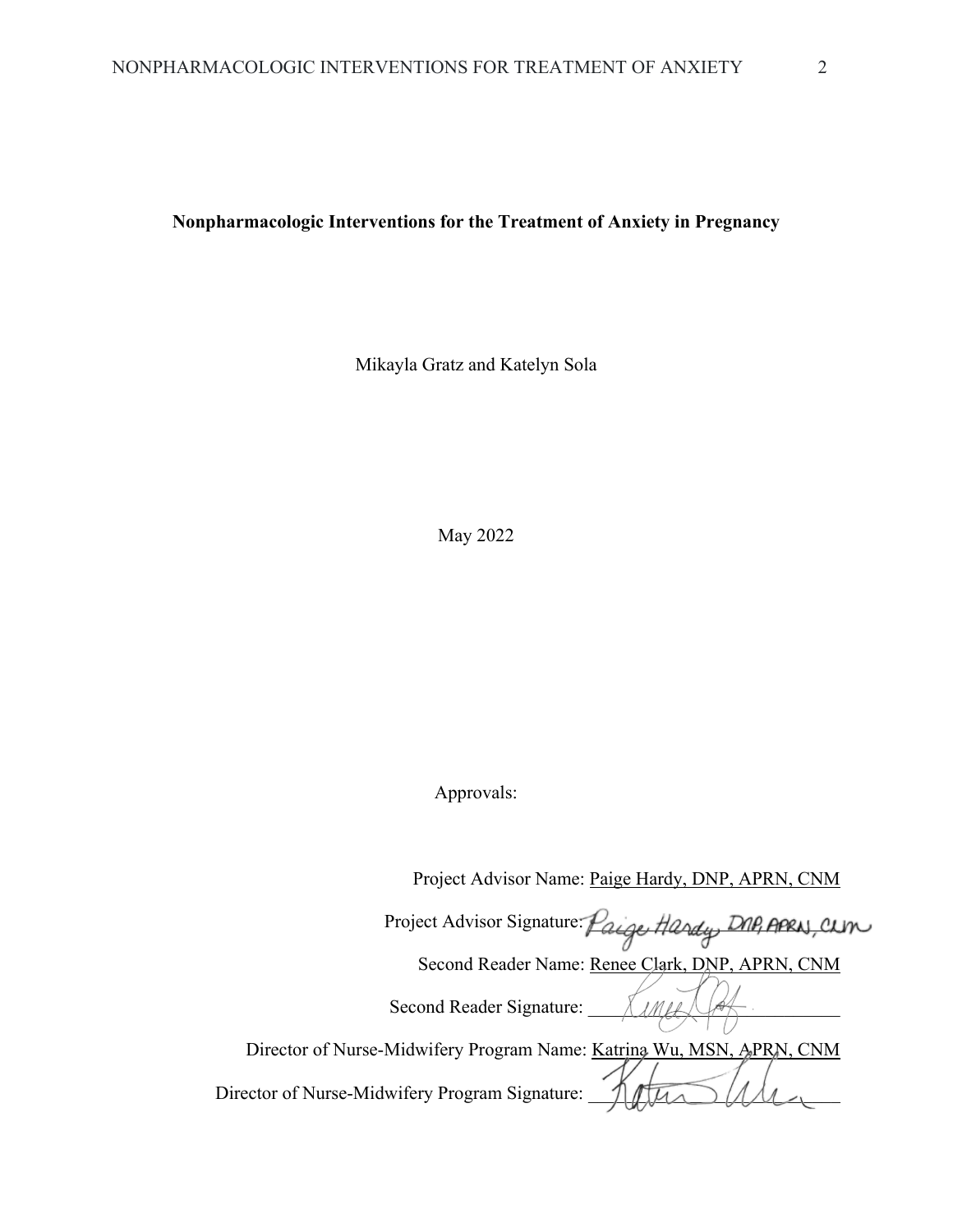#### **Acknowledgments**

 The completion of this review would not have been possible without the help from a wonderful team of people. The authors would like to thank Corey Whipkey for all of his help in guiding the early research process and for willingly answering our many questions. The authors would also like to thank Rebecca Otterness, MSN, RN for her keen eye for detail, and for her continual efforts throughout the editing journey. Lastly, the authors would like to recognize Paige Hardy; thank you for donating your time, reading each draft of this project, and for your encouragement and support along the way.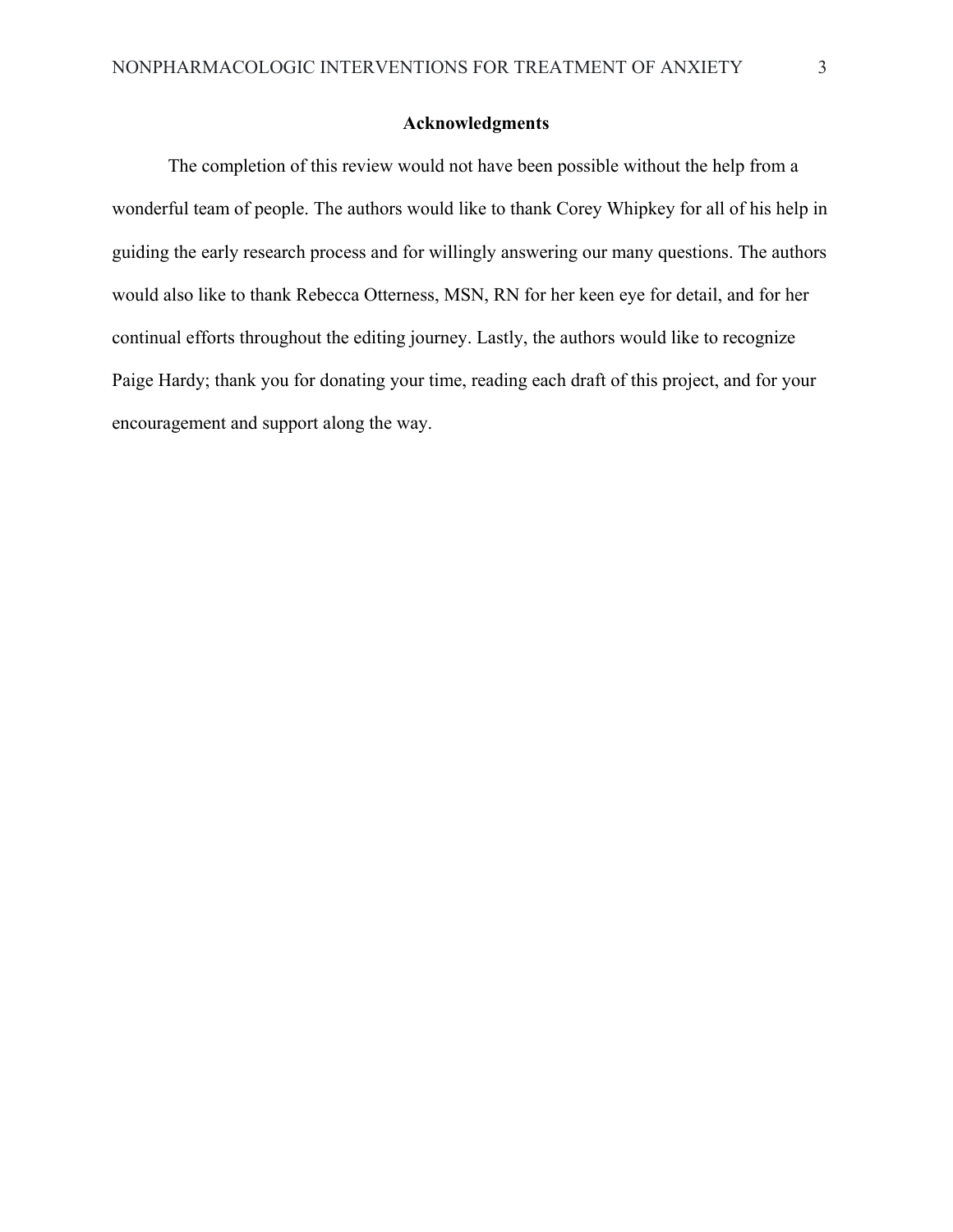#### **Abstract**

*Introduction:* Anxiety has become an increasing concern for women throughout the perinatal period. The mainstay treatment for anxiety in pregnancy is pharmacotherapy, particularly selective serotonin reuptake inhibitors (SSRIs). Less often are nonpharmacologic interventions offered, despite an increasing demand for alternative treatment options. Therefore, this gap in care necessitates the need for further research into nonpharmacologic treatment options. This integrative review investigates the efficacy of several different nonpharmacologic interventions for the treatment of anxiety during pregnancy.

*Methods:* This integrative review utilized the Whittemore and Knafl methodology (2005) as a framework to guide the review process. Database searches were conducted across CINAHL, PubMed and Scopus, yielding a total of 241 articles. Articles were screened in Covidence 2.0, according to a set eligibility criteria. A total of 20 articles were selected for this review. *Results:* Several nonpharmacologic therapies were reviewed for their efficacy in treating anxiety in pregnancy. These therapies included cognitive behavioral therapy, mindfulness, yoga and physical activity, massage therapy, aromatherapy, and music therapy. This review found all selected therapies to show some benefit in reducing anxiety symptoms throughout pregnancy. *Discussion:* Though this is an area that has not been comprehensively investigated, the use of nonpharmacologic treatments have shown to be a promising alternative treatment option for managing anxiety during pregnancy. Further research is necessary to better determine the degree of efficacy of nonpharmacologic therapies for the treatment of anxiety in pregnancy. *Keywords:* anxiety, pregnancy, pregnant, complementary therapies, nonpharmacologic treatment, cognitive behavioral therapy, hypnosis, yoga and physical activity, massage therapy, aromatherapy, and music therapy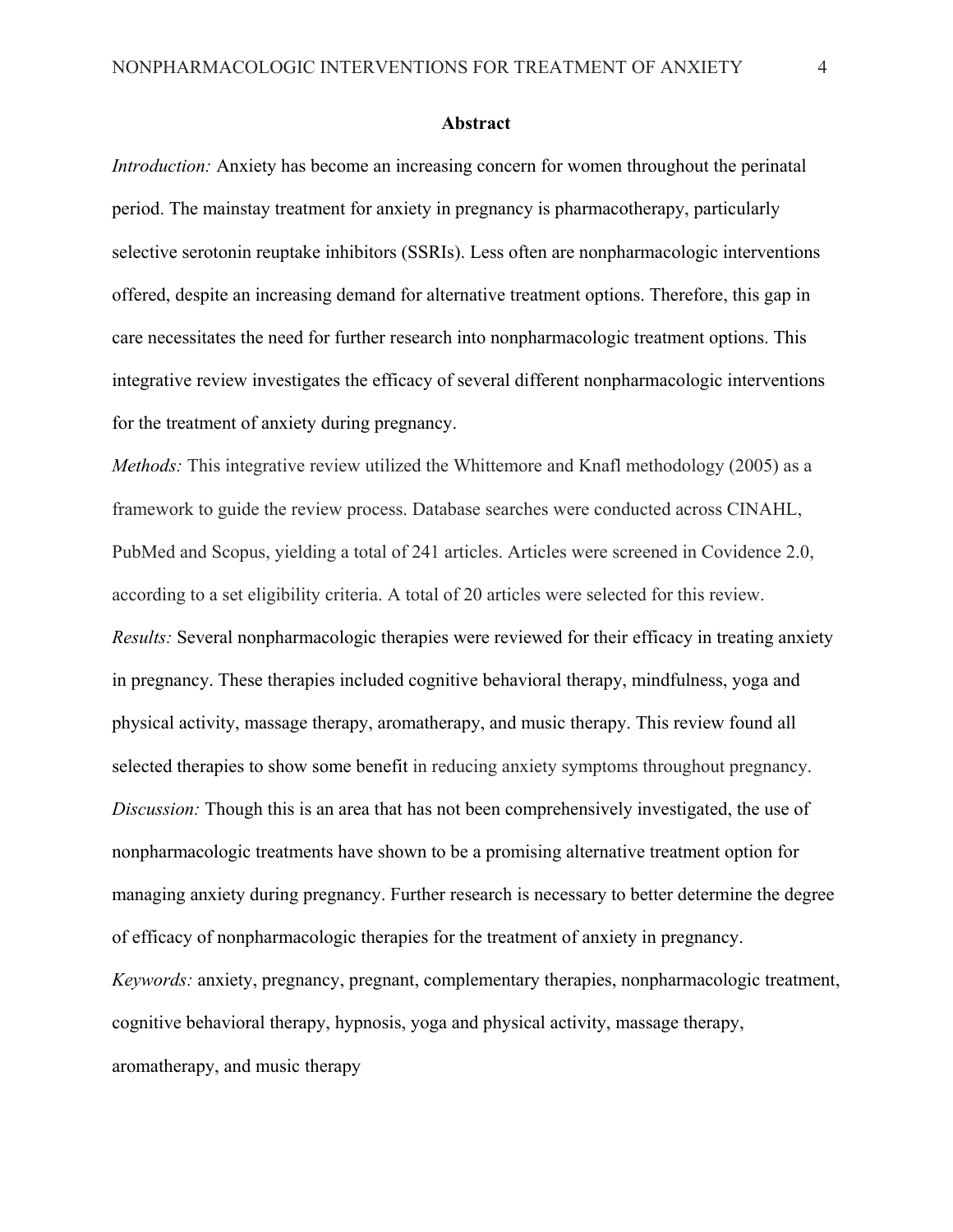#### **Nonpharmacologic Interventions for the Treatment of Anxiety in Pregnancy**

Mental health disorders have become a common concern for pregnant women and their health care providers. Pregnancy is a time of increased vulnerability during which women undergo a wide variety of physical, emotional, and mental changes. Zagrabbe (2018) reports that one in seven (14%) women are dealing with a mental health disorder during the perinatal period. These occur independently and alongside other problems of pregnancy. Mental health disorders in the perinatal period are associated with gestational hypertension, preeclampsia, preterm birth, low birth weight infants, delayed bonding, developmental delays, early breastfeeding cessation, suicide, and infanticide (Zagrabbe, 2018).

Specifically, nearly 9.5% of women meet the criteria for generalized anxiety disorder (GAD) during pregnancy. This rate is highest during the first trimester (Nonacs, 2015). The American College of Nurse Midwives recommends that all perinatal patients be screened using a validated tool for anxiety, depression, and other mental health disorders at least twice throughout the course of the pregnancy (American College of Nurse-Midwives [ACNM], 2020). Frequently used screening tools include Generalized Anxiety Disorder-7 (GAD-7), Beck Anxiety Inventory (BAI), State-Trait Anxiety Inventory (STAI), and the Edinburgh Postnatal Depression Scale (EPDS). If left untreated, mental health disorders can have a negative impact on the mother and growing fetus.

Anxiety can be successfully managed by pharmacotherapy, such as selective serotonin reuptake inhibitors (SSRIs). These medications have a well accepted safety profile in pregnancy, though there can be slight risk of neonatal withdrawal following birth (Nonacs, 2015). Benzodiazepines may also be used for the treatment of GAD and panic attacks, but there is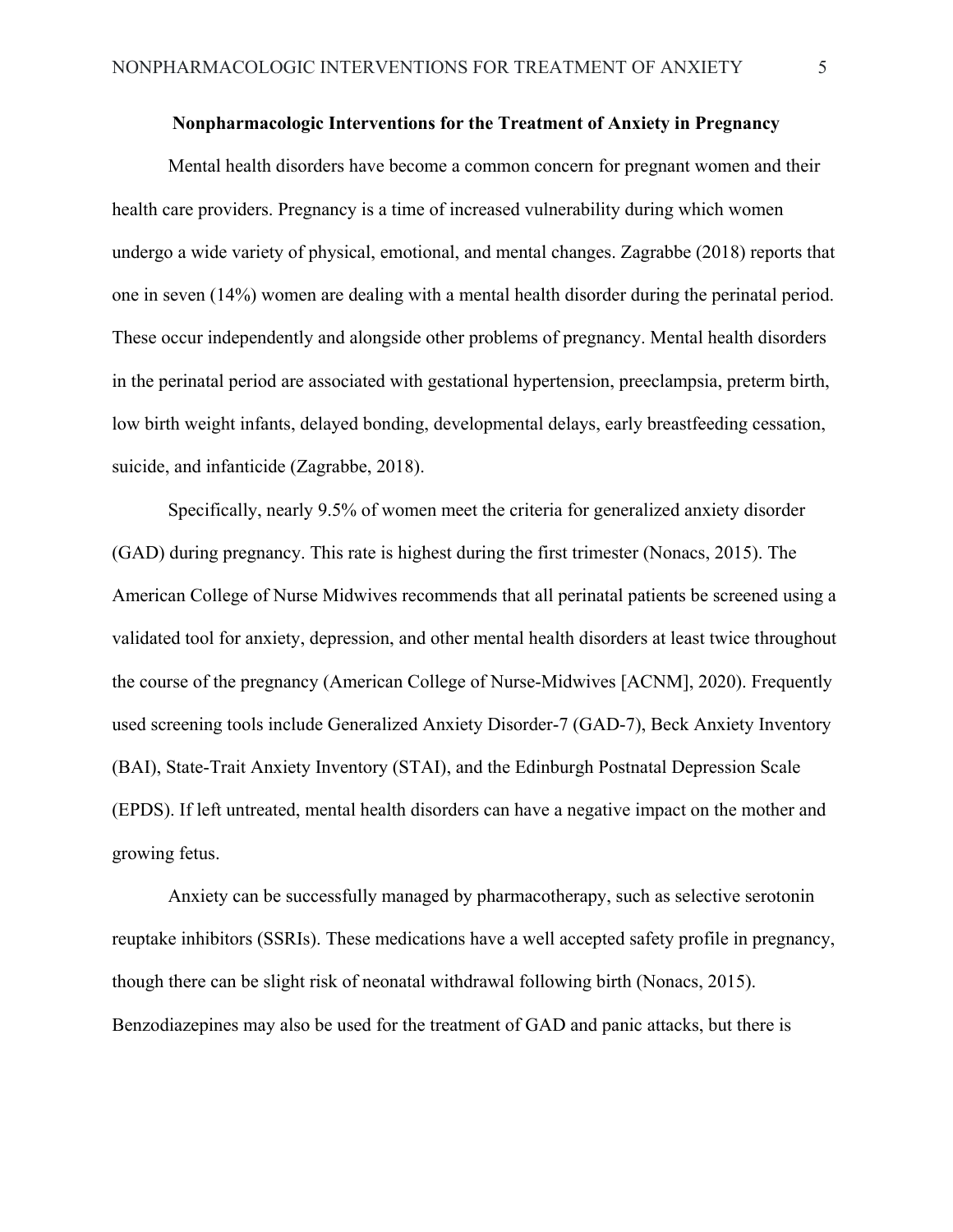conflicting evidence regarding their safety in pregnancy, so they are generally avoided (Nonacs, 2015).

Unfortunately, many women may choose not to seek treatment for anxiety during pregnancy (Browne et al., 2021). They may believe that anxiety is a normal part of pregnancy, fear judgement, or desire to avoid taking additional medications during pregnancy. In recent years, nonpharmacologic interventions have begun to be implemented for the management of anxiety. These nonpharmacologic options utilize a more holistic approach to care which may be more acceptable to women who fear or chose to avoid medications during their pregnancy.

The purpose of this integrative review is to investigate the efficacy of nonpharmacologic interventions for the treatment of perinatal anxiety. The following research question guided our review: Do pregnant women with perinatal anxiety, who are treated with nonpharmacologic interventions, as compared to those who are not treated at all, have a reduction in anxiety symptoms during pregnancy? We elected to focus specifically on a selection of nonpharmacologic interventions for anxiety treatment, which included cognitive behavioral therapy (CBT), mindfulness, hypnosis, yoga and physical activity, massage therapy, aromatherapy, and music therapy. The efficacy and safety of each of the included interventions will be explored further throughout this review. The exploration of nonpharmacologic treatments for anxiety is particularly important for certified nurse-midwives and other obstetric care providers as this is a common question that is voiced at early prenatal visits (Browne et al., 2021). Additionally, women who become pregnant and are already taking medications for mental health disorders may desire to stop them during their pregnancy. Education regarding various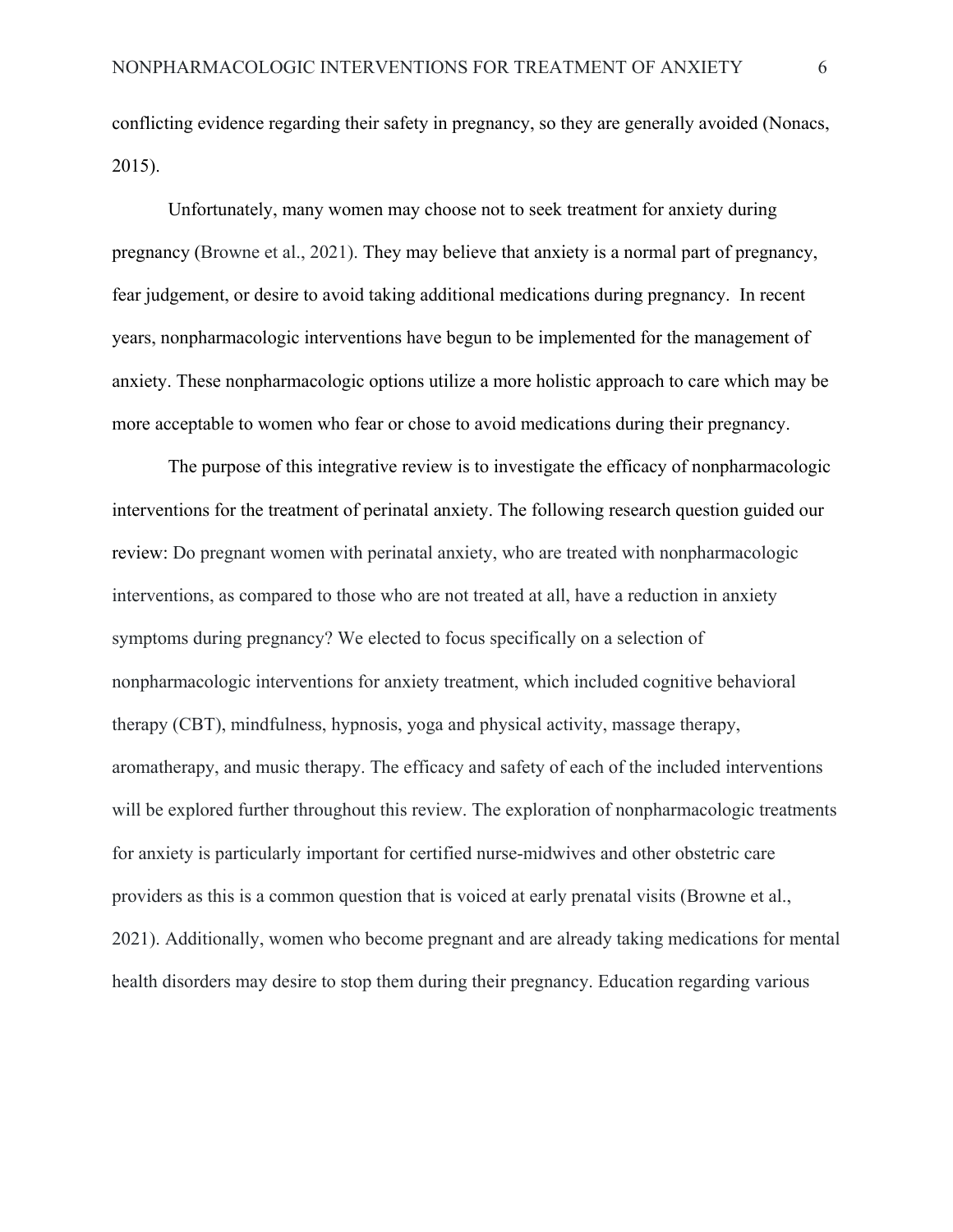nonpharmacologic anxiety management methods will allow providers an opportunity to effectively counsel patients who are experiencing anxiety in the perinatal period.

#### **Theoretical Framework**

Dorothea Orem's Self-Care Theory guided this review. This theory states that assisting patients in the provision and management of their self-care can help to increase independence and overall wellbeing (Orem, 2001). The Self-Care theory focuses specifically on an individual's ability to perform necessary daily care independently, which in turn fosters health and wellbeing. Intervention is needed when a person is no longer able to perform necessary tasks of daily living.

The role of the nurse-midwife in implementing Self-Care theory is that they are caring for a vulnerable person who may not otherwise be able to care for herself; this includes pregnancy, especially when complicated by mental health disorders such as anxiety. It is critical that nursemidwives are educated on the topic of nonpharmacologic treatments for anxiety, as these are holistic and minimally invasive interventions that the patient can implement with guidance from their provider. By empowering individuals to prioritize their mental health and to seek nonpharmacologic treatment for anxiety during pregnancy, midwives can promote the safety of both pregnant patients and infants, while also actively involving the patient in her own care.

#### **Methods**

This integrative review utilized the Whittemore and Knafl (2005) methodology as a framework to guide the review process. Their systematic approach outlines the stages of the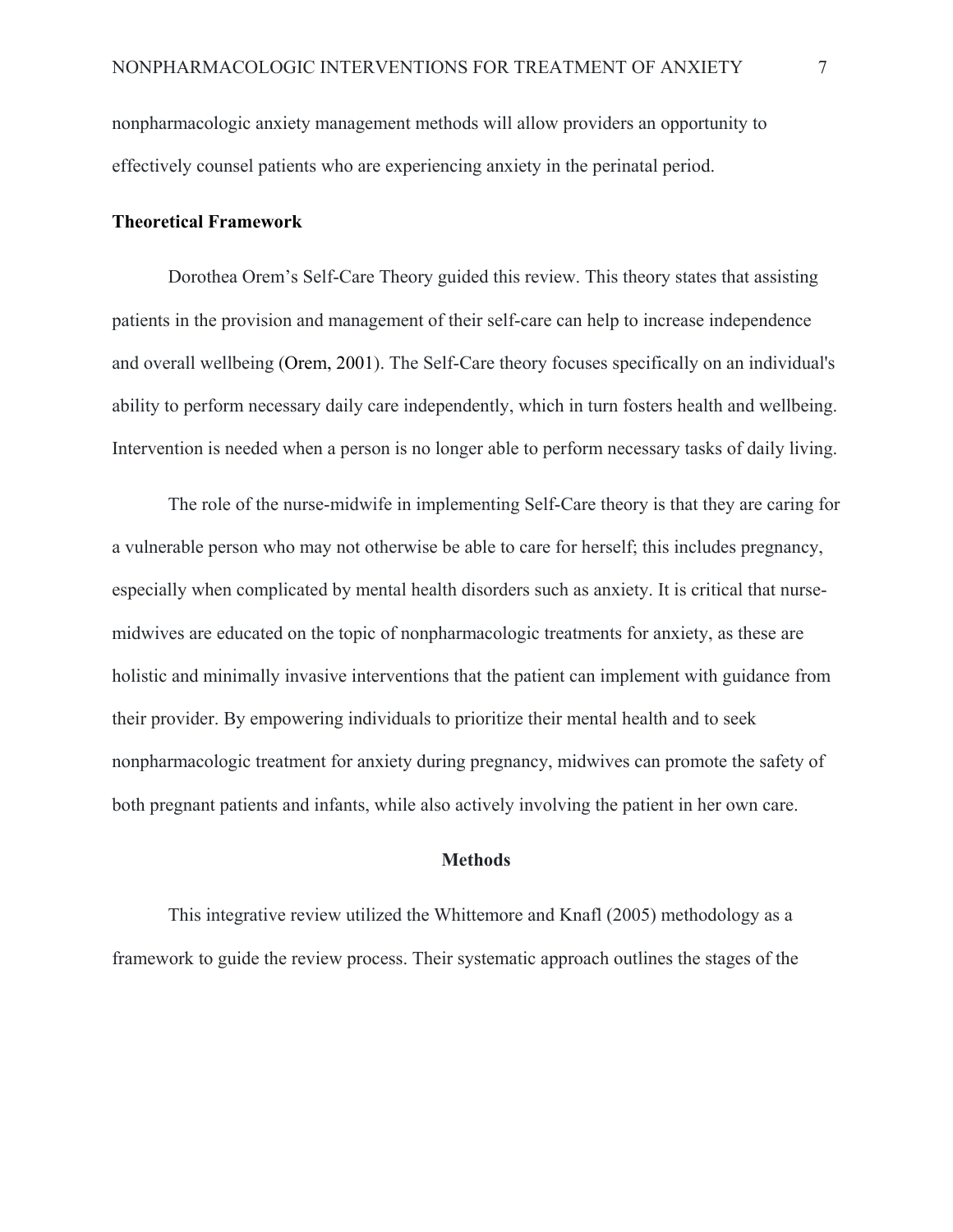review process, which includes problem identification, literature search, data evaluation, data analysis and presentation (Whittemore & Knafl, 2005).

In January of 2022, a database search was performed using PubMed, CINAHL and Scopus. With the assistance of the university librarian, search terms were defined using Boolean operators and Medical Subject Headings (MeSH). The primary MeSH heading was "alternative therapies" in conjunction with the following keywords: "anxiety," "pregn\*," "prenatal," "cognitive behavioral therapy," "mindfulness," "hypnosis," "yoga," "physical activity," "massage therapy," "aromatherapy" and "music therapy." In order to have the most up to date information, database searches were filtered to exclude studies prior to the year 2011. This search strategy yielded 241 articles across 3 databases, PubMed ( $n = 56$ ), CINAHL ( $n = 33$ ) and Scopus ( $n = 152$ ). Database searches were then imported into Covidence version 2.0 (Veritas Health Innovation) and systematically screened by title, abstract, and full-text to assess eligibility. The Preferred Reporting Items for Systematic Reviews and Meta-Analysis (PRISMA) approach was used to guide this review management (Page et al., 2021). Following the removal of 23 duplicates, 218 studies were screened based on titles and abstracts. Next, 55 full-text studies were screened for eligibility using inclusion and exclusion criteria.

Inclusion criteria were defined as original studies or quality improvement studies that were published between 2011 and 2021 and conducted in developed countries. Additionally, studies were selected if they focused on nonpharmacological interventions for treatment of anxiety in the prenatal period. Inclusion criteria was also defined by a quantitative study design.

Exclusion criteria were defined as any study that primarily focused on the treatment of anxiety in labor, in the postpartum period, or in primary care settings. Articles that primarily focused on pharmacological treatment for perinatal anxiety were also excluded. Exclusion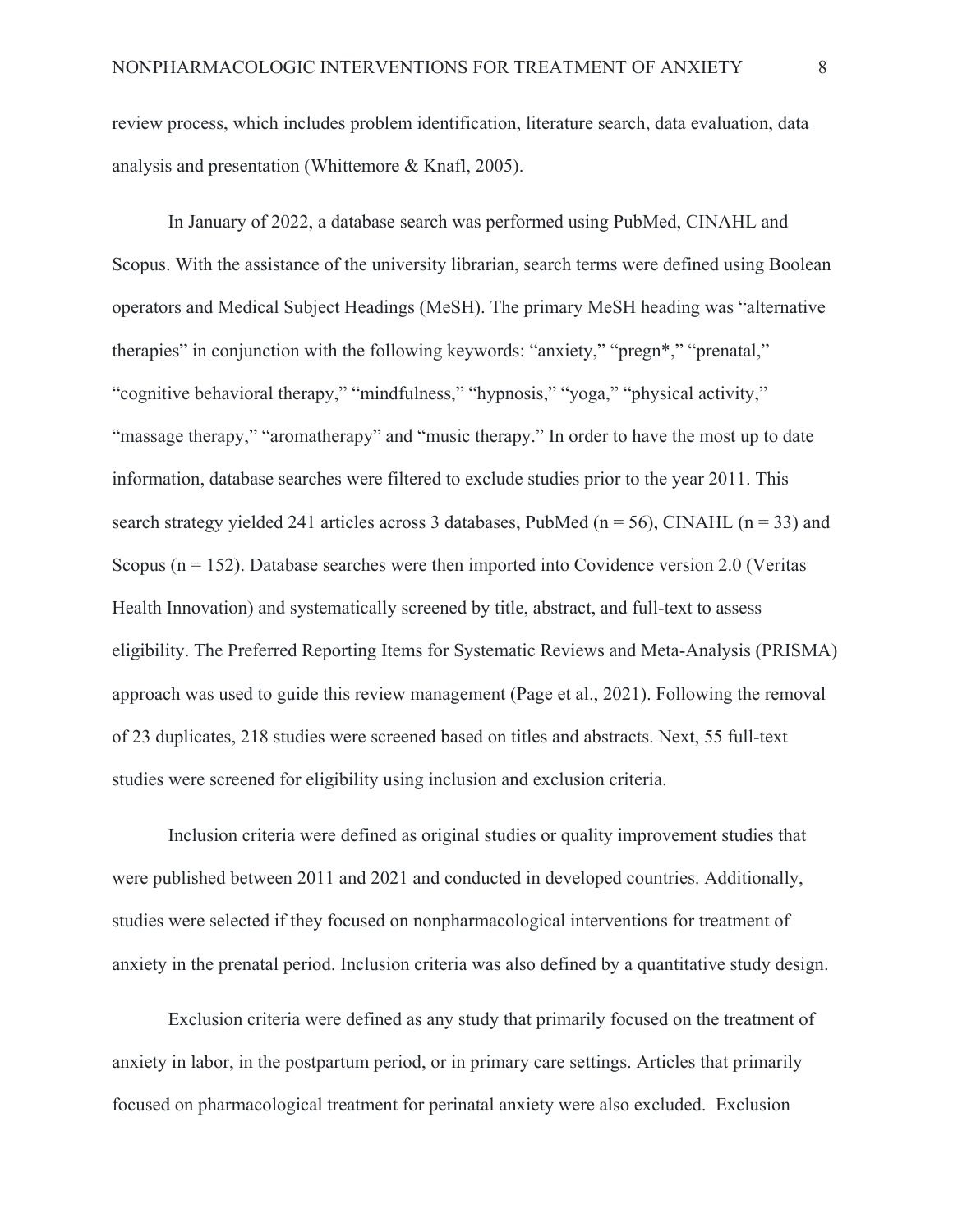criteria were also defined by any literature reviews, position statements, or editorials, as well as studies with a qualitative design, insufficient sample size (less than twenty participants), or were conducted prior to 2011.

After the full-text review, 19 studies were found to meet the inclusion criteria. A hand search was conducted across three journals including the *Journal of Midwifery and Women's Health, American Journal of Obstetrics and Gynecology*, and *Midwifery*, which yielded one eligible study relating to hypnosis for treatment of anxiety in pregnancy. Therefore, a total of 20 studies were included in this literature review. Review management through Covidence was performed independently by both research partners in the data selection process. The PRISMA flow diagram depicted in Figure 1 summarizes the review process. Studies were then organized according to topic and summarized in the Literature Matrix (Appendix 1). Topics included cognitive behavioral therapy, mindfulness, hypnosis, yoga and physical activity, massage therapy, aromatherapy and music therapy.

#### **Results**

The articles utilized in this integrative review were published between 2013 and 2021, with the focus divided amongst seven different nonpharmacologic interventions. Six studies focused on cognitive behavioral therapy (CBT), three on mindfulness, one on hypnosis, six on yoga and physical activity, one on massage therapy, one on aromatherapy, and two on music. All studies included were collected from professional journals written in English including from the United States, England, France, Taiwan, Iran, India, and Austria. There were 16 randomized controlled trials, two quasi-experimental studies, one retrospective cohort study, and an open label pilot study. As this data was collected from across a wide variety of countries, via different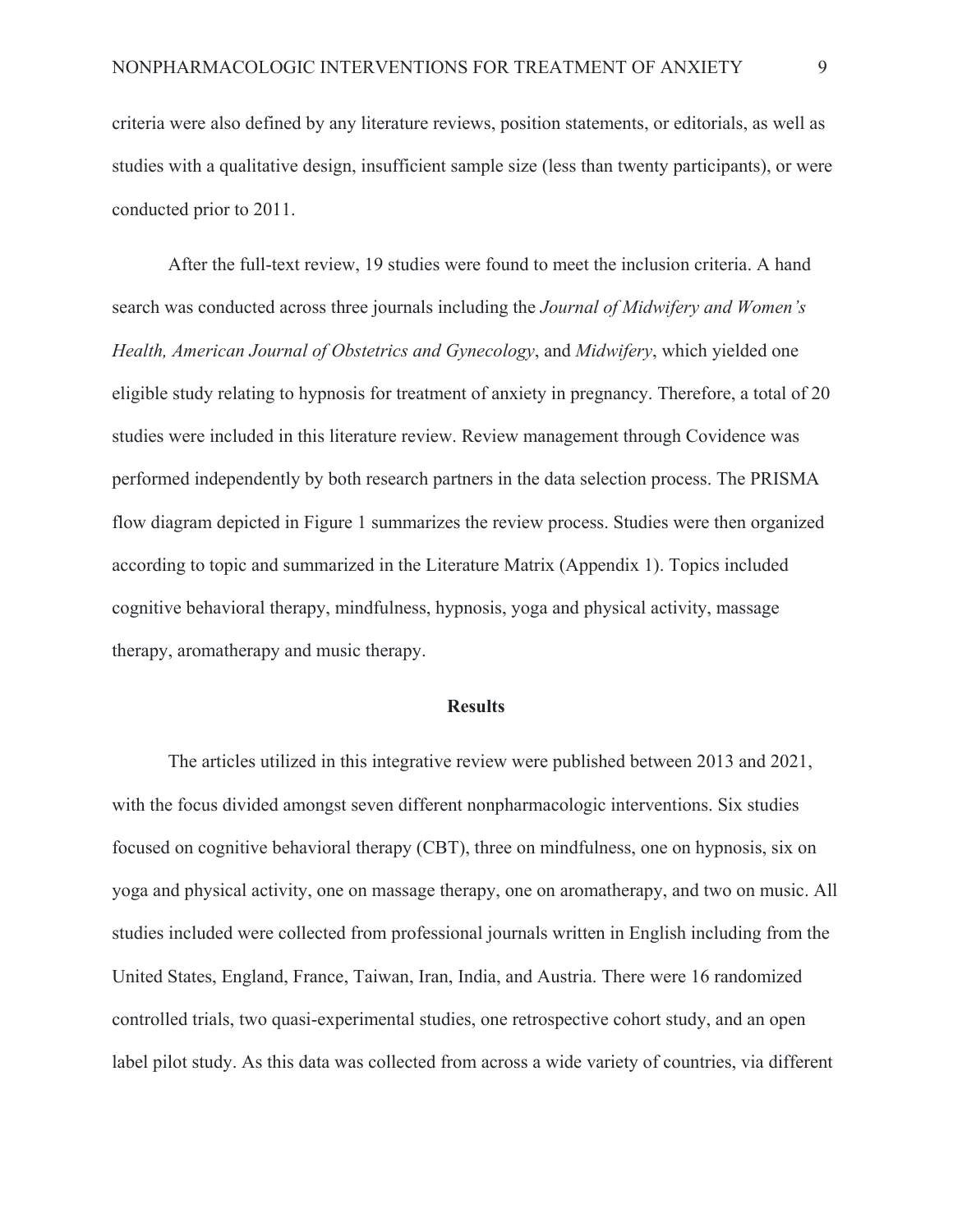models, and from different journals, the most uniform way to understand these is by breaking down individual interventions.

#### **Cognitive Behavioral Therapy**

 Cognitive behavioral therapy (CBT) has long been used as an intervention for coping with various mental health conditions (Loughnan et al., 2019). Six studies investigated different methods of delivering CBT to patients experiencing anxiety during pregnancy. In these articles, CBT was offered via group therapy sessions, an internet-based program, a self-help booklet, and individual therapy sessions.

Heller et al. (2020) followed 159 pregnant women who had pre-existing depression and anxiety symptoms. Half received internet-based CBT and the control group received routine prenatal care. The intervention group received virtual CBT once a week for five weeks. Anxiety and depression scores were evaluated before beginning the program and after completion, as well as for the control group at the beginning and end of the 5-week period. The group that received CBT was found to have lower levels of both anxiety and depression following the five weeks of treatment (p = .78). Loughnan et al. (2019) also offered internet-based CBT for management of anxiety in pregnancy. In this study, 36 women received virtual CBT for six sessions. Anxiety levels of the participants were evaluated before and after the intervention. Participants were found to have a significant decrease in both anxiety and psychological distress following treatment with virtual CBT ( $p = .84$ ).

 Group CBT for management of anxiety during pregnancy was another common method of delivering CBT services. Green et al. (2020) followed 96 women who were either pregnant or in the first six months postpartum. Women were randomly assigned to either a CBT group or a waitlist for a group. The CBT group received weekly therapy sessions over the course of six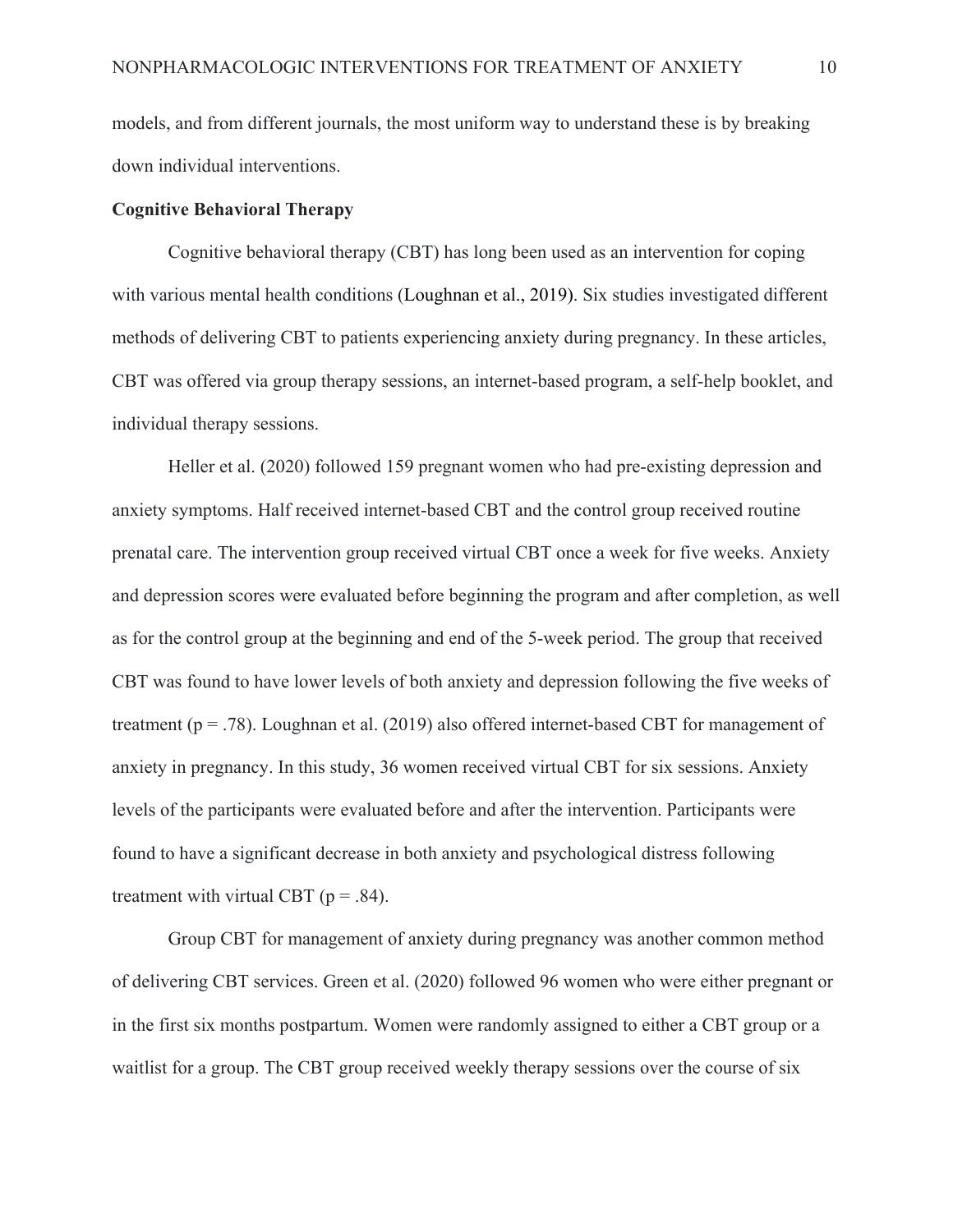weeks. Anxiety measuring tools were completed before the first group therapy session and after the group had concluded. After the group therapy had been completed, 63.6% of women noted a significant decrease in their anxiety levels while there was minimal change in the scores of the waitlist group ( $p = .02$ ). Salehi et al. (2016) also investigated the effectiveness of group CBT for managing perinatal anxiety. This quasi-experimental study included 91 low-risk nulliparous women with pre-existing mild to moderate anxiety levels. Four weeks of group CBT was given to half of the participants, while the other half received only routine prenatal care. After four weeks of group CBT, the intervention group showed a significant decline in anxiety levels especially compared to the control group ( $p = .011$ ).

 Lowndes et al. (2019) delivered CBT via a short self-help booklet. Pregnant women in their third trimester were randomly assigned to a control group or a group that received the booklets. There were four self-guided sessions that were completed as a part of the program in addition to a weekly telephone call checking in with the participants. Following completion, the intervention group had a noticeable reduction in anxiety and perfectionism. This group was reassessed three months following the intervention and the majority of participants continued to have decreased anxiety levels.

 Individual CBT is another treatment option for people who may desire a more personal and intimate approach to therapy. Ugaz et al. (2020) conducted a retrospective study that explored the effectiveness of individual CBT in an outpatient psychiatry setting. The participants all had previously diagnosed anxiety disorders. Twenty eight pregnant women received routine care while 23 women received individual CBT therapy sessions. After several therapy sessions,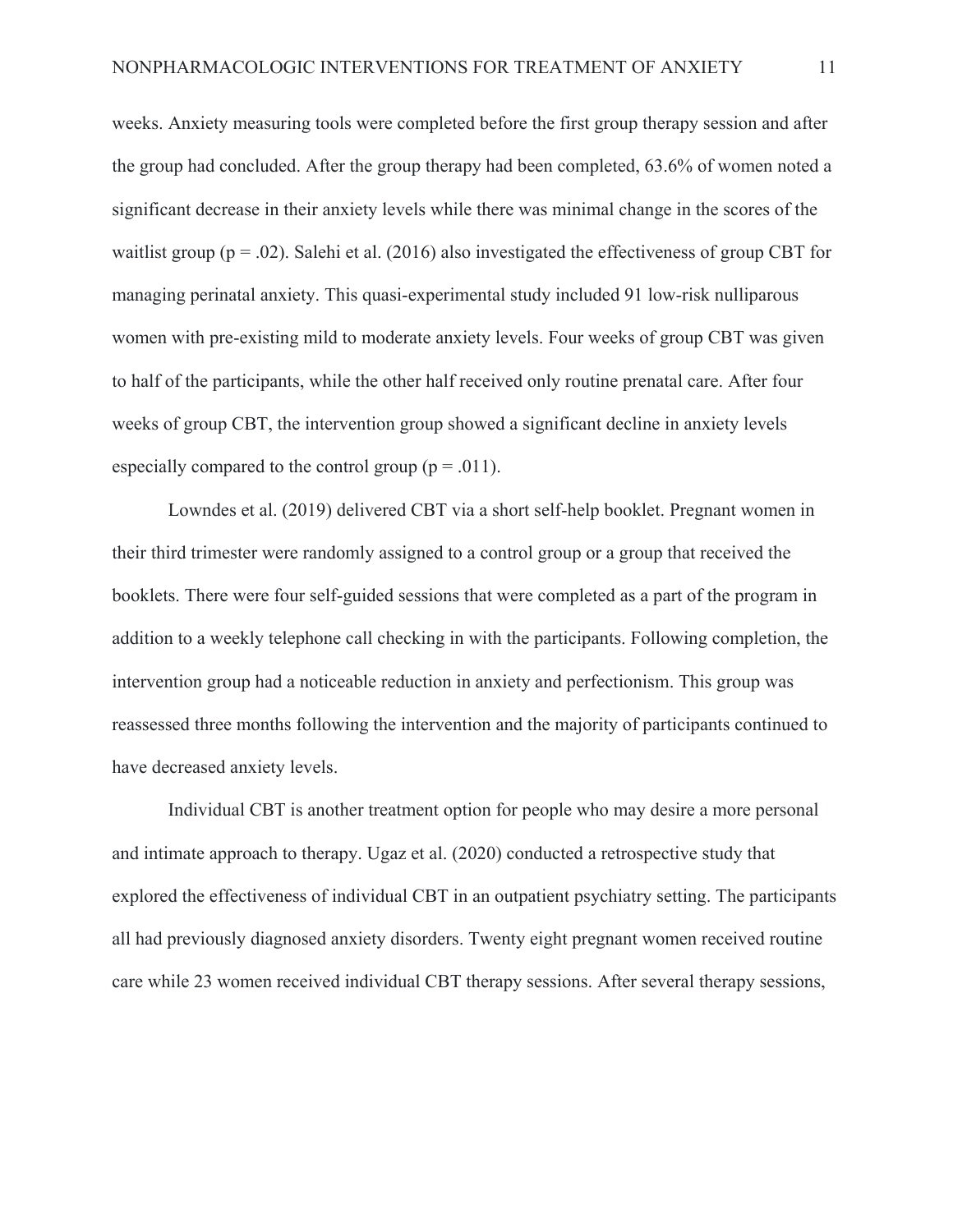participants in the CBT intervention group were found to have nearly a 50% reduction in their anxiety levels.

#### **Mindfulness**

Mindfulness techniques are another nonpharmacological method by which anxiety in pregnancy may be alleviated. Application of mindfulness techniques in conjunction with cognitive behavioral therapy has the potential to substantially reduce anxiety and comorbid symptoms. A mixed methods pilot study by Goodman et al. (2014) investigated the efficacy of the Coping with Anxiety through Living Mindfully (CALM) Pregnancy intervention program in 24 pregnant women with generalized anxiety disorder. They found a 69.6% improvement rate when comparing pre- and post- intervention anxiety scores. Zemestani & Fazeli Nikoo (2020) and Zarenjad et al. (2020) also evaluated the impact of mindfulness-based therapies in high quality randomized controlled trials. Between both studies, a total of 333 pregnant women with obstetrically uncomplicated pregnancies and clinically significant anxiety in the prenatal period participated in mindfulness-based intervention. The mindfulness intervention group was compared to the control group, who received no treatment at all, and the intervention group was noted to have a greater improvement of anxiety and depression symptoms.

#### **Hypnosis**

There is limited high quality evidence regarding the use of hypnosis as a nonpharmacologic intervention for the treatment of anxiety in pregnancy. One quasiexperimental study by Beevi et al. (2016) investigated the efficacy of hypnotherapy on anxiety in pregnancy. A sample of 56 women in the second and third trimester of pregnancy were included in this study. Participants in the experimental group experienced an alleviation of psychological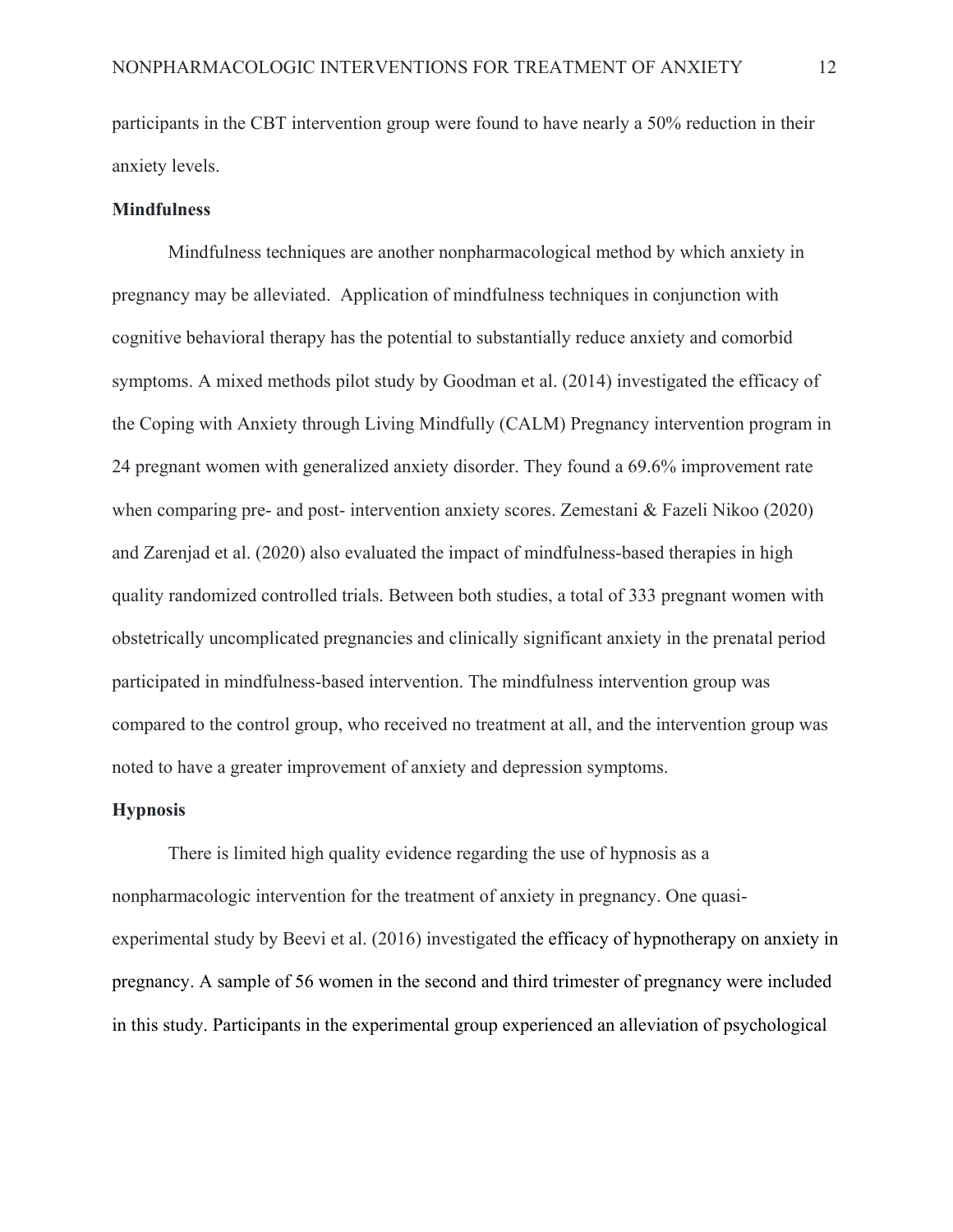symptoms (stress, anxiety and depression) by 36 weeks gestation while the control group experienced an increase in those psychological symptoms by 36 weeks' gestation.

#### **Yoga and Physical Activity**

Yoga and physical activity are another excellent nonpharmacological intervention to help alleviate anxiety in pregnancy. Yoga and physical activity help to modulate cortisol levels in response to increased stress in the antepartum period (Chen et al., 2017). Six high quality randomized controlled trial studies were selected for review. The primary aim of the included studies was to investigate the impact of yoga and physical activity on anxiety in pregnancy. Some of the studies measured secondary outcomes including depressive symptoms, stress level, immune function and overall well-being. Study participants included pregnant women with an uncomplicated singleton pregnancy in the second and third trimester, with the exception of Gallagher et al. (2020) which investigated anxiety among pregnant individuals on medically indicated bedrest. Chen et al. (2020), found that yoga and physical activity in pregnancy can help decrease an elevated level of cortisol in pregnancy. In addition, they found that a reduction in cortisol levels can also contribute to better immune function. Therefore, prenatal yoga has a potentially positive effect on overall immunologic functioning in pregnancy. Davis et al. (2015) found yoga to be a safe and effective coping method for anxiety and depression in pregnancy. Field et al. (2013) compared yoga and social support groups and found yoga to be just as effective as support groups in reducing perinatal anxiety and depression. Newham et al. (2014) and Satyapriya et al. (2013) found yoga and physical activity to be effective in reducing anxiety scores on standardized screening tools. However, Satyapriya et al. (2013) suggests that yoga and physical activity may not be sufficient for treatment alone, but rather, it may be better suited as an adjunctive therapy. Lastly, Gallagher et al. (2020) found a reduction in anxiety symptoms in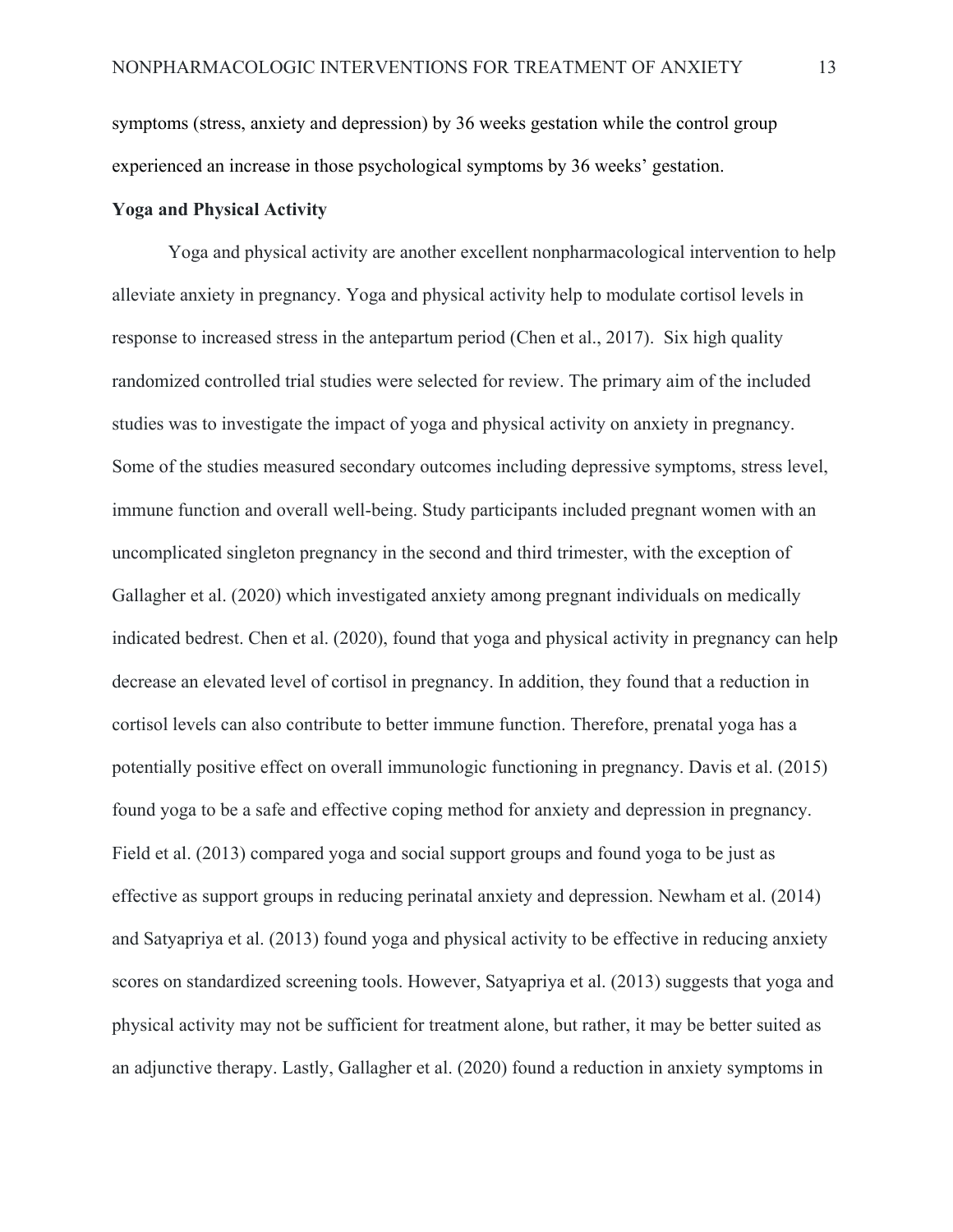the inpatient hospital setting among pregnant women who were on medically indicated bedrest. This program included a series of gentle, modified in-bed exercises, such as neck rolls, arm raises, pelvic tilts, leg raises and breath work (Gallagher, et al., 2020).

#### **Massage Therapy**

 Anxiety can cause many uncomfortable side effects such as muscle tension and soreness, which is one reason that massage therapy can be used as an intervention. Khojasteh et al. (2016) looked at the effects of massage therapy in reducing anxiety during pregnancy. Seventy five women were randomly divided into an experimental group and a control group. The intervention group received 20 minute long sessions once a week for six weeks, while the control group received a placebo cream. Anxiety levels were assessed before and after intervention. The group that received massage therapy was found to have lower anxiety levels overall ( $p = 0.00$ ). The control group had minimal change in anxiety levels when compared to the baseline.

#### **Aromatherapy**

Essential oils and aromatherapy have become popular methods of relaxation in the past several years. Effati-Daryani et al. (2015) explored the use of lavender cream with or without the use of a foot bath to reduce anxiety, depression, and overall stress in pregnant women. Included were 141 pregnant women who were between 25-28 weeks gestation. They were divided into three groups, lavender cream with foot bath, lavender cream only, and placebo. The participants were observed over the course of two months during the interventions. Depression and anxiety levels were assessed at baseline, four weeks, eight weeks, and post intervention using the Depression, Anxiety, and Stress Scale-21 (DASS-21). At baseline testing, the three groups were similar. At the four week mark, only anxiety levels were reduced in the intervention groups. By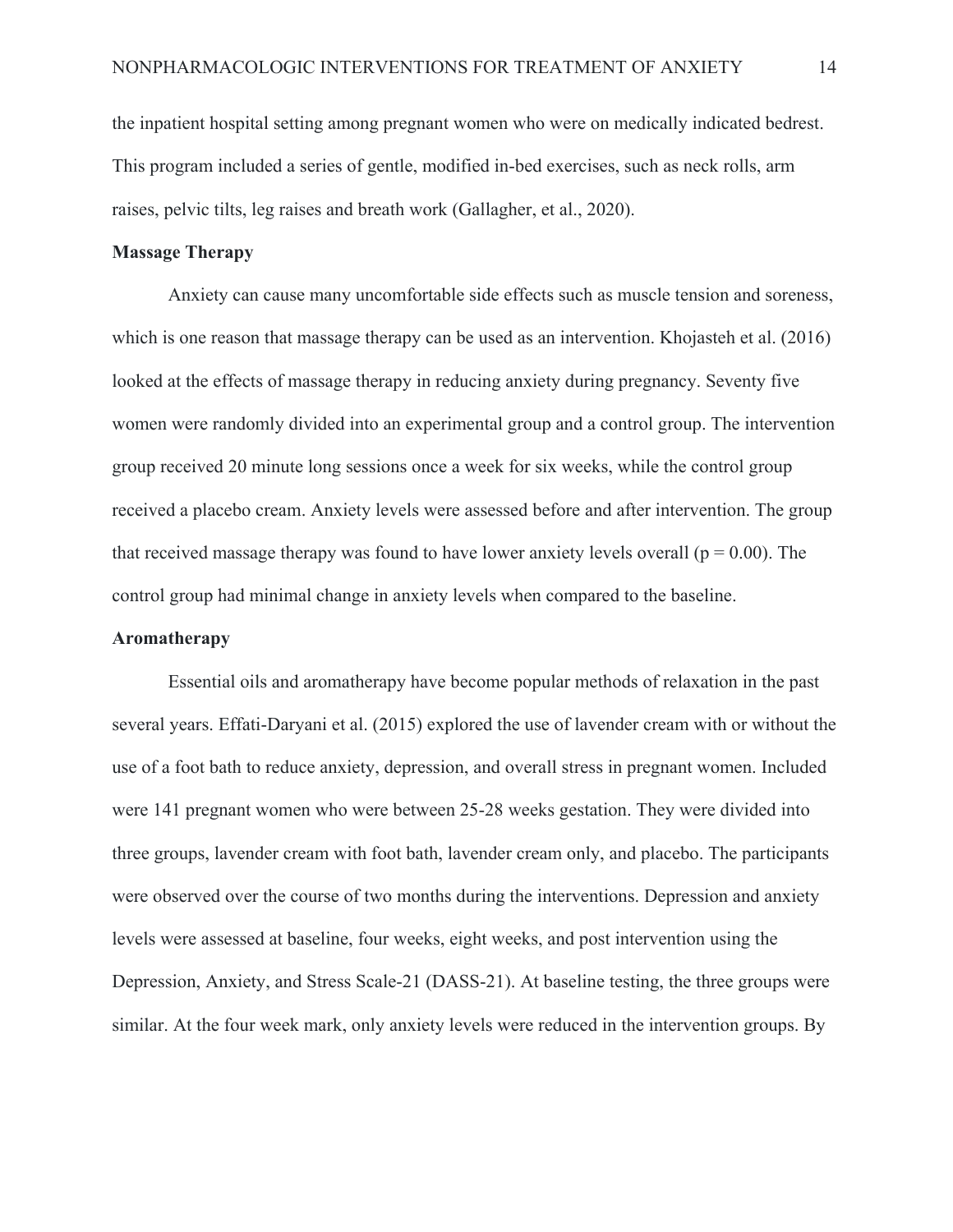the eight week mark, anxiety and depression levels were significantly lower in both intervention groups as compared to the control group ( $p = .003$ ).

#### **Music Therapy**

 Music has long been known to impact the mood of the listener, and can even bring great healing and peace. One study by Chang et al. (2015) investigated the effects of listening to music on pregnancy specific stress and anxiety, and also explored the benefits of music on maternalfetal attachment. This study consisted of 296 pregnant women in their second and third trimesters who were then divided into a control and intervention group. The intervention group received a 30-minute long CD with crystal music, nature sounds, classical music, lullabies, and symphonic music. Each of these musical choices were selected intentionally because they contained 60-80 BPM which mimics a heartbeat. This group listened to music for at least 30 minutes daily for two weeks and were assessed before and after intervention. The experimental group was found to have significantly lower psychosocial stress ( $p = .02$ ). There were no statistically significant differences in the areas of perceived stress and maternal-fetal attachment following intervention.

 Another study done by Nwebube et al. (2017) explored the effects of specially composed music and its effects on both anxiety and depression in pregnancy. One hundred eleven women were selected and separated into a music group and a control group. The songs used in the music group were composed intentionally using specific tempos and phrases intended to promote a calm state. The music group listened to these songs for 20 minutes daily for 12 weeks. Anxiety levels were assessed at baseline and following the intervention. There were no significant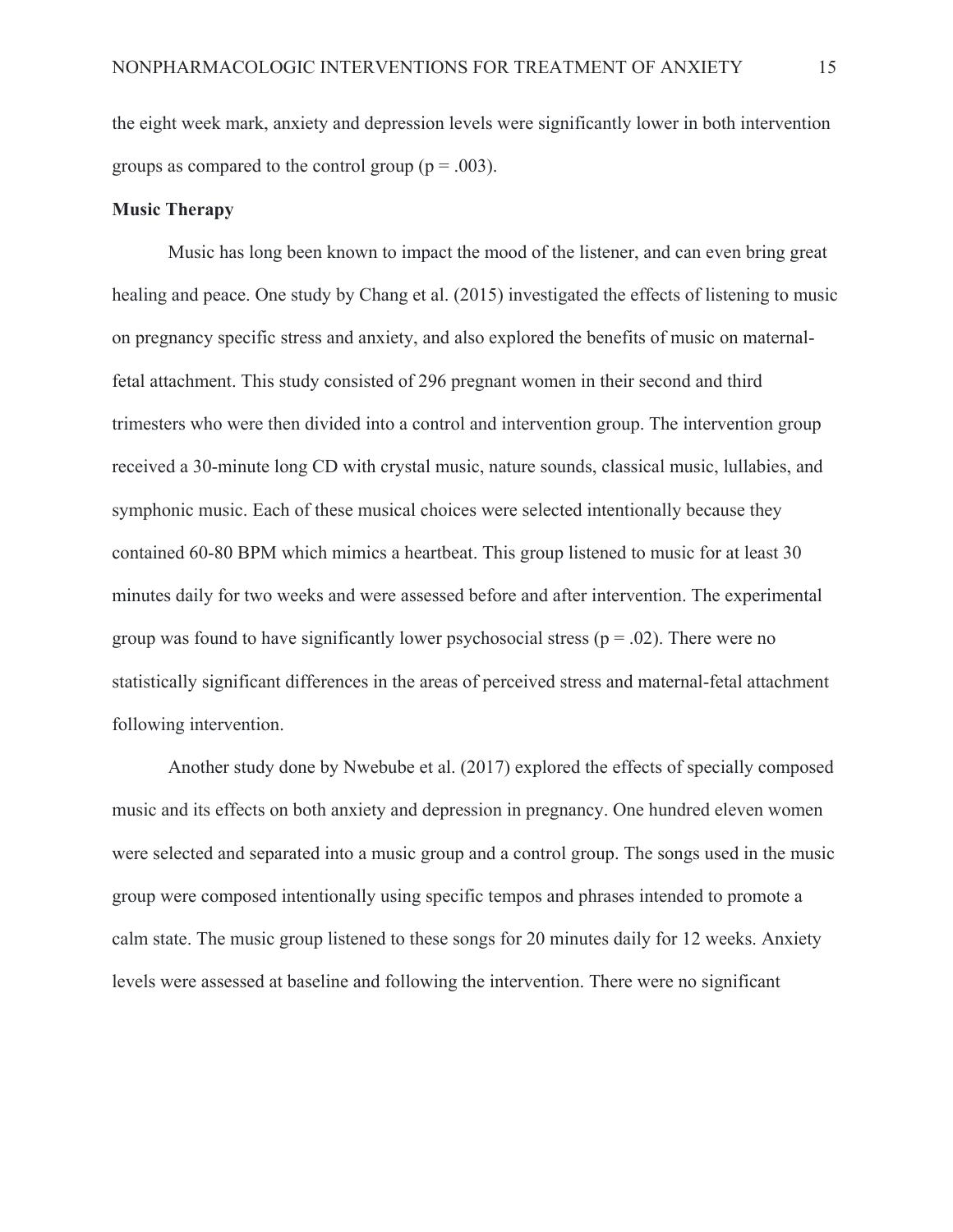differences in the baseline scores of either group, but the music group had lower anxiety and depression scores after intervention ( $p = .02$ ).

#### **Discussion**

#### **Summary of Methods and Application of Dorothea Orem's Self-Care Theory**

This review of 20 articles sought to explore the efficacy of different nonpharmacologic therapies for the management of anxiety during pregnancy. Whittmore and Knafl's (2005) research model and Dorothea Orem's Self-Care theory (2001) guided this review. Self-Care theory ties in closely with the management of anxiety as these nonpharmacologic treatments strive to empower patients and help to make them active participants in the management of their care. These nonpharmacologic therapeutic options offer patients a variety of choices that they may not typically be aware of when seeking to manage their anxiety during pregnancy. By offering additional resources, the nurse-midwife can help them make an informed decision based on what most closely aligns with their personal goals and individual lifestyles.

Pregnancy is a time of heightened anxiety for many women, so by educating and equipping pregnant women with potential resources to help manage their anxiety they can then go on to have healthier pregnancies. Untreated anxiety in pregnancy can lead to complications such as preeclampsia, preterm birth, and low birth weight (Rejno et al., 2019). Maternal anxiety is also believed to cause neurodevelopmental changes in the fetus that can lead to lifelong complications (Rejno et al., 2019). Dorothea Orem's Self-Care theory focuses on promoting independence of patients and empowering them to take control over their own health and wellbeing. Each of the interventions discussed are effective ways in which a patient could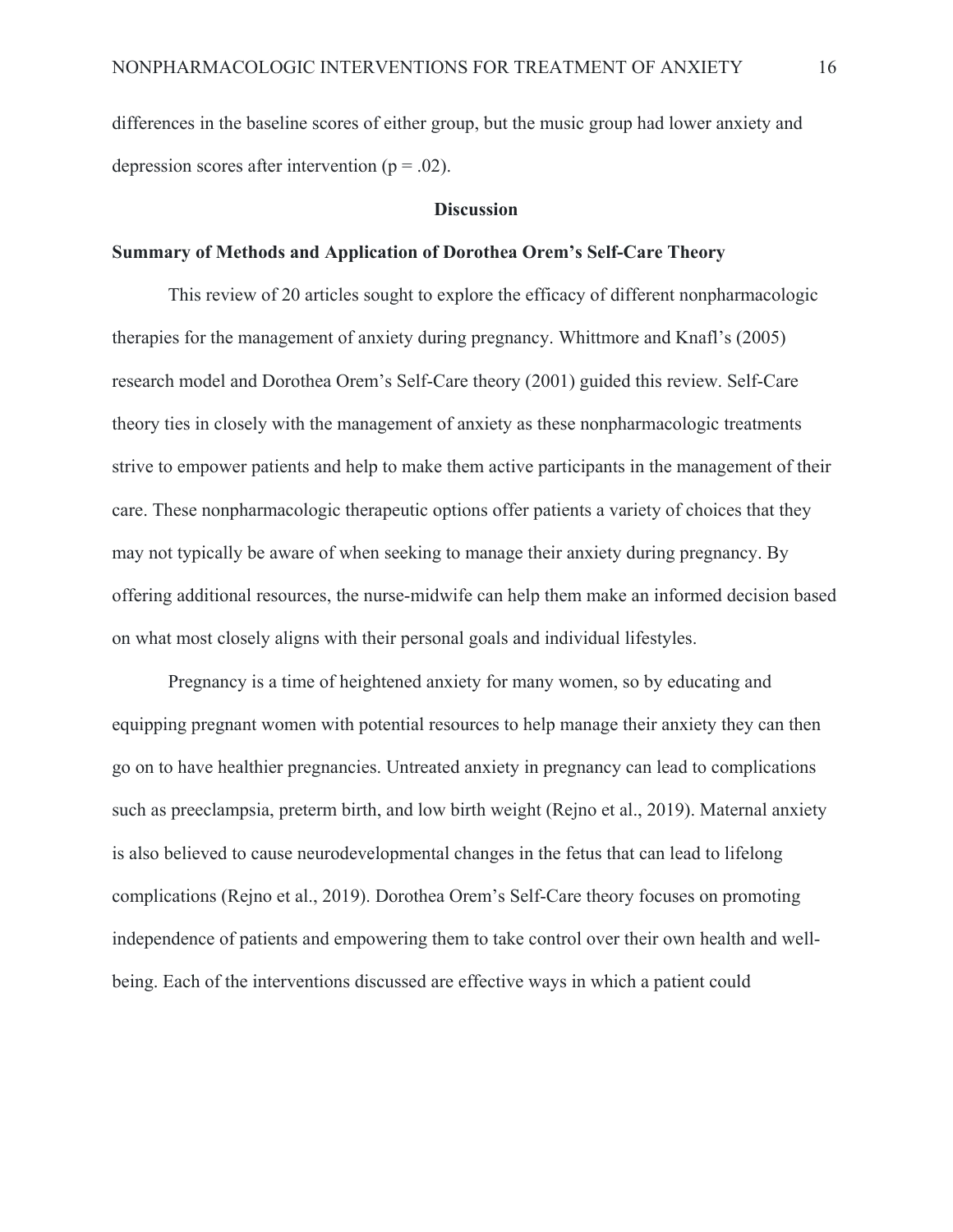consciously choose to care for herself during pregnancy, by pursuing interventions that will help to decrease anxiety levels and fit into her lifestyle.

These interventions were all found to be safe during pregnancy and were effective in helping to reduce anxiety levels. Education regarding these interventions would be most beneficial either in the preconception period or in early pregnancy so that there is ample time to seek out these treatment options. It is important that patients take time to determine which nonpharmacologic anxiety treatment method would work best for them and their individual lifestyles. If they are able to find something that caters to their personal needs and interests, they are much more likely to integrate holistic methods and may result in healthier maternal and fetal outcomes (Vahdat et al., 2014).

#### **Application of Common Themes**

While pharmacotherapy in pregnancy for treatment of anxiety and other mood disorders has a reasonable safety profile, medication is not the best choice for every individual. In fact, many women often decline pharmacotherapy despite having increased anxiety levels in pregnancy. Therefore, it is essential for providers to have an understanding of alternative and adjunctive nonpharmacologic therapies to offer these women (Browne et al., 2021). The included studies offer evidence that alternative and nonpharmacological interventions have promising potential for treatment of anxiety in pregnancy. The greater body of literature recognizes the potential for nonpharmacological interventions in treating mental health disorders. However, one resounding theme throughout the literature is that there is limited compelling evidence on safety and efficacy of these holistic therapies. Safety and efficacy are important factors to consider when evaluating evidence and considering integration into practice. Each of these studies identifies a need for further high quality research. Additionally, some authors recognized that not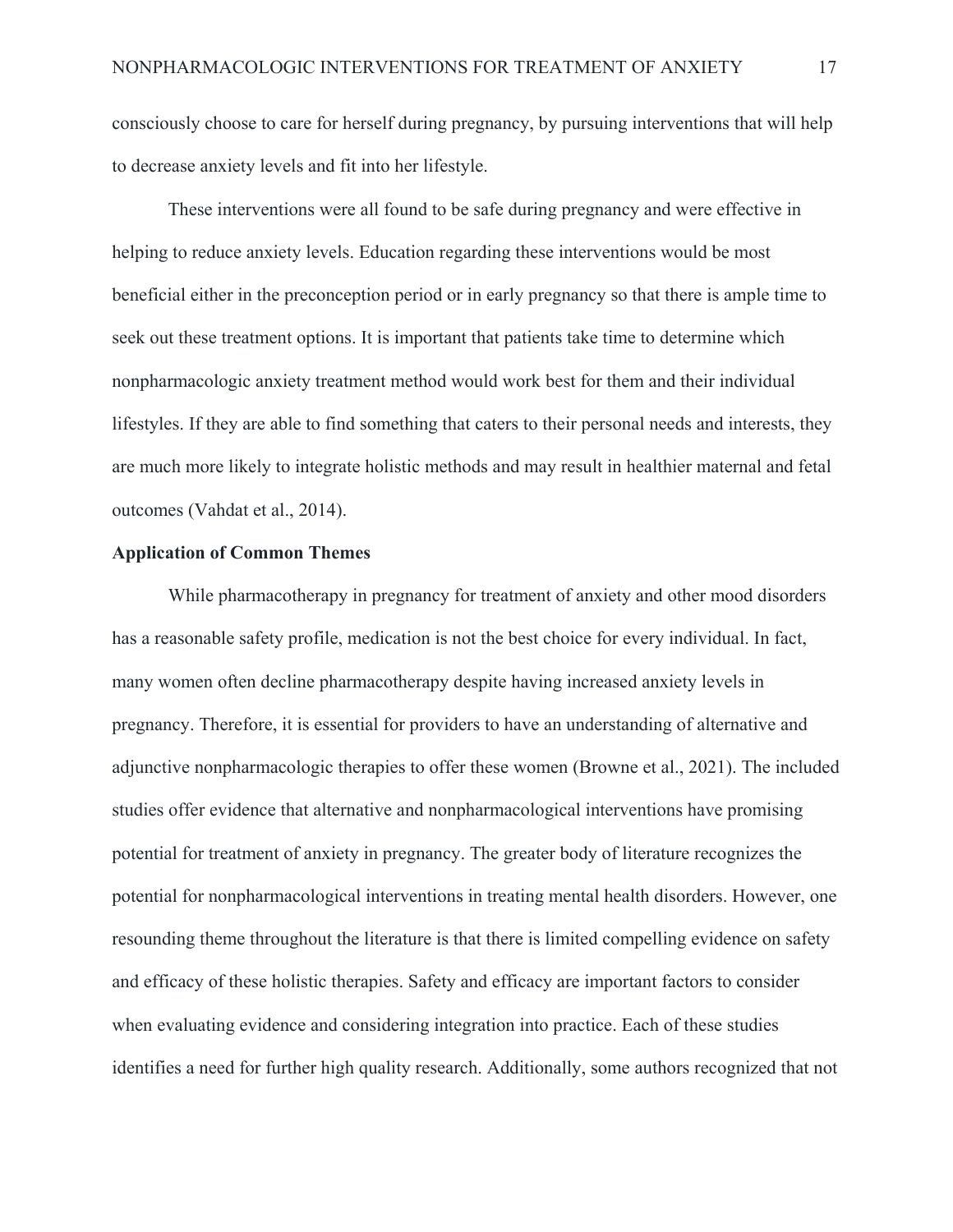all nonpharmacological therapies are easily accessible for patients. For example, therapies that are less mainstream, such as hypnosis or music therapy, may not be readily available resources for a clinician to recommend in practice. Therefore, clinicians should become aware of local holistic and alternative therapies available, so as to make a recommendation or referral for patients that are both safe and accessible.

#### **Limitations**

This review had several limitations. One limitation is that the findings are not generalizable to all populations as the studies included looked specifically at pregnant women struggling with anxiety. Additionally, since not all of the studies evaluated anxiety scores with the same measurement tools and questionnaires, the validity of the results found may vary.

Midwives and other obstetrical care providers should continue to improve their practice by seeking out the most up to date information on a diverse array of therapies for mental health disorders, specifically anxiety and depression in pregnancy. In addition to this independent review of current research on nonpharmacologic therapies for anxiety in pregnancy, providers should seek guidance from their national organization.

The ACNM offers a position statement regarding mental health in antenatal and primary care settings. They recommend that all midwifery practices should offer a screening for depressive and anxiety disorders to perinatal clients at least twice during pregnancy (American College of Nurse-Midwives [ACNM], 2020). Additionally, every midwifery practice should appropriately respond to positive screenings and risk assessments. Because perinatal mental health disorders have a significant impact on the overall maternal wellbeing in pregnancy, and have been shown to increase maternal and infant morbidity and mortality rates if left untreated,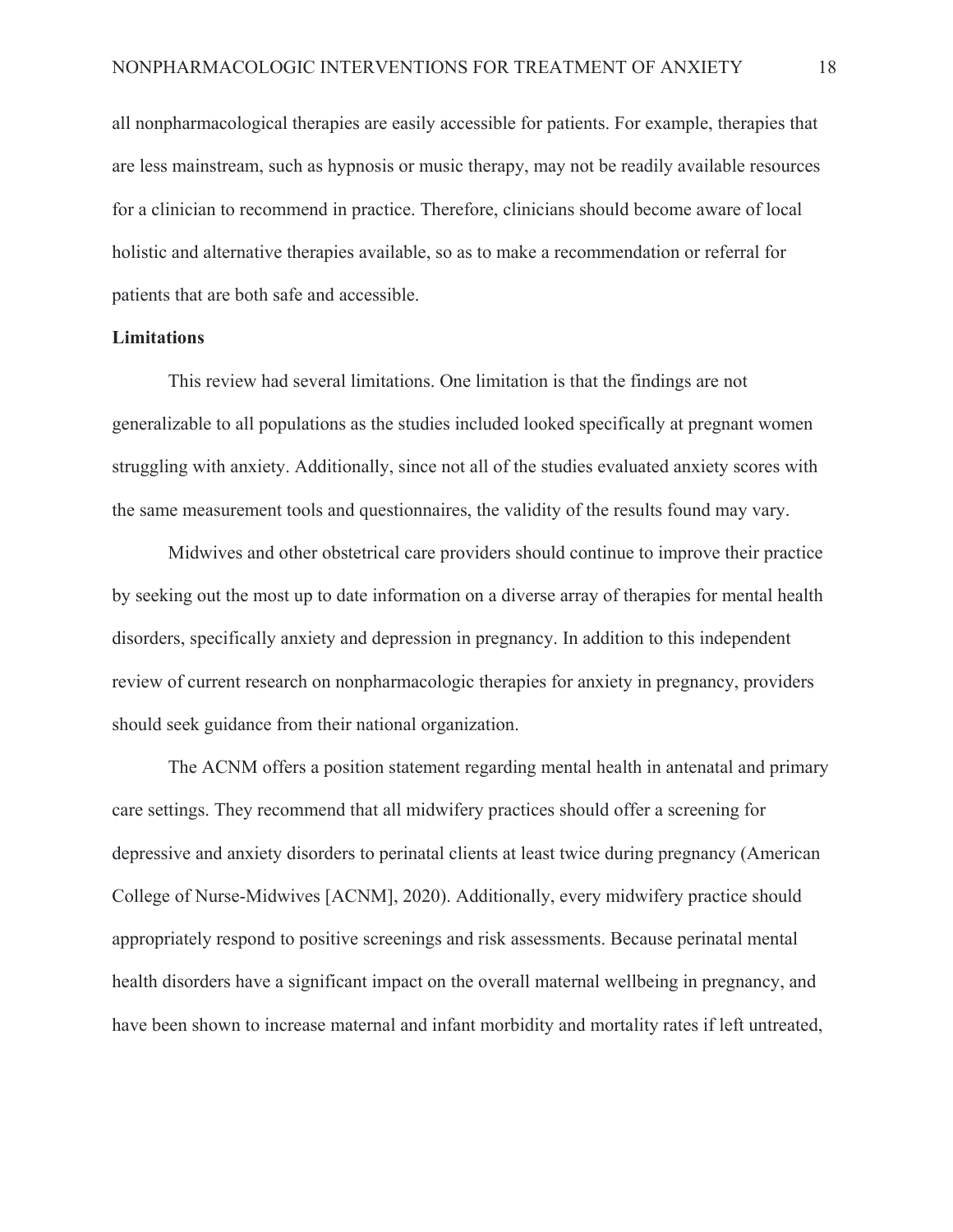the ACNM advocates for safe and effective treatment modalities through a collaborative model of care (ACNM, 2020).

#### **Research Gaps**

This review contributes to current clinical practice in that it offers an overview of several nonpharmacologic interventions for the management of anxiety in pregnancy. However, the volume and quality of evidence is not enough to make generalizable conclusions. Further research on each selected nonpharmacologic therapy is necessary. Future research should be conducted with high-quality research design, utilizing randomized controlled trials, large sample sizes and strong study designs. As further research becomes available on nonpharmacologic therapies in pregnancy, policymakers and organizational leadership may be more willing to consider a standardized protocol for treatment of perinatal anxiety, with the inclusion of nonpharmacologic therapies. Until a broader research base becomes available, clinicians should consider pursuing their own research in this subject area. Nonpharmacologic therapies have great potential to change the mainstream treatment approach of mental health disorders in pregnancy.

#### **Conclusion**

 Due to the prevalence of anxiety, especially in the prenatal period, it is necessary to explore a full range of treatment options, including nonpharmacologic methods. Based on the findings of this review, cognitive behavioral therapy, mindfulness, hypnosis, yoga and physical activity, massage therapy, aromatherapy, and music therapy may all be effective interventions for reducing anxiety symptoms throughout pregnancy. While the findings of this review show great promise, this subject area is still a relatively unexplored area of research. Therefore, further studies investigating the safety of each intervention for use in pregnancy should be conducted. Lastly, education for obstetrical providers regarding nonpharmacdologic anxiety treatments is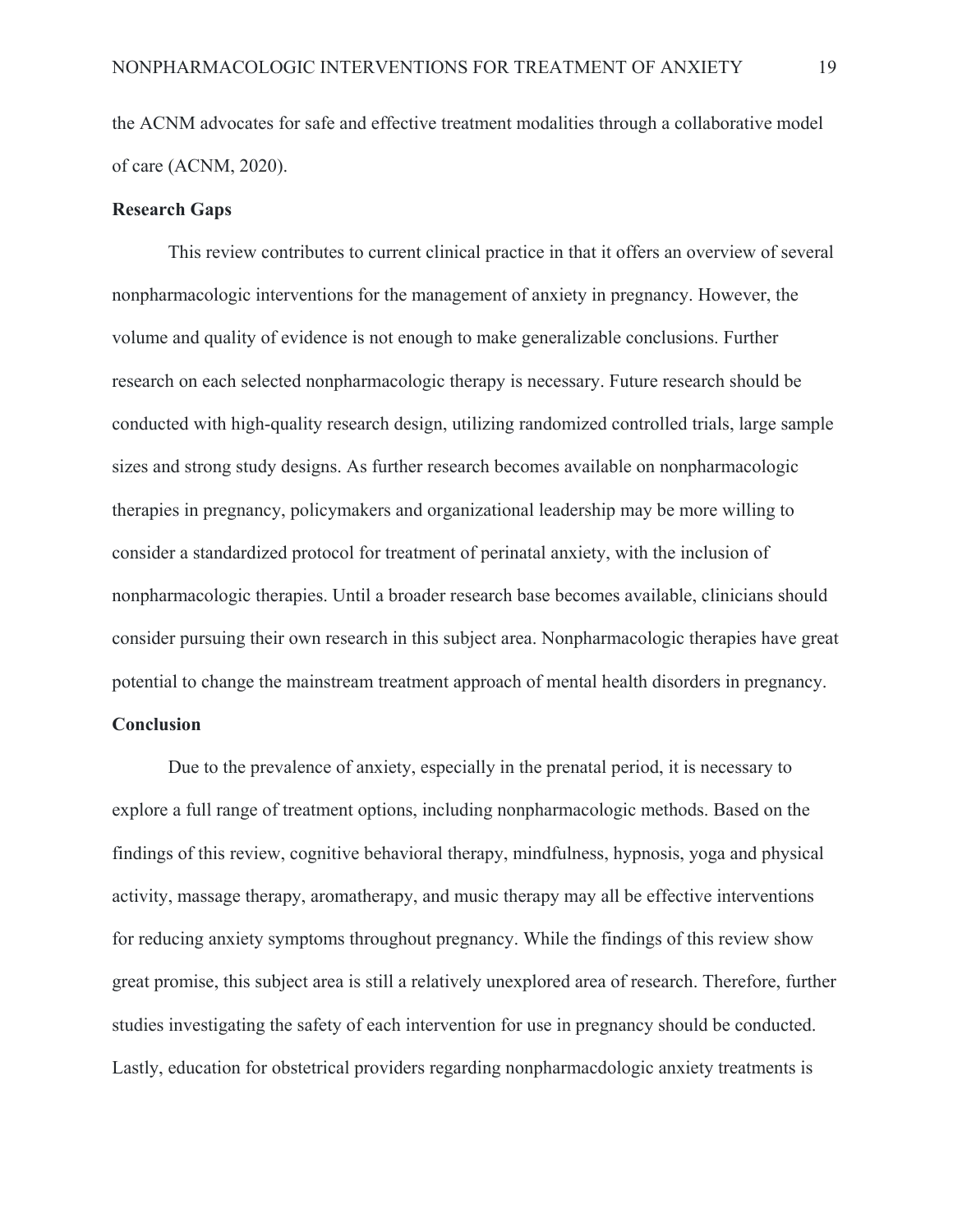essential, so as to increase awareness of the diverse treatment options available for mental health disorders in pregnancy.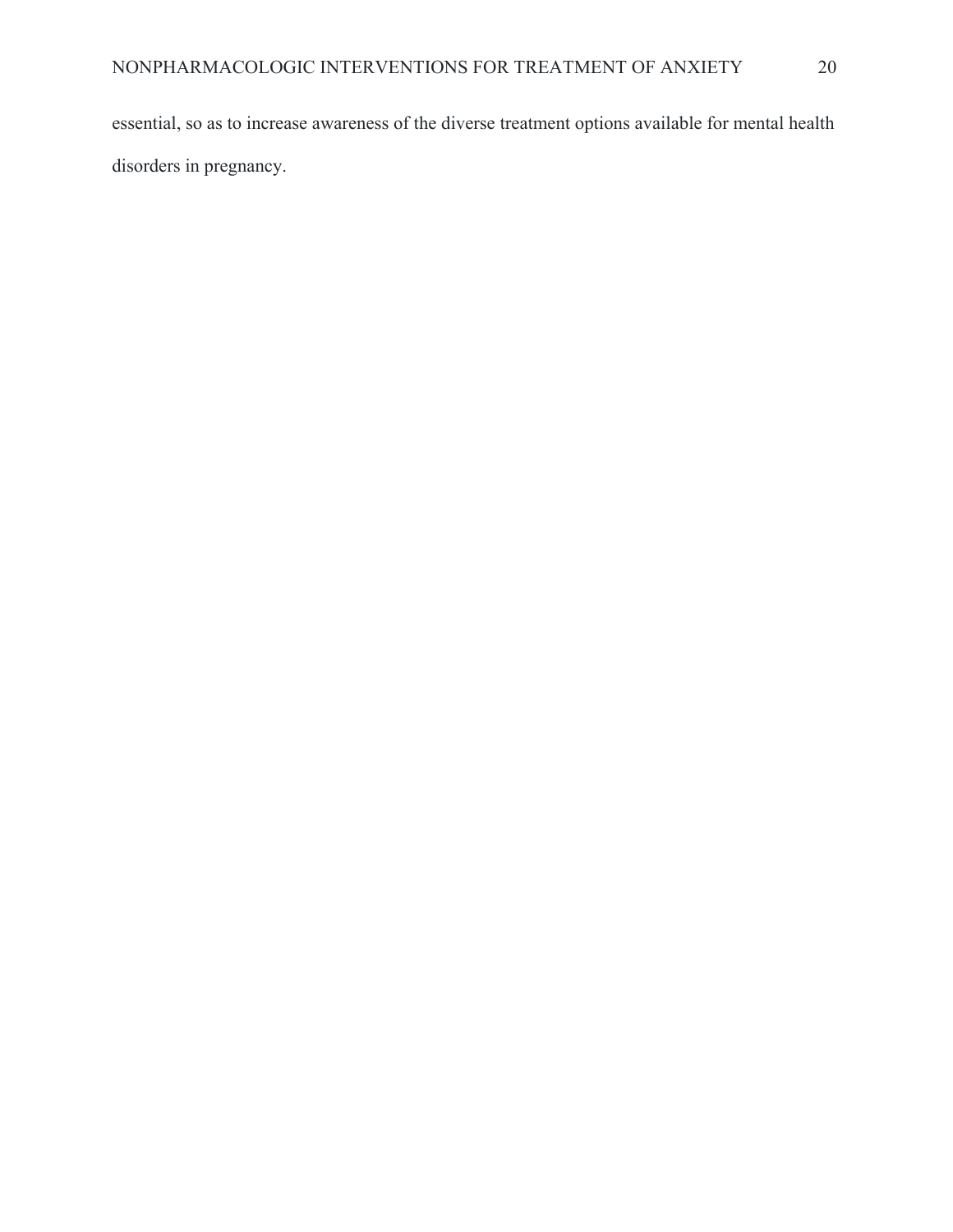#### **References**

American College of Nurse-Midwives. (2020, October). Mental health during childbirth and across the lifespan (Position Statement). https://www.midwife.org/acnm/files/acnmlibrarydata/uploadfilename/000000000324/P Mental%20Health%20During%20Childbirth%20and%20Across%20Lifespan.pdf

- Beevi, Z., Low, W.Y. & Hassan J. (2016). Impact of hypnosis intervention in alleviating psychological and physical symptoms during pregnancy. *American Journal of Clinical Hypnosis, 58*(4), 368-82. http://dx.doi.org/10.1080/00029157.2015.1063476
- Browne, P., Bossenbroek, R., Kluft, A., van Tetering, E., & de Weerth, C. (2021). Prenatal anxiety and depression: Treatment uptake, barriers, and facilitators in midwifery care. Journal of Women's Health, 30(8)

https://www.liebertpub.com/doi/full/10.1089/jwh.2019.8198

- Chang, H., Yu, C., Chen, S., & Chen, C. (2015). The effects of music listening on psychosocial stress and maternal–fetal attachment during pregnancy. *Complementary Therapies in Medicine, 23*(4), 509-515. 10.1016/j.ctim.2015.05.002
- Chen, P.-J., Yang, L., Chou, C.-C., Li, C.-C., Chang, Y.-C., & Liaw, J.-J. (2017). Effects of prenatal yoga on women's stress and immune function across pregnancy: A randomized controlled trial. *Complementary Therapies in Medicine, 3*1, 109–117. https://doi.org/10.1016/j.ctim.2017.03.003
- Davis, K., Goodman, S. H., Leiferman, J., Taylor, M., & Dimidjian, S. (2015). A randomized controlled trial of yoga for pregnant women with symptoms of depression and anxiety. *Complementary Therapies in Clinical Practice, 21*(3), 166–172. https://doi.org/10.1016/j.ctcp.2015.06.005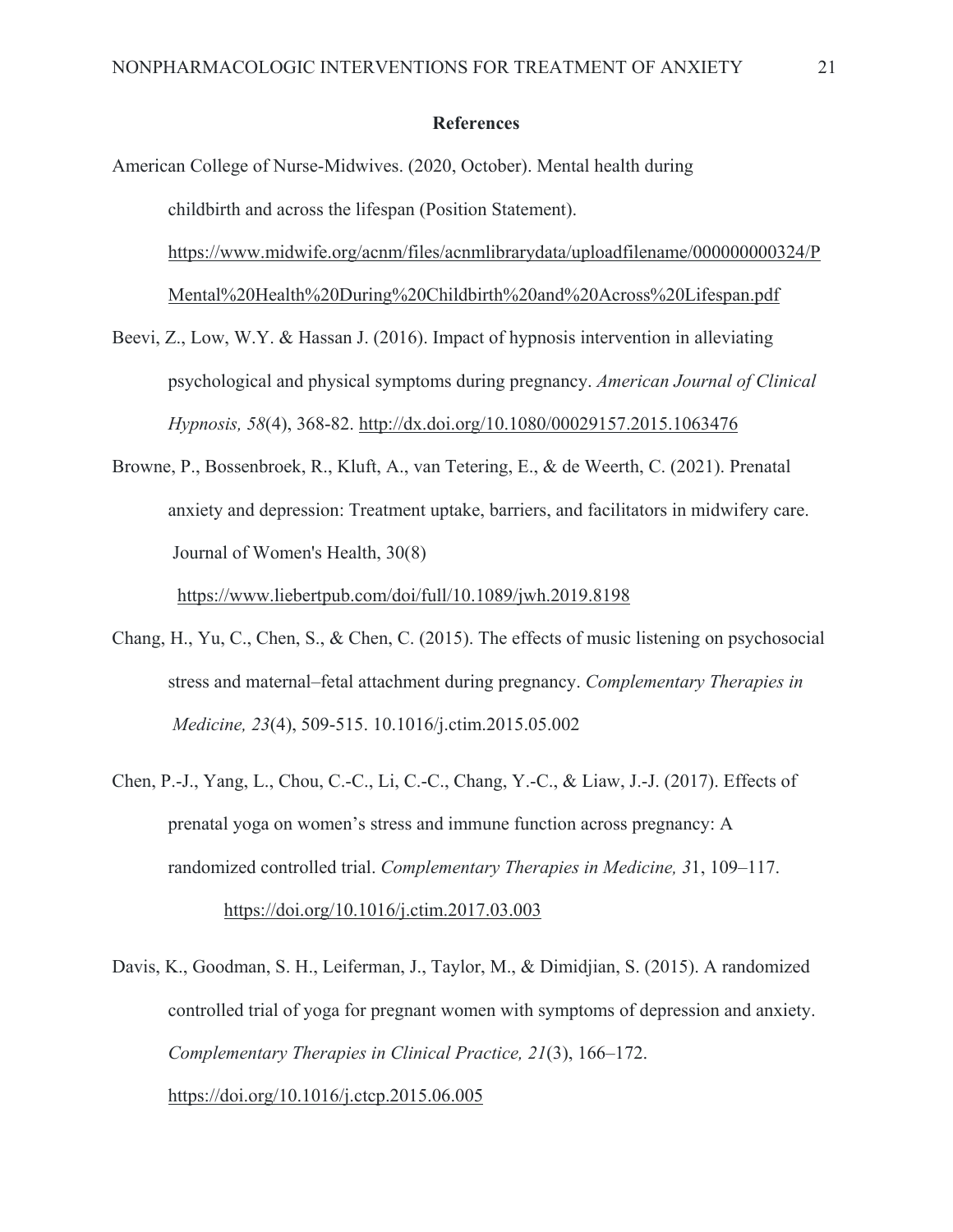Effati-Daryani, F., Mohammad-Alizadeh-Charandabi, S., Mirghafourvand, M., Taghizadeh, M., & Mohammadi, A. (2015). Effect of lavender cream with or without foot-bath on anxiety, stress, and depression in pregnancy: A randomized placebo-controlled trial.  *Journal of Caring Sciences, 4*(1), 63-73. 10.5681/jcs.2015.007

- Field, T., Diego, M., Delgado, J., & Medina, L. (2013). Yoga and social support reduce prenatal depression, anxiety, and cortisol. *Journal of bodywork and movement therapies, 17*(4), 397–403. https://doi.org/10.1016/j.jbmt.2013.03.010
- Gallagher, A., Kring, D., & Whitley, T. (2020). Effects of yoga on anxiety and depression for high risk mothers on hospital bedrest. *Complementary Therapies in Clinical Practice, 38,*  101079–101079. https://doi.org/10.1016/j.ctcp.2019.101079
- Goodman, J. H., Guarino, A., Chenausky, K., Klein, L., Prager, J., Petersen, R., Forget, A., & Freeman, M. (2014). *Archives of Women's Mental Health, 17*(5), 373-87. http://dx.doi.org.ezproxy.bethel.edu/10.1007/s00737-013-0402-7
- Green, S. M., Donegan, E., McCabe, R. E., Streiner, D. L., Agako, A., & Frey, B. N. (2020). Cognitive behavioral therapy for perinatal anxiety: A randomized controlled trial.  *Australian and New Zealand Journal of Psychiatry, 54*(4), 423-432. 10.1177/0004867419898528
- Heller, H. M., Hoogendoorn, A. W., Honig, A., Broekman, B. F. P., & van Straten, A. (2020). The effectiveness of a guided Internet-based tool for the treatment of depression and anxiety in pregnancy (Mamakits online): Randomized controlled trial. *Journal of Medical Internet Research, 22*(3), e15172. 10.2196/15172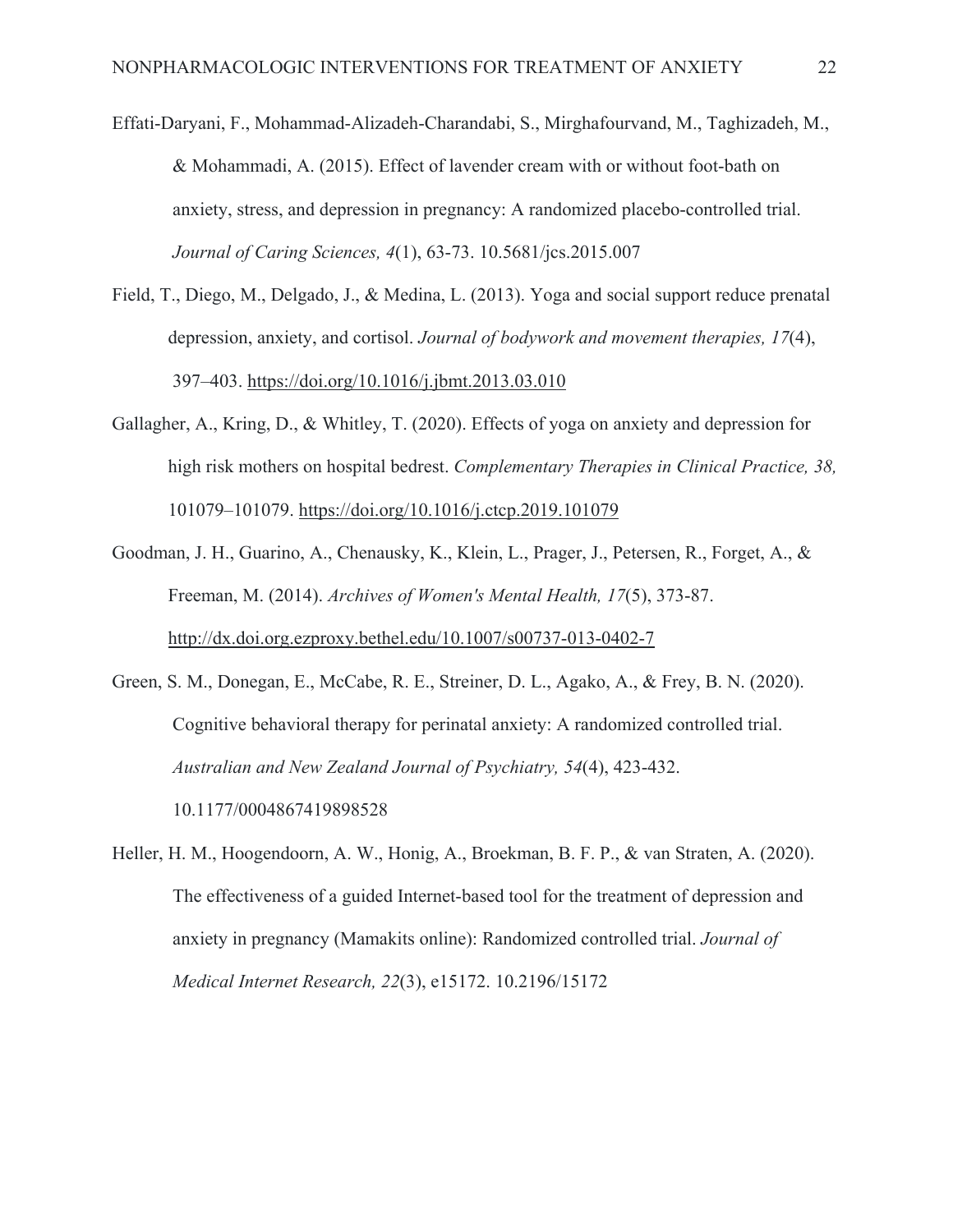- Khojasteh, F., Rezaee, N., Safarzadeh, A., Sahlabadi, R., & Shahrakipoor, M. (2016). Comparison of the effects of massage therapy and guided imagery on anxiety of nulliparous women during pregnancy. *Der Pharmacia Lettre*
- Loughnan, S. A., Sie, A., Hobbs, M. J., Joubert, A. E., Smith, J., Haskelberg, H., Mahoney, A. E. J., Kladnitski, N., Holt, C. J., Milgrom, J., Austin, M., Andrews, G., & Newby, J. M. (2019). A randomized controlled trial of 'MUMentum Pregnancy': Internet-delivered cognitive behavioral therapy program for antenatal anxiety and depression.*Journal of Affective Disorders, 243*, 381-390. 10.1016/j.jad.2018.09.057
- Lowndes, T. A., Egan, S. J., & Mcevoy, P. M. (2019). *Efficacy of brief guided self-help cognitive behavioral treatment for perfectionism in reducing perinatal depression and anxiety: a randomized controlled trial* Informa UK Limited. 10.1080/16506073.2018.1490810
- Newham, J. J., Wittkowski, A., Hurley, J., Aplin, J. D., & Westwood, M. (2014). Effects of antenatal yoga on maternal anxiety and depression: A randomized controlled trial. *Depression and Anxiety, 31*(8), 631–640. https://doi.org/10.1002/da.22268
- Nonacs, R. (2015, April 30). *Anxiety during pregnancy: Options for treatment.* MGH Center For Women's Mental Health.

https://womensmentalhealth.org/posts/anxiety-during-pregnancy -options-for-treatment

- Nwebube, C., Glover, V., & Stewart, L. (2017). *Prenatal listening to songs composed for pregnancy and symptoms of anxiety and depression: a pilot study* Springer Science and Business Media LLC. 10.1186/s12906-017-1759-3
- Orem, E. D. (2001). Nursing concepts of practice (6th ed.). *Mosby.*
- Page, M.J., McKenzie, J. E., Bossuyt, P. M., Boutron, I., Hoffmann, T. C., Mulrow, C. D., Shamseer, L., Tetzlaff, J. M., Akl, E. A., Brennan, S. E., Chou, R., Glanville, J.,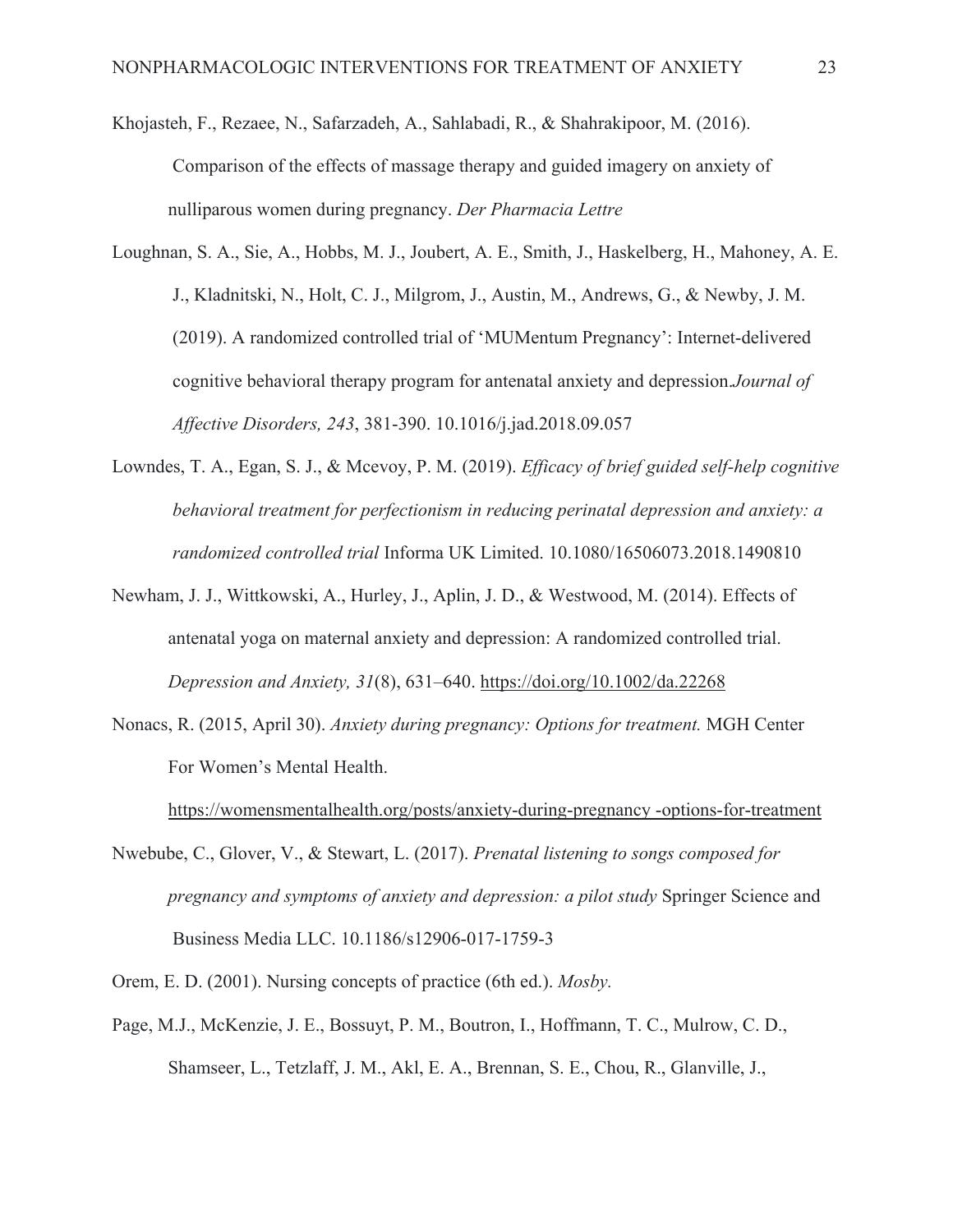Grimshaw, J. M., Hróbjartsson, A., Lalu, M. M., Li, T., Loder, E. W., Mayo-Wilson, E., McDonald, S., … Moher, D. (2021). The PRISMA 2020 statement: An updated guideline for reporting systematic reviews. *PLoS Medicine, 18*(3), e1003583–e1003583. https://doi.org/10.1371/JOURNAL.PMED.1003583

- Rejno, G., Lundholm, C., Oberg, S., Lichtenstein, P., Larsson, H., D'Onofrio, B., Larsson, K., Saltvedt, S., Brew, B., & Almqvist, C. (2019). Maternal anxiety, depression, and asthma, and adverse pregnancy outcomes – a population based study. *Scientific Reports,* https://www.nature.com/articles/s41598-019-49508-z#citeas
- Salehi, F., Pourasghar, M., Khalilian, A., & Shahhosseini, Z. (2016). Comparison of group cognitive behavioral therapy and interactive lectures in reducing anxiety during pregnancy. *Medicine, 95*(43)10.1097/MD.0000000000005224
- Satyapriya, M., Nagarathna, R., Padmalatha, V., & Nagendra, H. . (2013). Effect of integrated yoga on anxiety, depression, and well being in normal pregnancy. Complementary *Therapies in Clinical Practice, 19*(4), 230–236.

https://doi.org/10.1016/j.ctcp.2013.06.003

- Uguz, F., & Ak, M. (2020). Cognitive-behavioral therapy in pregnant women with generalized anxiety disorder: A retrospective cohort study on therapeutic efficacy, gestational age and birth weight. *Revista Brasileira De Psiquiatria, 43*(1), 61-64. 10.1590/1516-4446-2019-0792
- Vahdat, S., Hamzehgardeshi, L., Hessam, S., & Hamzehgardeshi, Z. (2014). Patient involvement in health care decision making: A review. *Iranian Red Crescent medical journal*, *16*(1), e12454. https://doi.org/10.5812/ircmj.12454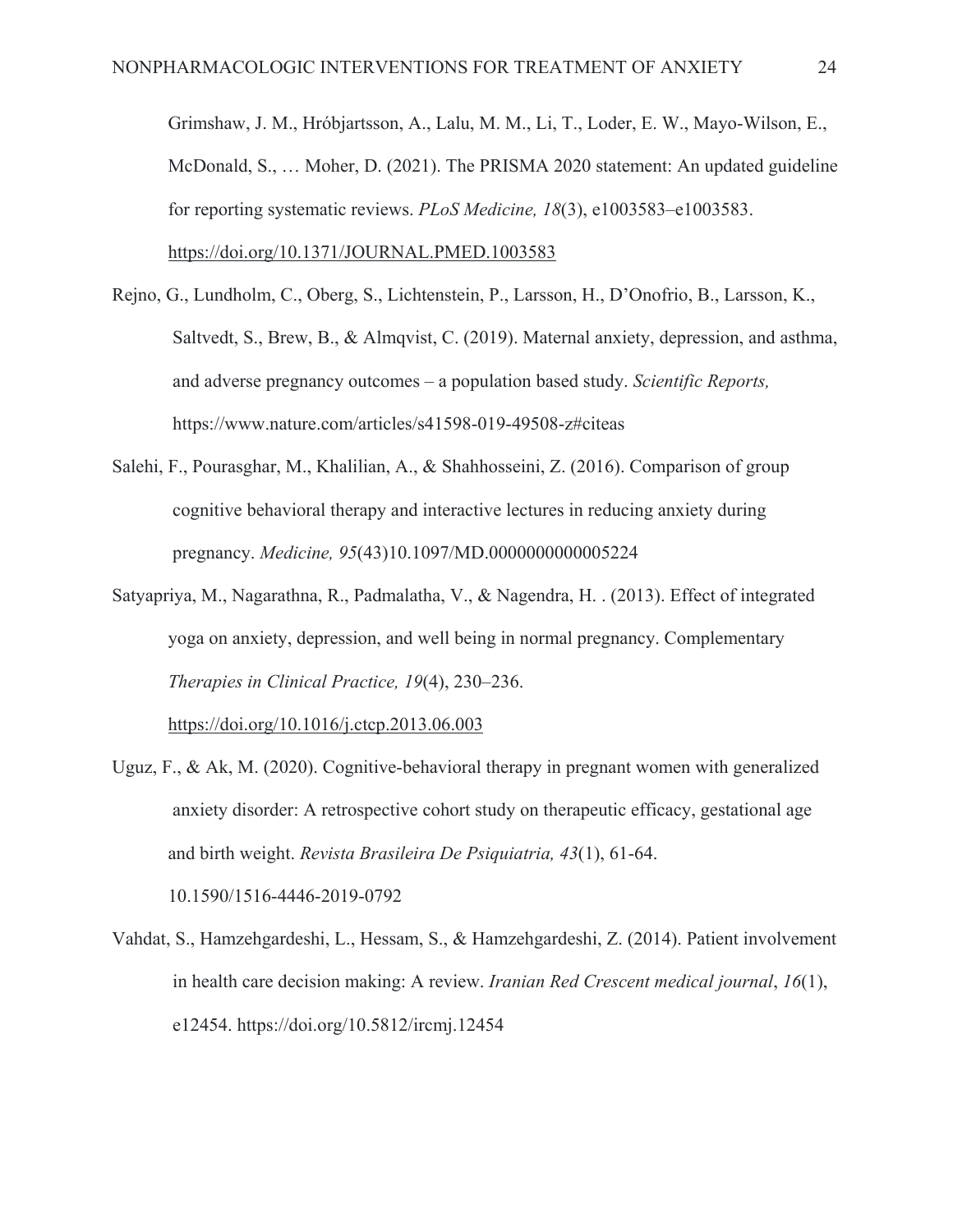- Whittemore, R. & Knafl, K. (2005). The integrative review: Updated methodology. *Journal of Advanced Nursing, 52*(5), 546-553.
- Zarenejad, M., Yazdkhasti, M., Rahimzadeh, M., Mehdizadeh Tourzani, Z., & Esmaeilzadeh-Saeieh, S. (2020). The effect of mindfulness‐based stress reduction on maternal anxiety and self efficacy: A randomized controlled trial. *Brain and Behavior, 10*(4), e01561–n/a. https://doi.org/10.1002/brb3.1561
- Zagrabbe, K. (2018, March 6). P*erinatal suicide: Highest risk occurs at 9 to 12 months postpartum.* MGH Center For Women's Mental Health. https://womensmentalhealth.org/posts/perinatal-suicide-highest-risk-occurs-at- 9-to-12-months-postpartum/
- Zemestani, M., & Fazeli Nikoo, Z. (2020). Effectiveness of mindfulness-based cognitive therapy for comorbid depression and anxiety in pregnancy: A randomized controlled trial. *Archives of Women's Mental Health, 23*(2), 207–214.

https://doi.org/10.1007/s00737-019-00962-8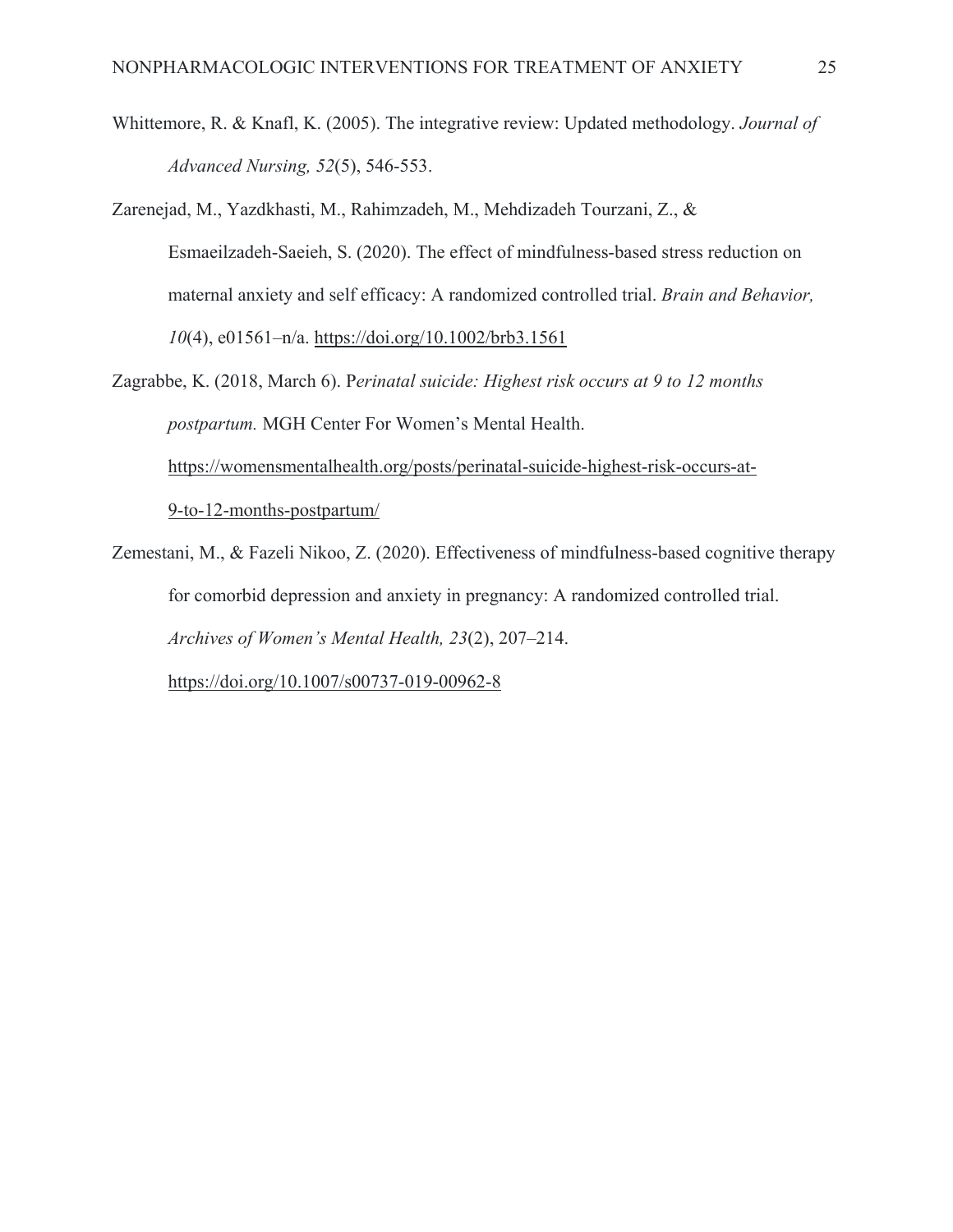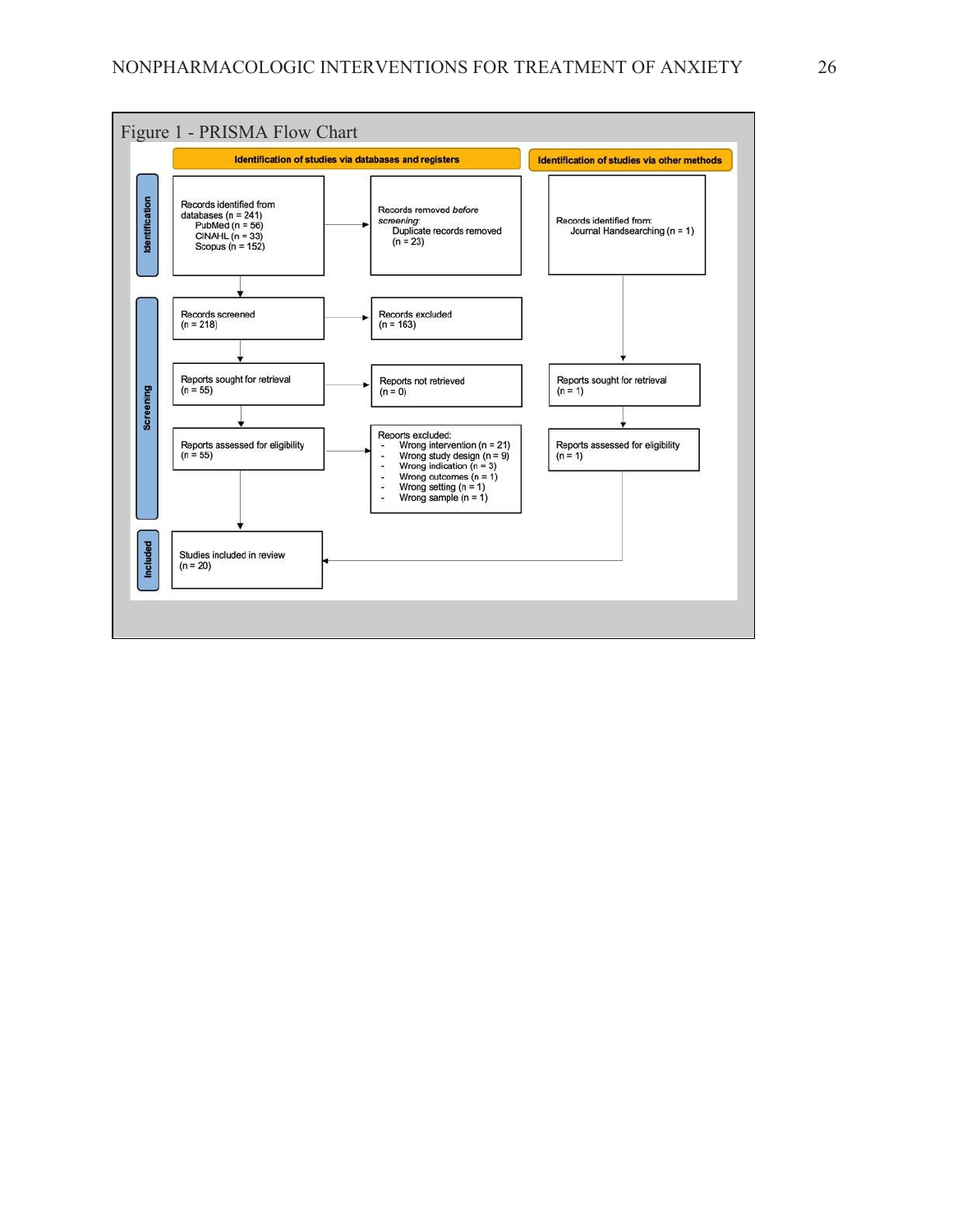| <b>Tool</b>                                            | <b>Abbreviation</b> |
|--------------------------------------------------------|---------------------|
| <b>Beck Anxiety Inventory</b>                          | <b>BAI</b>          |
| Beck Depression Inventory I and II                     | <b>BDI-II</b>       |
| Centers for Epidemiological Studies - Depression       | CES-D               |
| <b>Edinburgh Postpartum Depression Scale</b>           | <b>EPDS</b>         |
| <b>Frost Multidimensional Perfectionism Scale</b>      | <b>FMPS</b>         |
| <b>Generalized Anxiety Disorder-7</b>                  | $GAD-7$             |
| <b>Hospital Anxiety Depression Scale</b>               | <b>HADS</b>         |
| Mindful Attention Awareness Tool                       | <b>MAAS</b>         |
| Pregnancy Experiences Questionnaire                    | PEQ                 |
| Pregnancy-Related Anxiety Questionnaire                | <b>PRAQ</b>         |
| Pregnancy Related Anxiety Questionnaire-Revised        | PRAQ-R              |
| <b>Pregnancy Stress Rating Scale</b>                   | <b>PSRS</b>         |
| Penn State Worry Questionnaire                         | <b>PSWQ</b>         |
| <b>Perceived Stress Scale</b>                          | <b>PSS</b>          |
| Self Compassion Scale                                  | <b>SCS</b>          |
| <b>State-Trait Anxiety Inventory</b>                   | <b>STAI</b>         |
| <b>State-Trait Anger Expression Inventory</b>          | <b>STAXI</b>        |
| State-Trait Inventory of Cognitive and Somatic Anxiety | <b>STICSA</b>       |

**Table 1 – Mental Health Assessment Tools Key**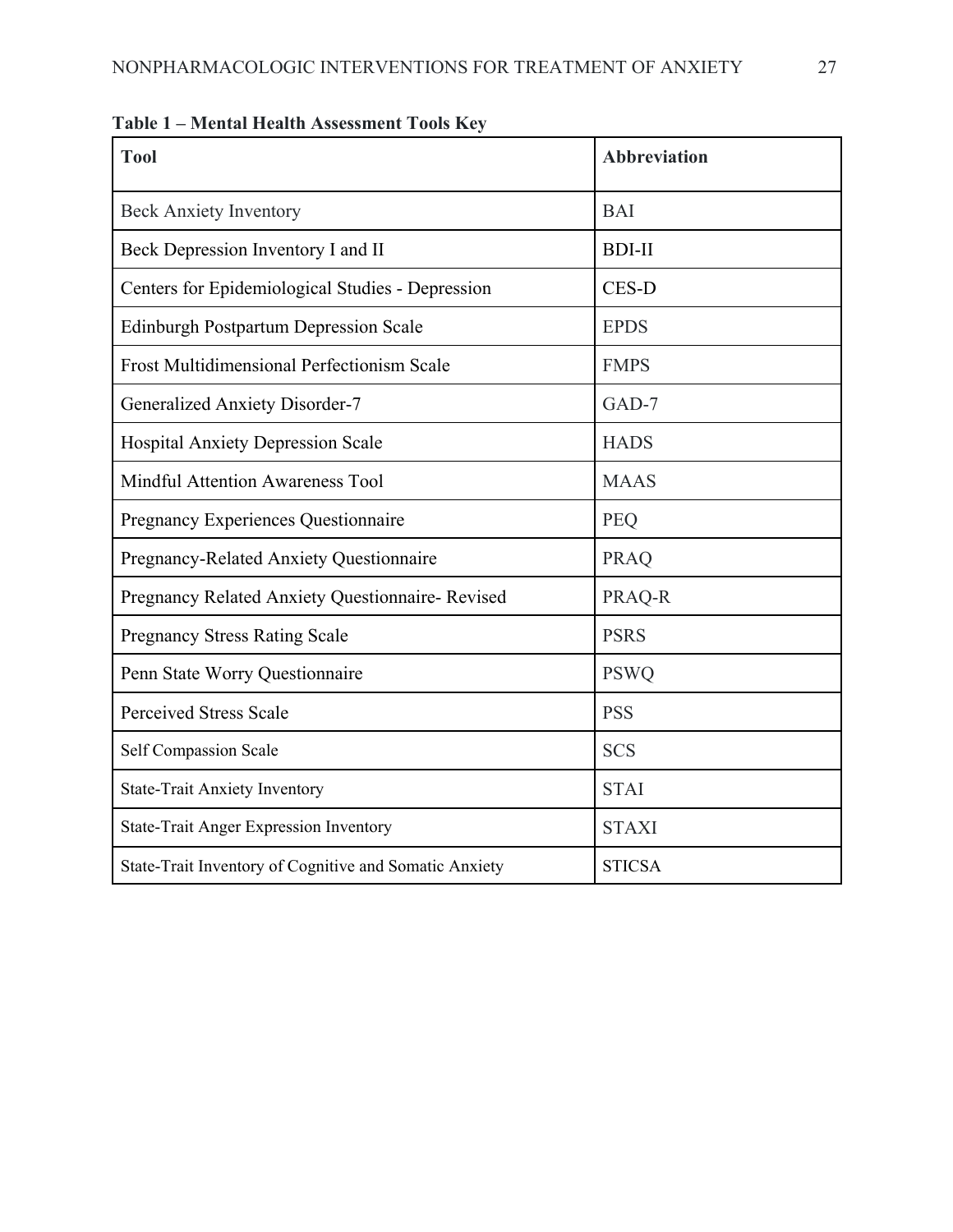| <b>Author/Date</b>                        | <b>Purpose</b>                                                                                     | <b>Design</b> | <b>Sample</b>                                                                                                                                                                             | <b>Results</b>                                                                                                                                                                                                                                                                                              | <b>Recommendations</b>                                                                                                                                      | <b>Strengths and</b><br><b>Limitations</b>                                                                                                                                                                                                                                                                                                                                                                                                                                                                                                                         | Level<br>and<br>Quality<br><sub>of</sub><br><b>Evidence</b> |  |  |  |
|-------------------------------------------|----------------------------------------------------------------------------------------------------|---------------|-------------------------------------------------------------------------------------------------------------------------------------------------------------------------------------------|-------------------------------------------------------------------------------------------------------------------------------------------------------------------------------------------------------------------------------------------------------------------------------------------------------------|-------------------------------------------------------------------------------------------------------------------------------------------------------------|--------------------------------------------------------------------------------------------------------------------------------------------------------------------------------------------------------------------------------------------------------------------------------------------------------------------------------------------------------------------------------------------------------------------------------------------------------------------------------------------------------------------------------------------------------------------|-------------------------------------------------------------|--|--|--|
| <b>Cognitive Behavioral Therapy (CBT)</b> |                                                                                                    |               |                                                                                                                                                                                           |                                                                                                                                                                                                                                                                                                             |                                                                                                                                                             |                                                                                                                                                                                                                                                                                                                                                                                                                                                                                                                                                                    |                                                             |  |  |  |
| Green et al.,<br>2020                     | To investigate<br>the efficacy<br>of group CBT<br>for the<br>treatment of<br>perinatal<br>anxiety. | <b>RCT</b>    | 86 women who<br>were currently<br>pregnant or were<br>within the first 6<br>months of the<br>postpartum<br>period, ages 22-<br>41, with a<br>clinically<br>diagnosed<br>anxiety disorder. | Participants who<br>were randomly<br>assigned to the<br>CBT group had a<br>significant<br>reduction in<br>anxiety<br>symptoms as<br>measured by the<br>STICSA. In<br>addition there<br>was a notable<br>reduction in<br>worry (PSWQ),<br>perceived stress<br>(PSC) and<br>depressive<br>symptoms<br>(EPDS). | Nonpharmacologic<br>interventions are an<br>appropriate and<br>effective first-line<br>treatment for the<br>treatment of<br>perinatal anxiety<br>disorders. | Strengths:<br>Study strengths include a<br>high quality RCT design,<br>an adequate sample size<br>as well as additional<br>pertinent secondary<br>outcomes that add to the<br>overall study relevance.<br>Limitations:<br>Study limitations include<br>a relatively short follow<br>up of 3 months. Previous<br>studies relating to CBT<br>protocols have used<br>longer follow up periods,<br>such as 6-9 months.<br>Longer follow up periods<br>may be helpful to<br>investigate in future<br>studies to examine<br>interventional effects<br>beyond the initial | Level: I<br>Quality:<br>$\bf{B}$                            |  |  |  |

# **Table 2 – Literature Review Matrix: Nonpharmacologic Interventions for the Treatment of Anxiety in Pregnancy**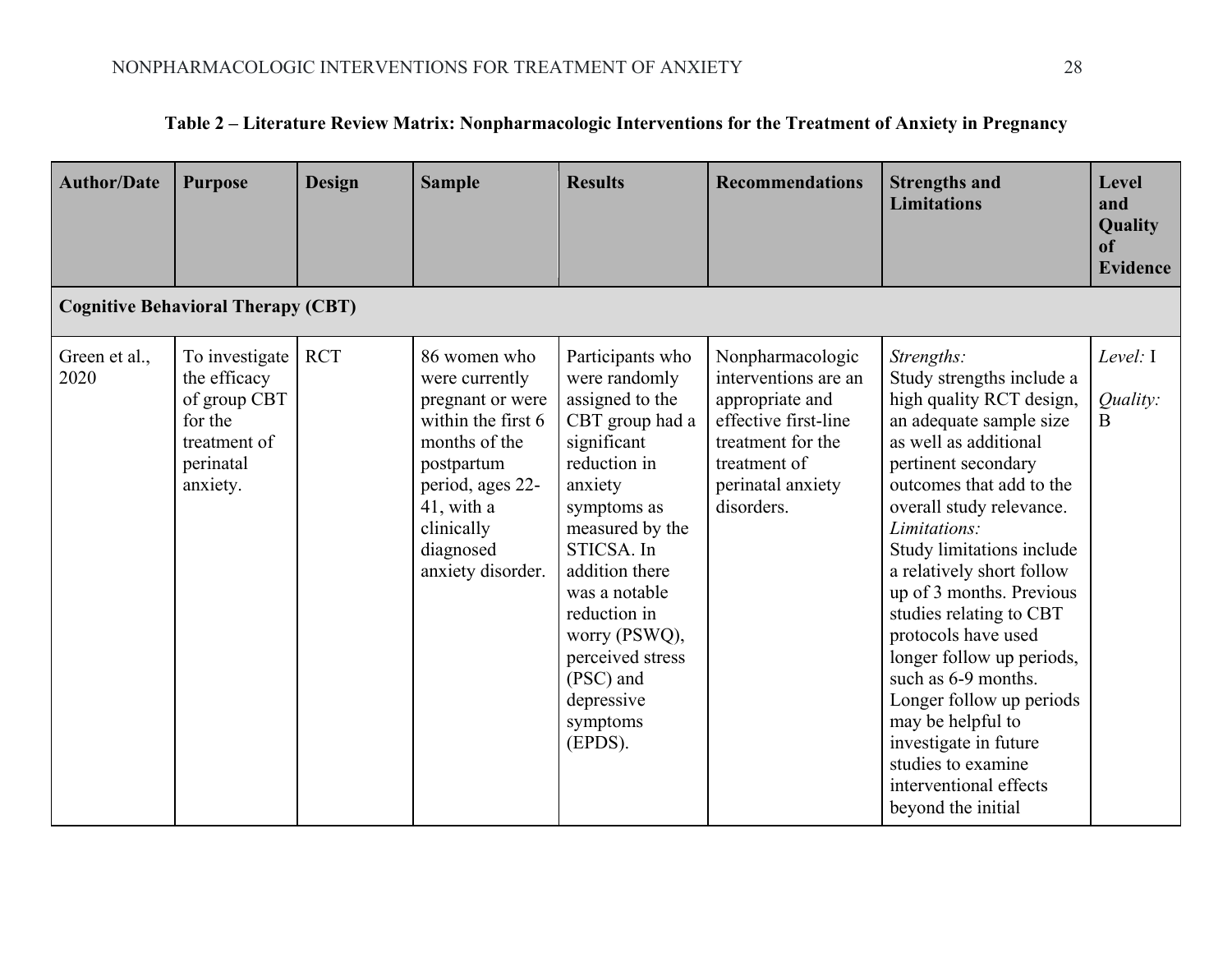|                        |                                                                                                                                                                     |            |                                                                                                                                                         |                                                                                                                                                                                                                                                                                                                                                              |                                                                                                                                                                                                                                                                                                                                                                                                                     | postpartum period.                                                                                                                                                                                                                                                                                                                                                                                                                                                                                                                                                                                                                                                                                                                                             |                                  |
|------------------------|---------------------------------------------------------------------------------------------------------------------------------------------------------------------|------------|---------------------------------------------------------------------------------------------------------------------------------------------------------|--------------------------------------------------------------------------------------------------------------------------------------------------------------------------------------------------------------------------------------------------------------------------------------------------------------------------------------------------------------|---------------------------------------------------------------------------------------------------------------------------------------------------------------------------------------------------------------------------------------------------------------------------------------------------------------------------------------------------------------------------------------------------------------------|----------------------------------------------------------------------------------------------------------------------------------------------------------------------------------------------------------------------------------------------------------------------------------------------------------------------------------------------------------------------------------------------------------------------------------------------------------------------------------------------------------------------------------------------------------------------------------------------------------------------------------------------------------------------------------------------------------------------------------------------------------------|----------------------------------|
| Heller et al.,<br>2020 | To investigate<br>the efficacy<br>of a guided<br>internet<br>intervention<br>(MamaKits<br>online) for the<br>treatment of<br>perinatal<br>anxiety or<br>depression. | <b>RCT</b> | 159 women, 18<br>and older, who<br>were in the 1st<br>and 2nd<br>trimester of<br>pregnancy with<br>symptoms of<br>anxiety and<br>depression or<br>both. | Participants who<br>were randomly<br>assigned to the<br>intervention<br>group had a<br>notable decrease<br>in symptoms of<br>anxiety and<br>depression as<br>compared to the<br>control group<br>who were only<br>given "treatment<br>as usual."<br>Anxiety and<br>depressive<br>symptoms were<br>measured by the<br>CES-D scale and<br>the HADS-A<br>scale. | Web-based<br>interventions such as<br>the MamaKits online<br>program are a<br>practical, cost-<br>effective, complemen<br>tary therapy option<br>that shows<br>promising results for<br>the treatment of<br>perinatal anxiety.<br>Further research is<br>necessary to<br>investigate an<br>internet based<br>therapy in the 3rd<br>trimester and its<br>potential impact on<br>postnatal anxiety<br>and depression. | Strengths:<br>Strengths of this study<br>include a long follow-up<br>of 20 weeks and various<br>outcome measures. In<br>addition, participants<br>were allowed to use<br>concurrent treatment,<br>which is consistent with<br>"treatment as usual" and<br>therefore can be<br>translated more easily to<br>traditional clinical<br>practice.<br>Limitations:<br>One major limitation of<br>this study is that pregnant<br>women who were 30<br>weeks' or greater were<br>excluded due to the<br>concern that they would<br>not be able to finish the 5<br>week program. However,<br>an intervention in the 3rd<br>trimester of pregnancy<br>may have had a<br>significant impact on<br>perinatal and postnatal<br>anxiety if initiated in that<br>time period. | Level: I<br>Quality:<br>$\bf{B}$ |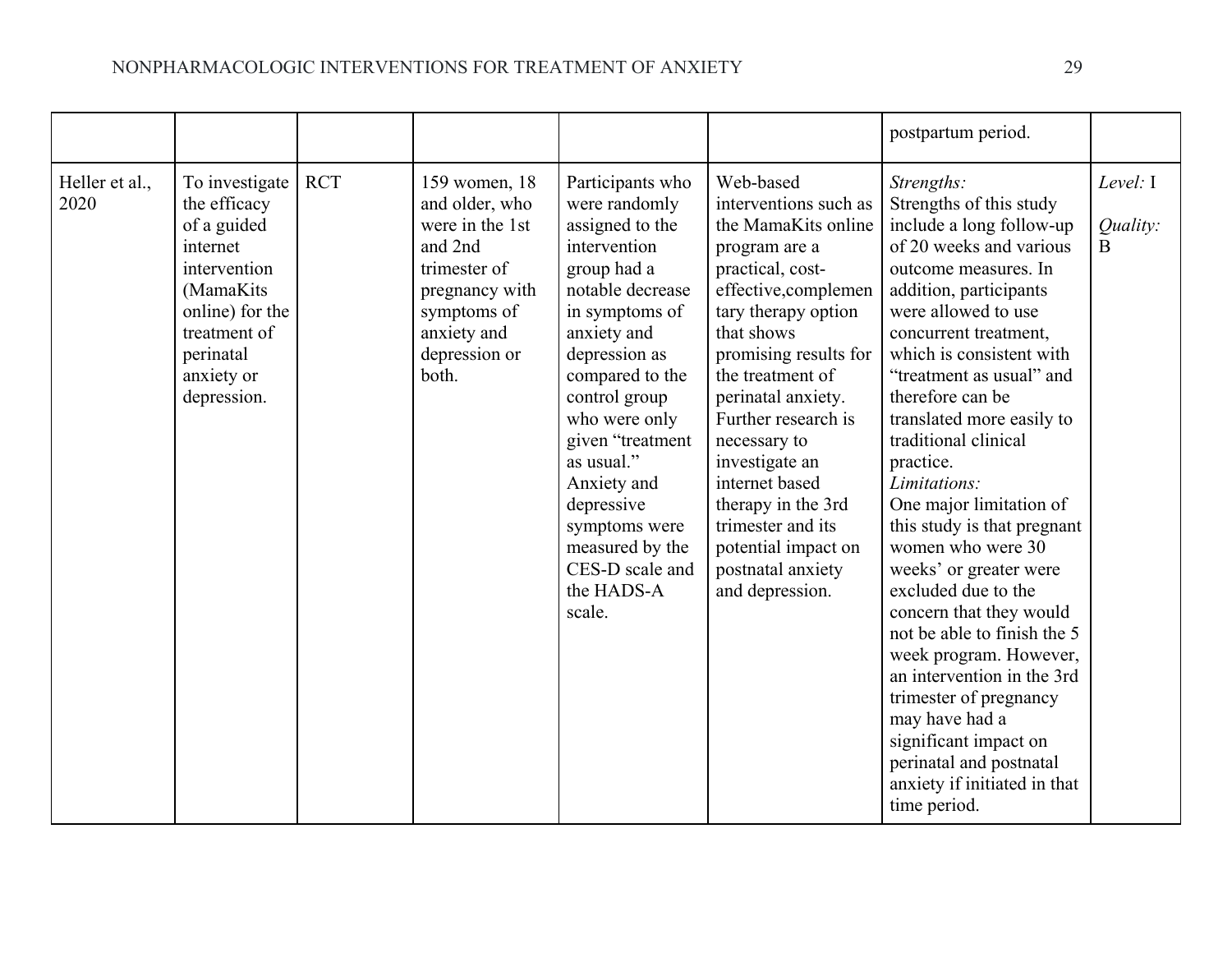| Loughnan et<br>al., 2019 | To investigate<br>the efficacy<br>of an internet<br>based<br>cognitive<br>behavioral<br>therapy<br>$(iCBT)$ , the<br><b>MUMentum</b><br>Pregnancy<br>program, for<br>the treatment<br>of anxiety<br>and/or<br>depression in<br>pregnancy. | <b>RCT</b> | 59 women, ages<br>23-40, with<br>obstetrically<br>uncomplicated<br>pregnancy<br>between 13 and<br>30 weeks of<br>gestation, who<br>had prominent<br>anxiety and/or<br>depressive<br>symptoms. | Participants in<br>the iCBT group<br>had significant<br>reduction in<br>anxiety<br>symptoms as<br>measured by the<br>GAD-7<br>assessment tool.<br>There was no<br>significant<br>difference in<br>depressive<br>symptoms as<br>measured by the<br>PHQ-9<br>assessment tool<br>in the iCBT<br>group when<br>compared to<br>treatment as<br>usual. | <b>Internet based CBT</b><br>offers a cost-<br>effective and<br>convenient non-<br>pharmacological<br>option for treating<br>anxiety in<br>pregnancy. Given its<br>promising efficacy<br>as evidenced by this<br>study, further RCTs<br>should be conducted<br>on this area of study. | Strengths:<br>Strengths of this study<br>include an adequate<br>sample size per the<br>Hedges' g test and an<br>extensive recruitment<br>process which yielded a<br>diverse group of<br>participants from both<br>urban and rural<br>populations.<br>Limitations:<br>The follow-up period<br>was limited to 4 weeks<br>post-treatment to ensure<br>that the participants'<br>were likely still pregnant.<br>However, additional<br>postpartum follow-up<br>could have been<br>beneficial to investigate<br>more long-term benefits<br>of the program. | Level: I<br>Quality:<br>$\overline{B}$ |
|--------------------------|-------------------------------------------------------------------------------------------------------------------------------------------------------------------------------------------------------------------------------------------|------------|-----------------------------------------------------------------------------------------------------------------------------------------------------------------------------------------------|--------------------------------------------------------------------------------------------------------------------------------------------------------------------------------------------------------------------------------------------------------------------------------------------------------------------------------------------------|---------------------------------------------------------------------------------------------------------------------------------------------------------------------------------------------------------------------------------------------------------------------------------------|-------------------------------------------------------------------------------------------------------------------------------------------------------------------------------------------------------------------------------------------------------------------------------------------------------------------------------------------------------------------------------------------------------------------------------------------------------------------------------------------------------------------------------------------------------|----------------------------------------|
| Lowndes et<br>al., 2019  | To investigate<br>the effect of<br>CBT on<br>perfectionism,<br>depression,<br>and anxiety in<br>pregnancy.                                                                                                                                | <b>RCT</b> | 60 women in<br>their third<br>trimester of<br>pregnancy, ages<br>24-41, who had<br>notable<br>symptoms of<br>anxiety or<br>depression in                                                      | There were<br>significant<br>reductions in<br>symptoms of<br>anxiety and<br>depression as<br>well as self-<br>reported<br>perfectionism                                                                                                                                                                                                          | This study was the<br>first study to<br>evaluate the efficacy<br>of self-guided CBT<br>for the treatment of<br>clinical<br>perfectionism in<br>pregnancy. Often<br>perfectionism and                                                                                                  | Strengths:<br>This study had a strong<br>randomized controlled<br>design as well as multiple<br>outcomes that were<br>measured for analysis.<br>Limitations:<br>Anxiety symptoms were<br>only measured by anxiety                                                                                                                                                                                                                                                                                                                                     | Level: $I$<br>Quality:<br>$\bf{B}$     |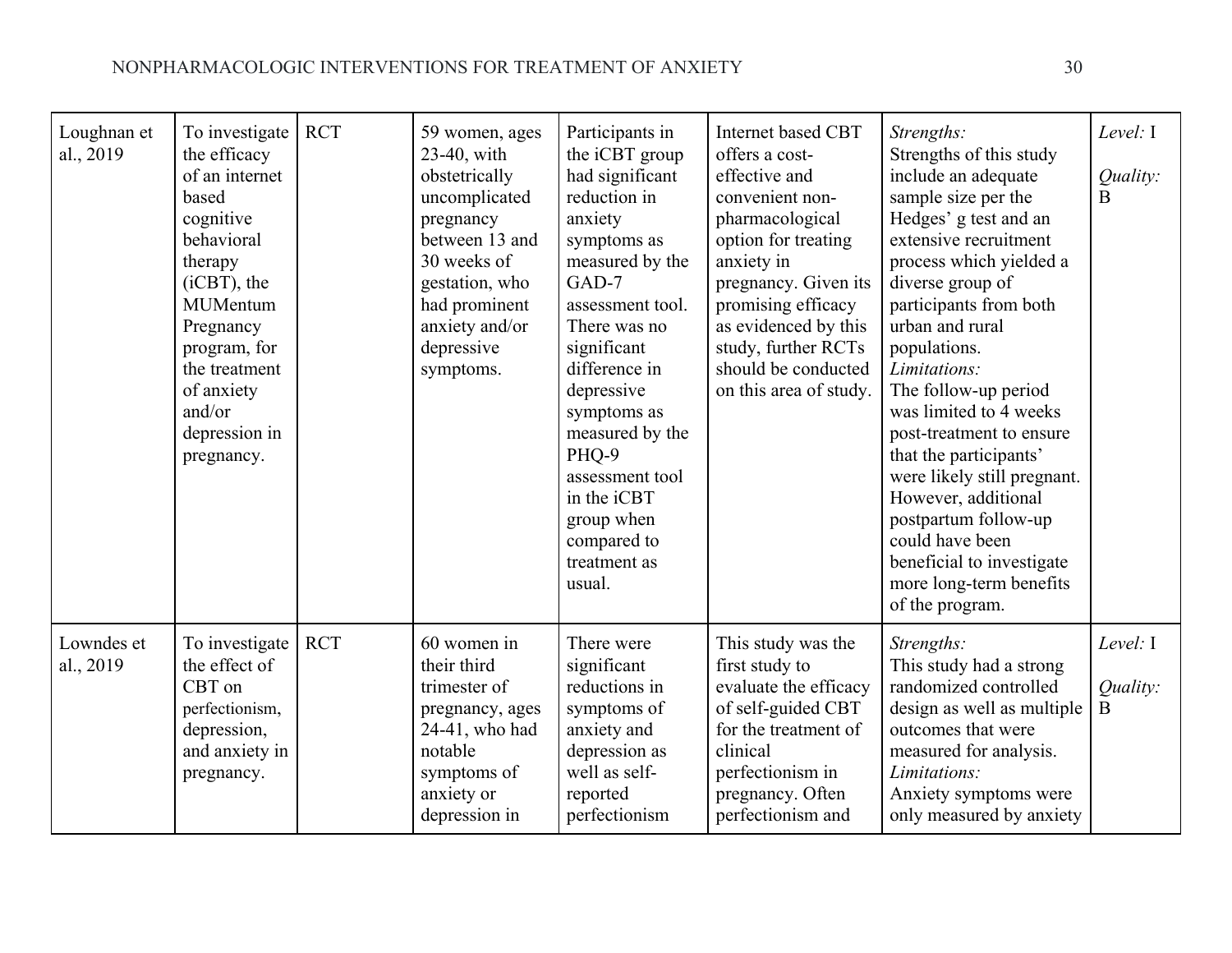|                        |                                                                                                                                |                                 | conjunction with<br>clinical<br>perfectionism as<br>measured by the<br><b>FMPS</b><br>assessment tool.                                                                          | between the pre-<br>and post-<br>treatment. These<br>results were<br>maintained when<br>reassessed after<br>3-month follow-<br>up assessment.                                                      | anxiety are<br>concurrent and this<br>study offers<br>promising results for<br>alleviating these<br>mood disorders<br>within the context of<br>pregnancy.                                                          | specific questions on the<br>EPDS instead of on an<br>anxiety specific<br>assessment tool, such as<br>the GAD-7 tool. The<br>follow-up period was<br>relatively short at 3<br>months post-treatment.                                                                                                                                                                                          |                                      |
|------------------------|--------------------------------------------------------------------------------------------------------------------------------|---------------------------------|---------------------------------------------------------------------------------------------------------------------------------------------------------------------------------|----------------------------------------------------------------------------------------------------------------------------------------------------------------------------------------------------|--------------------------------------------------------------------------------------------------------------------------------------------------------------------------------------------------------------------|-----------------------------------------------------------------------------------------------------------------------------------------------------------------------------------------------------------------------------------------------------------------------------------------------------------------------------------------------------------------------------------------------|--------------------------------------|
| Salehi et al.,<br>2016 | To investigate<br>the efficacy<br>of group CBT<br>with<br>comparison to<br>interactive<br>lectures on<br>perinatal<br>anxiety. | Quasi-<br>experimental<br>trial | 91 women with<br>obstetrically<br>uncomplicated<br>pregnancy<br>between 13 and<br>26 weeks<br>gestation, ages<br>16-39, who had<br>mild to moderate<br>anxiety in<br>pregnancy. | Group CBT and<br>interactive<br>lectures were<br>both found to<br>significantly<br>reduce perinatal<br>anxiety. The<br>difference<br>between the two<br>therapy options<br>was not<br>significant. | Group CBT and<br>interactive lectures<br>are both beneficial<br>options for reducing<br>perinatal anxiety. In<br>addition, both<br>interventions are<br>cost effective and<br>have minimal to no<br>maternal risk. | Strengths:<br>Strengths of this study<br>include multiple<br>precision measures and<br>an adequate sample size<br>for this modality of<br>research.<br>Limitations:<br>The 4-week follow up<br>period was too short to<br>draw conclusions about<br>the long-term effect of<br>the interventions. A<br>larger study with an RCT<br>design and a longer<br>follow-up period is<br>recommended. | Level: II<br>Quality:<br>$\mathbf B$ |
| Uguz & Ak,<br>2020     | To evaluate<br>the efficacy<br>of CBT as a<br>treatment for<br>perinatal<br>anxiety as                                         | Retrospective<br>Cohort study   | 51 women, ages<br>27-37, with<br>obstetrically<br>uncomplicated<br>pregnancy and<br>clinically                                                                                  | Participants who<br>were treated with<br>CBT had<br>significantly<br>lower levels of<br>anxiety than                                                                                               | CBT may offer<br>significant benefits<br>for alleviating<br>anxiety in<br>pregnancy. Further<br>research may be                                                                                                    | Strengths:<br>Strengths of this study<br>include diagnosis with a<br>consistent structured<br>clinical interview and<br>standardized symptoms                                                                                                                                                                                                                                                 | Level: II<br>Quality:<br>B           |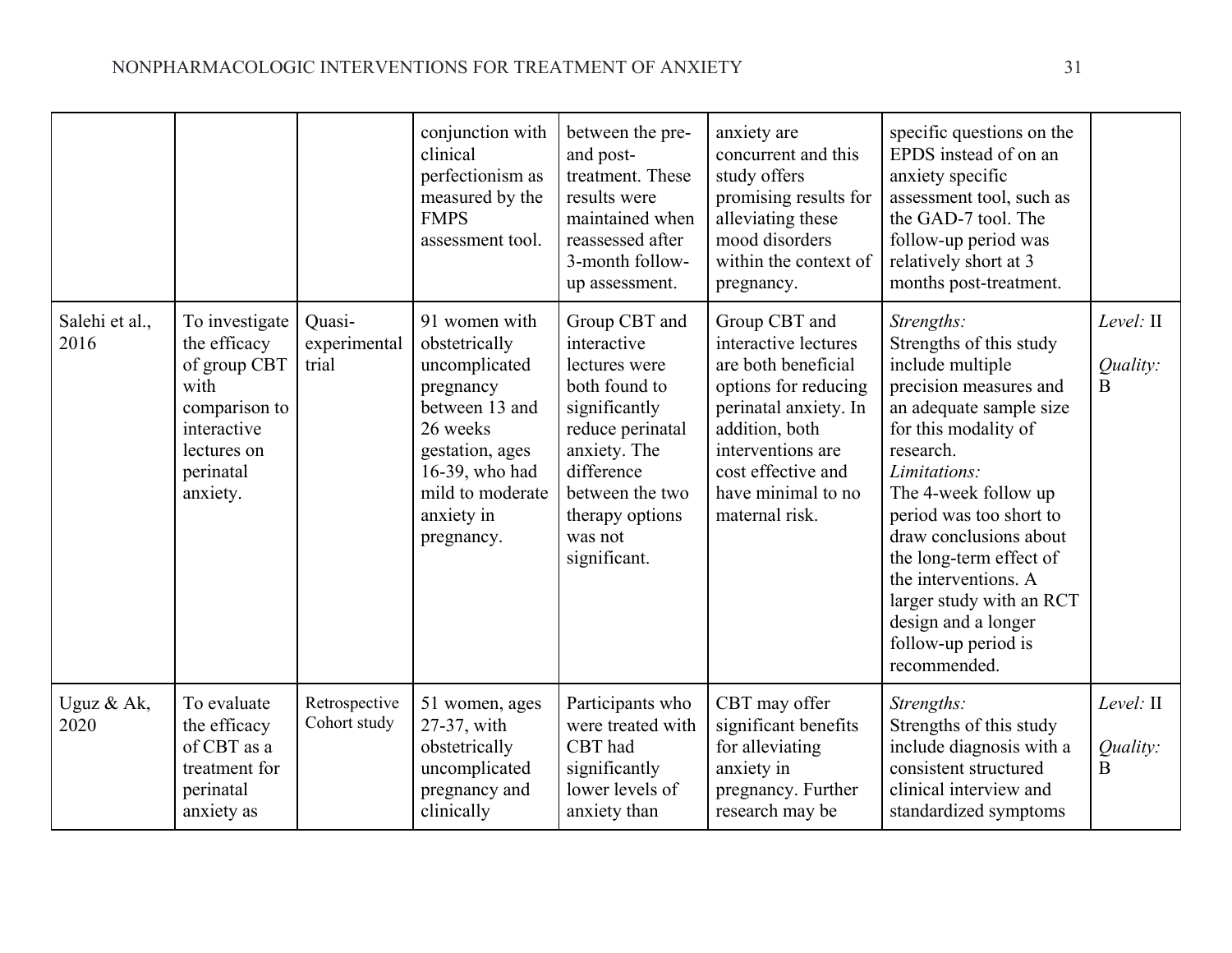|                         | well as<br>investigate its<br>effects on<br>gestational<br>age at birth<br>and birth<br>weight.                                                                                                                  |                                                 | diagnosed<br>generalized<br>anxiety disorder.                                                                                                     | those in the<br>untreated group.<br>There was not<br>any notable<br>difference in<br>gestational age or<br>newborn weight<br>at birth in the<br>treated and<br>untreated group.                                                                                         | necessary to<br>determine whether<br>or not treatment with<br>CBT has an impact<br>on gestational age or<br>newborn weight at<br>birth.                                                                                                                                                                                                  | rating scales.<br>Retrospective design<br>takes away any ethical<br>concern that some<br>participants are getting a<br>potentially beneficial<br>treatment over the group<br>who did not receive<br>treatment.<br>Limitations:<br>Limitations include a<br>small sample size and<br>lack of a randomized<br>placebo-controlled group.                                                   |                                            |
|-------------------------|------------------------------------------------------------------------------------------------------------------------------------------------------------------------------------------------------------------|-------------------------------------------------|---------------------------------------------------------------------------------------------------------------------------------------------------|-------------------------------------------------------------------------------------------------------------------------------------------------------------------------------------------------------------------------------------------------------------------------|------------------------------------------------------------------------------------------------------------------------------------------------------------------------------------------------------------------------------------------------------------------------------------------------------------------------------------------|-----------------------------------------------------------------------------------------------------------------------------------------------------------------------------------------------------------------------------------------------------------------------------------------------------------------------------------------------------------------------------------------|--------------------------------------------|
| <b>Mindfulness</b>      |                                                                                                                                                                                                                  |                                                 |                                                                                                                                                   |                                                                                                                                                                                                                                                                         |                                                                                                                                                                                                                                                                                                                                          |                                                                                                                                                                                                                                                                                                                                                                                         |                                            |
| Goodman et<br>al., 2014 | To investigate<br>the<br>preliminary<br>efficacy of<br>the CALM<br>Pregnancy<br>intervention<br>program and<br>to assess the<br>relationship<br>between<br>mindfulness<br>for the<br>treatment of<br>anxiety and | Mixed<br>Methods<br>(open label<br>pilot study) | 24 pregnant<br>women, ages 27-<br>45, with<br>generalized<br>anxiety disorder<br>(GAD) or<br>prominent<br>symptoms of<br>anxiety in<br>pregnancy. | <i><b>Oualitative</b></i><br>responses to<br>study:<br>Participants<br>found the CALM<br>Pregnancy<br>intervention to be<br>a positive<br>experience and<br>noted the<br>intervention to be<br>helpful with their<br>anxiety<br>symptoms.<br><i><u>Ouantitative</u></i> | This is the first pilot<br>study to investigate a<br>mindfulness<br>program for the<br>treatment of anxiety<br>in pregnancy.<br>Results indicate that<br>mindfulness has a<br>promising effect on<br>treating perinatal<br>anxiety. Further<br>study in a RCT is<br>necessary in order to<br>yield a higher level<br>of evidence on this | Strengths: This study<br>utilized multiple anxiety<br>measurement tools,<br>including the BAI,<br>PSWQ, MAAS, SCS,<br>and BDI-II tools, to<br>evaluate symptoms pre<br>and post intervention. In<br>addition to quantitative<br>data, this hybrid study<br>offered qualitative<br>remarks by participants<br>which may encourage<br>more further studies in<br>both realms of research. | Level: III<br>Quality:<br>$\boldsymbol{B}$ |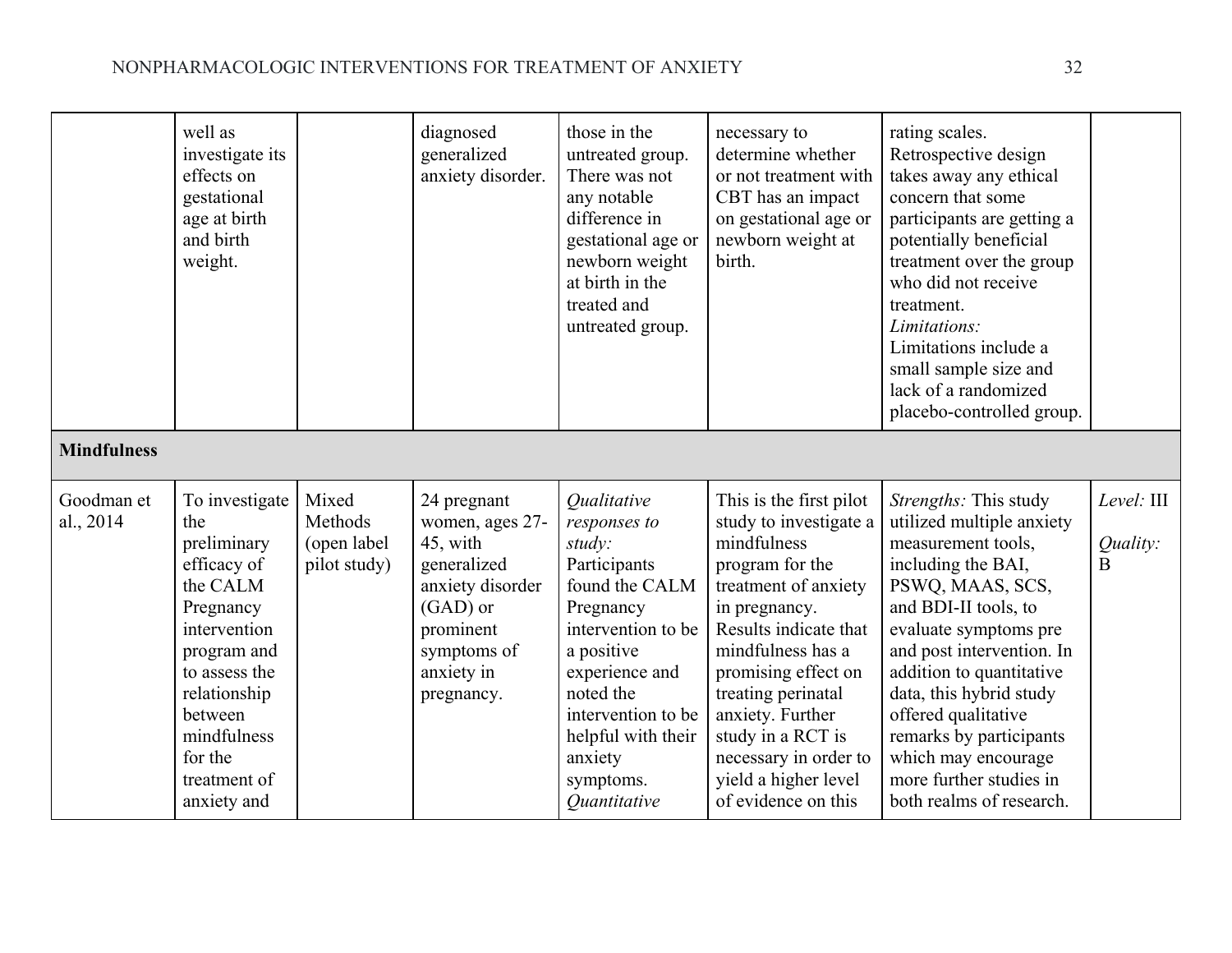|                                      | depression in<br>pregnancy.                                                                                       |            |                                                                                                                                | results: There<br>were statistically<br>significant<br>improvements<br>with comparison<br>of pre and post<br>test scores on<br>multiple GAD<br>measures.                                     | topic.                                                                                                                                                                                                    | Limitations: The study<br>sample was small and<br>therefore lacks<br>sufficiency in statistical<br>power. Qualitative self-<br>report is subject to<br>individual bias. The<br>design of the study was<br>open label and not<br>blinded to either<br>participants or<br>researchers which may<br>contribute to bias in both<br>qualitative and<br>quantitative results of<br>this study.                                      |                                  |
|--------------------------------------|-------------------------------------------------------------------------------------------------------------------|------------|--------------------------------------------------------------------------------------------------------------------------------|----------------------------------------------------------------------------------------------------------------------------------------------------------------------------------------------|-----------------------------------------------------------------------------------------------------------------------------------------------------------------------------------------------------------|-------------------------------------------------------------------------------------------------------------------------------------------------------------------------------------------------------------------------------------------------------------------------------------------------------------------------------------------------------------------------------------------------------------------------------|----------------------------------|
| Zemestani &<br>Fazeli Nikoo,<br>2020 | To evaluate<br>the impact of<br>mindfulness-<br>based CBT on<br>anxiety and<br>depression<br>during<br>pregnancy. | <b>RCT</b> | 263 pregnant<br>women between<br>1 and 6 months<br>gestation who<br>met DSM-5<br>criteria for<br>anxiety and/or<br>depression. | There was greater<br>improvement of<br>anxiety and<br>depression in the<br>group that<br>received MBCT<br>and who were<br>also offered<br>stronger<br>emotional<br>regulation<br>strategies. | Implementation of<br>MBCT over the<br>course of at least 8<br>weeks during<br>pregnancy can help<br>to reduce levels of<br>anxiety and<br>depression, while<br>also improving<br>emotional<br>regulation. | Strengths: This study<br>found results that were<br>consistent with previous<br>studies regarding MBCT<br>and improved<br>psychological well-being.<br><i>Limitations:</i> There was a<br>small participant size in<br>each control and<br>intervention group. This<br>study also included<br>women of different<br>gestational ages so it<br>lacks generalizability to<br>all pregnant women. The<br>follow up with patients | Level: I<br>Quality:<br>$\bf{B}$ |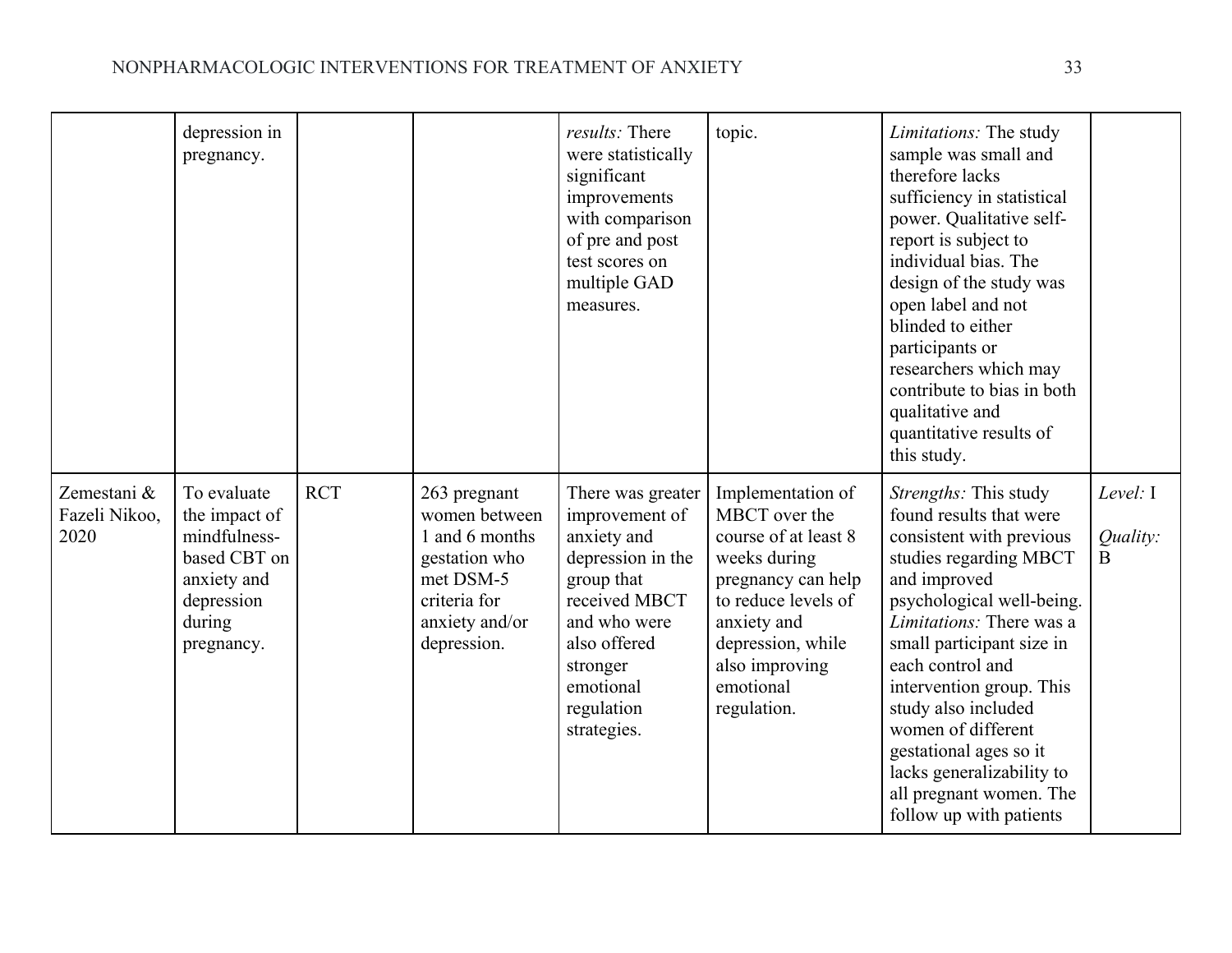|                           |                                                                                                                                                        |            |                                                                                                                                                                                                             |                                                                                                                                                                                                                                                                                                                                                                                                       |                                                                                                                                                                                                                                                                         | was also self-reported<br>and may not have been<br>long term enough to<br>evaluate lasting impact of<br>MBCT.                                                                                                                                                                                                                                                                                                                                                                                                                                                                                                                                                                      |                                    |
|---------------------------|--------------------------------------------------------------------------------------------------------------------------------------------------------|------------|-------------------------------------------------------------------------------------------------------------------------------------------------------------------------------------------------------------|-------------------------------------------------------------------------------------------------------------------------------------------------------------------------------------------------------------------------------------------------------------------------------------------------------------------------------------------------------------------------------------------------------|-------------------------------------------------------------------------------------------------------------------------------------------------------------------------------------------------------------------------------------------------------------------------|------------------------------------------------------------------------------------------------------------------------------------------------------------------------------------------------------------------------------------------------------------------------------------------------------------------------------------------------------------------------------------------------------------------------------------------------------------------------------------------------------------------------------------------------------------------------------------------------------------------------------------------------------------------------------------|------------------------------------|
| Zarenejad et<br>al., 2020 | To investigate<br>the effect of<br>mindfulness-<br>based stress<br>reduction<br>(MBSR) on<br>maternal<br>anxiety and<br>self-efficacy<br>in pregnancy. | <b>RCT</b> | 70 women, ages<br>19-32, with<br>obstetrically<br>uncomplicated<br>pregnancy<br>between 24 and<br>36 weeks of<br>gestation, who<br>had clinically<br>significant<br>symptoms of<br>anxiety in<br>pregnancy. | There was a<br>significant<br>reduction in<br>symptoms of<br>anxiety on the<br>PRAQ scale in<br>participants who<br>were in the<br><b>MBSR</b><br>intervention<br>group. Self<br>efficacy scores<br>were slightly<br>increased with<br>the post<br>intervention and<br>one-month<br>follow-up<br>assessments in<br>both the<br>intervention<br>group and<br>"treatment as<br>usual" control<br>group. | Though this study<br>only found a<br>significant effect of<br>the MBSR program<br>on maternal anxiety<br>and not significant<br>effect on self<br>efficacy, further<br>research with more<br>rigorous control may<br>yield more<br>compelling results<br>on this topic. | Strengths:<br>This study had a strong<br>randomized controlled<br>design with an adequate<br>sample size and multiple<br>outcome measures.<br>Limitations:<br>Self-efficacy and<br>mindfulness scores did<br>not have significant<br>differences between the<br>intervention and control<br>groups. Participation in<br>the study may contribute<br>to slightly improved<br>post-test scores in the<br>control group.<br>Researchers did not have<br>control over participants'<br>access to non-study<br>related resources that<br>may have impacted a<br>participants' perception<br>of mindfulness and self-<br>efficacy in pregnancy,<br>particularly in the control<br>group. | Level: $I$<br>Quality:<br>$\bf{B}$ |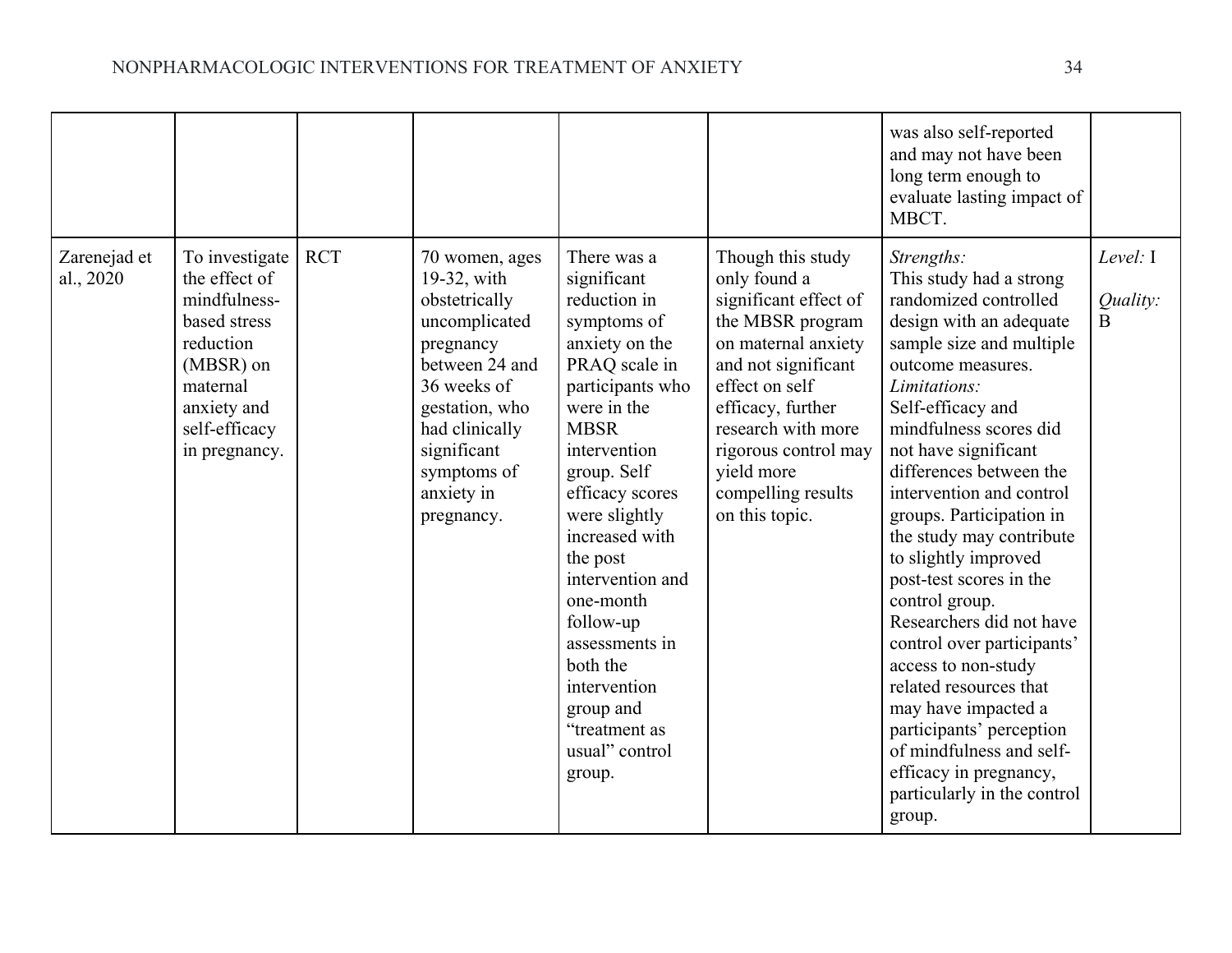| <b>Hypnosis</b>       |                                                                                                                                                                   |                                 |                                                                                      |                                                                                                                                                                                                                                                                                                          |                                                                                                                                                                                                                                                                                                                                                                                                                                                                                |                                                                                                                                                                                                                                                                                                                                                                                                                                                                                                                                                                                                                                                                                                               |                            |
|-----------------------|-------------------------------------------------------------------------------------------------------------------------------------------------------------------|---------------------------------|--------------------------------------------------------------------------------------|----------------------------------------------------------------------------------------------------------------------------------------------------------------------------------------------------------------------------------------------------------------------------------------------------------|--------------------------------------------------------------------------------------------------------------------------------------------------------------------------------------------------------------------------------------------------------------------------------------------------------------------------------------------------------------------------------------------------------------------------------------------------------------------------------|---------------------------------------------------------------------------------------------------------------------------------------------------------------------------------------------------------------------------------------------------------------------------------------------------------------------------------------------------------------------------------------------------------------------------------------------------------------------------------------------------------------------------------------------------------------------------------------------------------------------------------------------------------------------------------------------------------------|----------------------------|
| Beevi et al.,<br>2016 | To investigate<br>the impact of<br>hypnosis in<br>reducing<br>physical<br>symptoms, as<br>well as<br>anxiety, stress<br>and<br>depression<br>during<br>pregnancy. | Quasi-<br>experimental<br>trial | 56 women, ages<br>$23-36$ , in the<br>second and third<br>trimesters of<br>pregnancy | Pregnant women<br>in the<br>experimental<br>group<br>experienced an<br>alleviation of<br>psychological<br>symptoms<br>(stress, anxiety<br>and depression)<br>by 36 weeks<br>gestation. The<br>control group<br>experienced an<br>increase in those<br>psychological<br>symptoms by 36<br>week gestation. | This study offers<br>promise that<br>hypnosis in<br>pregnancy may<br>alleviate physical<br>and psychological<br>symptoms.<br>Therefore, it may be<br>considered as a<br>CAM therapy in<br>pregnancy.<br>However, further<br>research should<br>include other<br>parameters of well-<br>being to better<br>understand the<br>efficacy of hypnosis<br>in pregnancy.<br>Researchers suggest<br>that future studies<br>analyze participants'<br>satisfaction and<br>coping skills. | Strengths:<br>This study is<br>strengthened by its<br>multifactorial analysis of<br>both psychological and<br>physical outcomes.<br>Researchers intentionally<br>divided participants<br>based on parity between<br>the experimental and<br>control group.<br>Limitations:<br>This study is limited by a<br>smaller sample size.<br>Therefore, findings<br>should not be generalized<br>and further research is<br>required. Additionally,<br>given the nature of this<br>study, it cannot be ruled<br>out that participants in<br>both experimental and<br>control groups did not<br>participate in other<br>therapies throughout their<br>pregnancy to enhance<br>physical and<br>psychological well being. | Level: II<br>Quality:<br>B |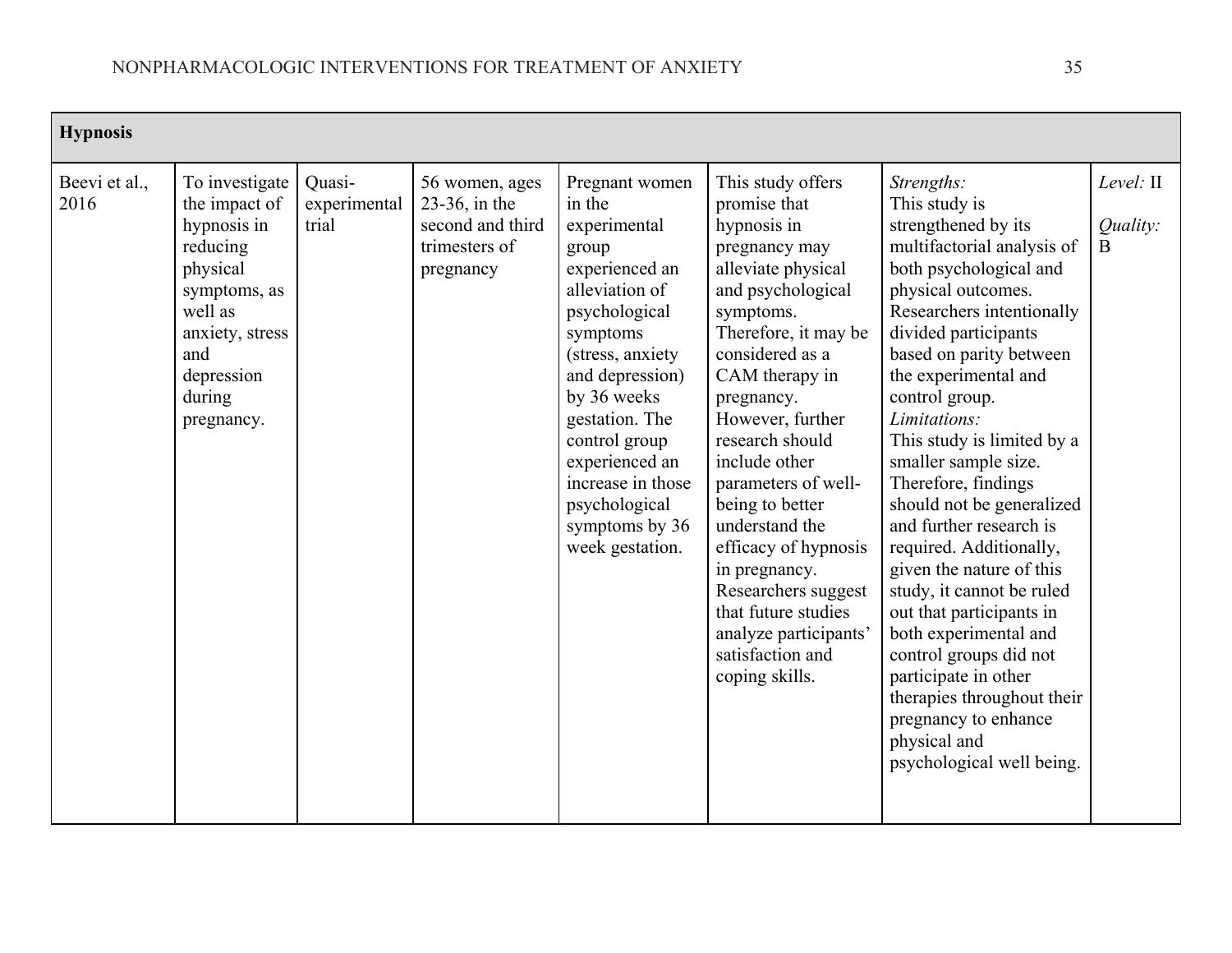| <b>Yoga and Physical Activity</b> |                                                                                                                                   |            |                                                                                                        |                                                                                                                                                                                                                                                                                                                                    |                                                                                                                                                                                                                                                                                                                                                                                                          |                                                                                                                                                                                                                                                                                                                                                                                                                                                                                                                           |                                        |  |  |  |
|-----------------------------------|-----------------------------------------------------------------------------------------------------------------------------------|------------|--------------------------------------------------------------------------------------------------------|------------------------------------------------------------------------------------------------------------------------------------------------------------------------------------------------------------------------------------------------------------------------------------------------------------------------------------|----------------------------------------------------------------------------------------------------------------------------------------------------------------------------------------------------------------------------------------------------------------------------------------------------------------------------------------------------------------------------------------------------------|---------------------------------------------------------------------------------------------------------------------------------------------------------------------------------------------------------------------------------------------------------------------------------------------------------------------------------------------------------------------------------------------------------------------------------------------------------------------------------------------------------------------------|----------------------------------------|--|--|--|
| Chen et al.,<br>2017              | To investigate<br>the effect of<br>prenatal yoga<br>on perinatal<br>stress and<br>immune<br>function.                             | <b>RCT</b> | 94 women, ages<br>24-43, at 16<br>weeks gestation<br>with obstetrically<br>uncomplicated<br>pregnancy. | Pretest and<br>posttest salivary<br>cortisol levels<br>were<br>significantly<br>decreased with<br>the initial yoga<br>session at 16<br>weeks and with<br>subsequent<br>sessions and<br>testing. IgA<br>levels were found<br>to be increased<br>with the yoga<br>intervention<br>group, indicating<br>increased<br>immune function. | Cortisol levels may<br>normally increase<br>throughout<br>pregnancy and<br>excessive<br>concentrations of<br>cortisol may<br>contribute to<br>suppressed immune<br>function. This study<br>demonstrates the<br>potential for prenatal<br>yoga to reduce<br>perinatal stress and<br>improve immune<br>function. Decreased<br>perinatal stress has<br>potential to reduce<br>pregnancy related<br>anxiety. | Strengths:<br>Study outcome variables<br>were biological markers,<br>salivary cortisol and IgA<br>levels, which offer<br>objective data. This study<br>had a strong randomized<br>controlled design.<br>Limitations:<br>Interveners and assessors<br>were not blinded to the<br>treatment conditions.<br>Some participants had to<br>drop out of the study due<br>to inability to attend<br>greater than 85% of the<br>yoga sessions which<br>could have been avoided<br>if more flexible yoga<br>schedules were offered. | Level: I<br><i>Ouality:</i><br>A       |  |  |  |
| Davis et al.,<br>2015             | To investigate<br>the potential<br>benefits of<br>yoga for<br>pregnant<br>women with<br>symptoms of<br>anxiety and<br>depression. | <b>RCT</b> | 46 pregnant<br>women with<br>elevated anxiety<br>and depression<br>symptoms.                           | Practicing yoga<br>weekly over the<br>course of 8<br>weeks can help to<br>manage anxiety<br>and depression<br>during<br>pregnancy.                                                                                                                                                                                                 | Yoga is an effective<br>and safe intervention<br>throughout<br>pregnancy, unless<br>otherwise<br>contraindicated, to<br>help cope with<br>anxiety and<br>depression                                                                                                                                                                                                                                      | Strengths: Anxiety and<br>depression symptoms<br>were evaluated using the<br>EPDS and STAI which<br>are the most widely used<br>assessments.<br>Limitations:<br>Study subjects were<br>demographically                                                                                                                                                                                                                                                                                                                    | Level: I<br>Quality:<br>$\overline{B}$ |  |  |  |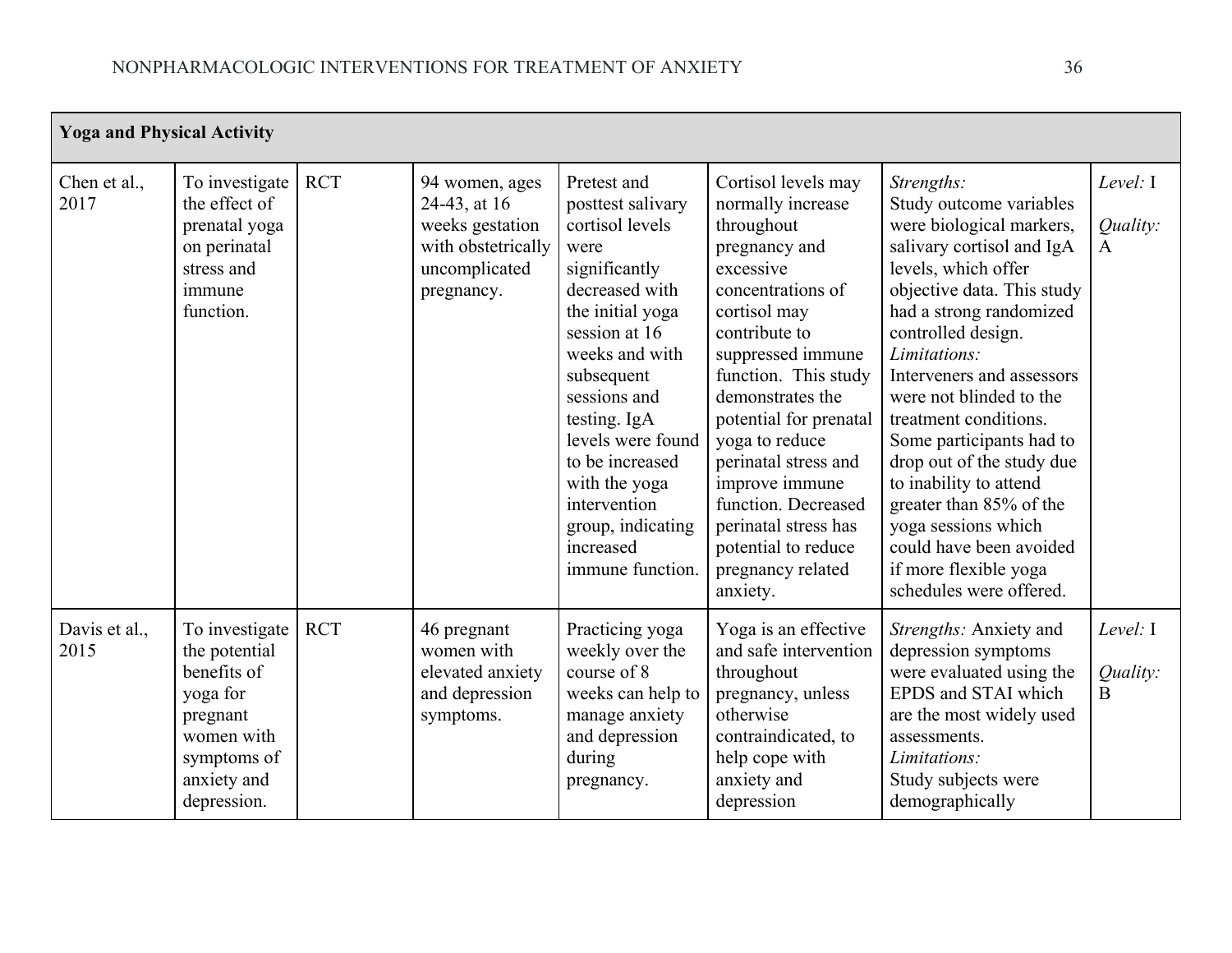|                           |                                                                                                                                                                |            |                                                                                                                 |                                                                                                                                                                                                                                                                                                                | symptoms.                                                                                                                                                                                                                                                                                                            | homogeneous and all<br>reported to be physically<br>active prior to joining the<br>study. The control group<br>also received normal care<br>in the community so it<br>was not closely<br>regulated.                                                                                                                                                                                                   |                                      |
|---------------------------|----------------------------------------------------------------------------------------------------------------------------------------------------------------|------------|-----------------------------------------------------------------------------------------------------------------|----------------------------------------------------------------------------------------------------------------------------------------------------------------------------------------------------------------------------------------------------------------------------------------------------------------|----------------------------------------------------------------------------------------------------------------------------------------------------------------------------------------------------------------------------------------------------------------------------------------------------------------------|-------------------------------------------------------------------------------------------------------------------------------------------------------------------------------------------------------------------------------------------------------------------------------------------------------------------------------------------------------------------------------------------------------|--------------------------------------|
| Field et al.,<br>2013     | To investigate<br>and compare<br>the effects of<br>yoga and<br>social support<br>for women<br>with prenatal<br>and<br>postpartum<br>anxiety and<br>depression. | <b>RCT</b> | 92 prenatally<br>depressed<br>women, ages 20-<br>38, in the second<br>trimester of a<br>singleton<br>pregnancy. | Both social<br>support and yoga<br>groups had lower<br>depression (CES-<br>D), anxiety<br>(STAI), anger<br>(STAXI) and<br>improved<br>relationship<br>scores at the end<br>of the 12 weeks<br>of sessions. In<br>addition,<br>postpartum<br>depression and<br>anxiety levels<br>were lower for<br>both groups. | Yoga may be just as<br>effective as support<br>groups for the<br>reduction of<br>perinatal anxiety and<br>depression.<br>Increased vagal<br>activity following<br>physical<br>activity/yoga<br>facilitates a decrease<br>in cortisol levels and<br>likely has an impact<br>on a lower incidence<br>of preterm labor. | Strengths: This study had<br>a strong sample size and<br>analyzed multiple<br>measures while building<br>on existing research.<br>Limitations: The CES-D<br>and STAI scales were<br>used to measure<br>depression and anxiety.<br>While these are reliable<br>measures, the PHQ-9 and<br>GAD-7 could have been<br>utilized to facilitate a<br>greater comparison as<br>these are more widely<br>used. | Level: I<br>Quality:<br>$\mathbf{B}$ |
| Gallagher et<br>al., 2020 | To study the<br>effects of<br>yoga on<br>anxiety and<br>depression in                                                                                          | <b>RCT</b> | 79 patients on<br>medically<br>ordered bed rest<br>in pregnancy.                                                | Yoga was found<br>to significantly<br>decrease reported<br>levels of anxiety<br>and depression                                                                                                                                                                                                                 | Using yoga in an<br>inpatient hospital<br>setting is effective in<br>reducing self-<br>reported levels of                                                                                                                                                                                                            | Strengths: These findings<br>matched with previous<br>studies about the effects<br>of yoga on anxiety.<br>Implementing this                                                                                                                                                                                                                                                                           | Level: I<br>Quality:<br>B            |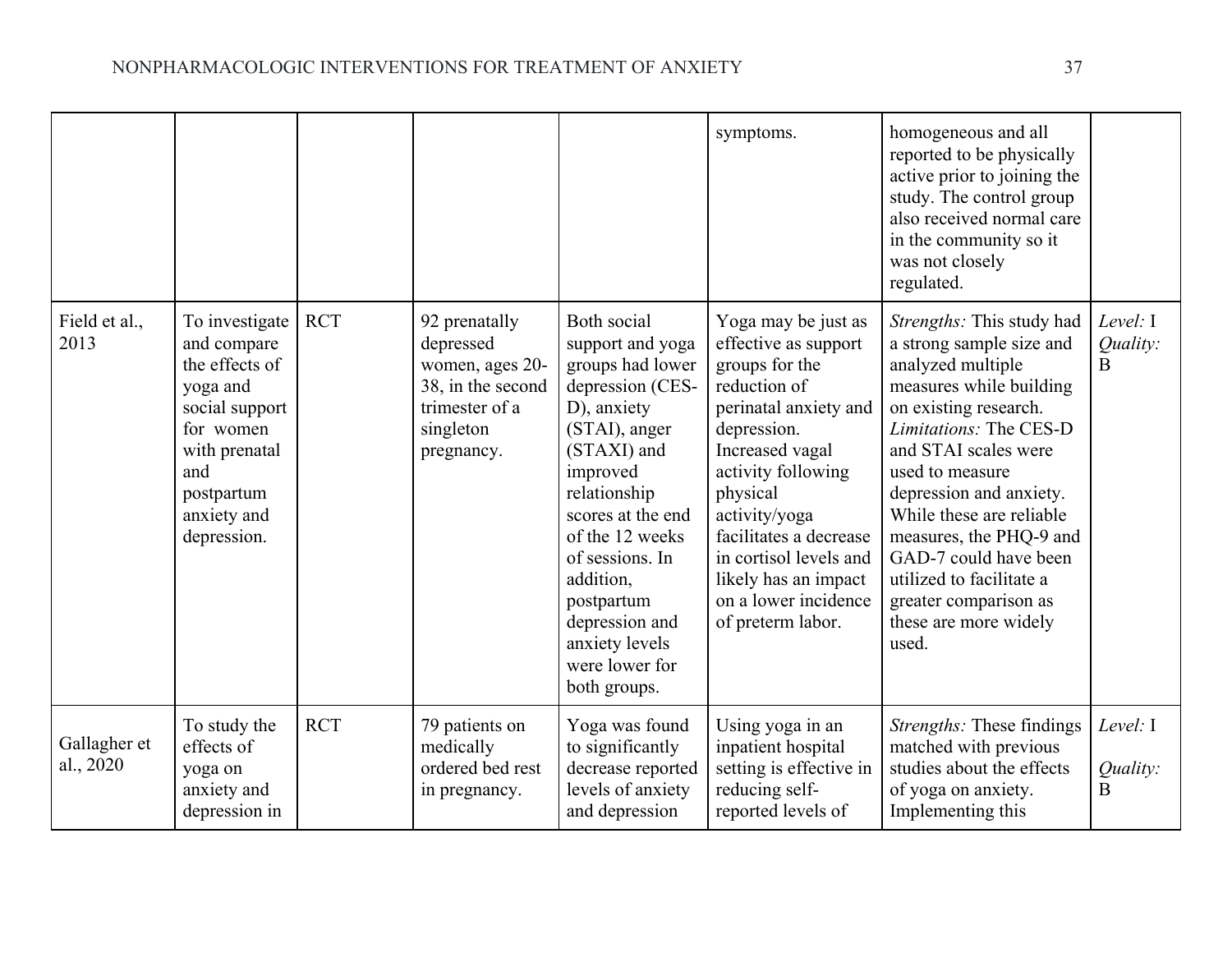## NONPHARMACOLOGIC INTERVENTIONS FOR TREATMENT OF ANXIETY 38

|                       | high-risk<br>hospitalized<br>pregnant<br>women who<br>are on<br>bedrest.                 |            |                                                                                      | when<br>implemented as<br>little as 3 times<br>during<br>hospitalization.                                        | both anxiety and<br>depression.                                                     | intervention for patients<br>could be very accessible<br>if video instruction was<br>used.<br>Limitations: A small<br>sample size was used and<br>patients were sampled<br>from only one hospital.<br>Data collection was all<br>done through self-<br>reporting and may not<br>have been accurately<br>evaluated. Due to the<br>high risk status of<br>patients, health<br>complications could have<br>also altered their ability<br>to participate in the<br>study. |                                          |
|-----------------------|------------------------------------------------------------------------------------------|------------|--------------------------------------------------------------------------------------|------------------------------------------------------------------------------------------------------------------|-------------------------------------------------------------------------------------|-----------------------------------------------------------------------------------------------------------------------------------------------------------------------------------------------------------------------------------------------------------------------------------------------------------------------------------------------------------------------------------------------------------------------------------------------------------------------|------------------------------------------|
| Newham et<br>al, 2014 | To explore<br>yoga as an<br>intervention<br>to reduce<br>anxiety<br>during<br>pregnancy. | <b>RCT</b> | 59 primiparous<br>low risk<br>pregnant women<br>in the second or<br>third trimester. | Yoga was found<br>to reduce both<br>subjective and<br>physiologic<br>ratings of anxiety<br>in pregnant<br>women. | An 8 week course of<br>yoga can potentially<br>help to reduce<br>perinatal anxiety. | Strengths: This study<br>incorporated subjective<br>and physiological<br>assessment tools.<br>Limitations: Participants<br>preexisting beliefs of<br>yoga practice may have<br>impacted their<br>willingness and<br>participation. Some of<br>the yoga classes that<br>were attended were not<br>catered specifically                                                                                                                                                 | Level: $I$<br>Quality:<br>$\overline{B}$ |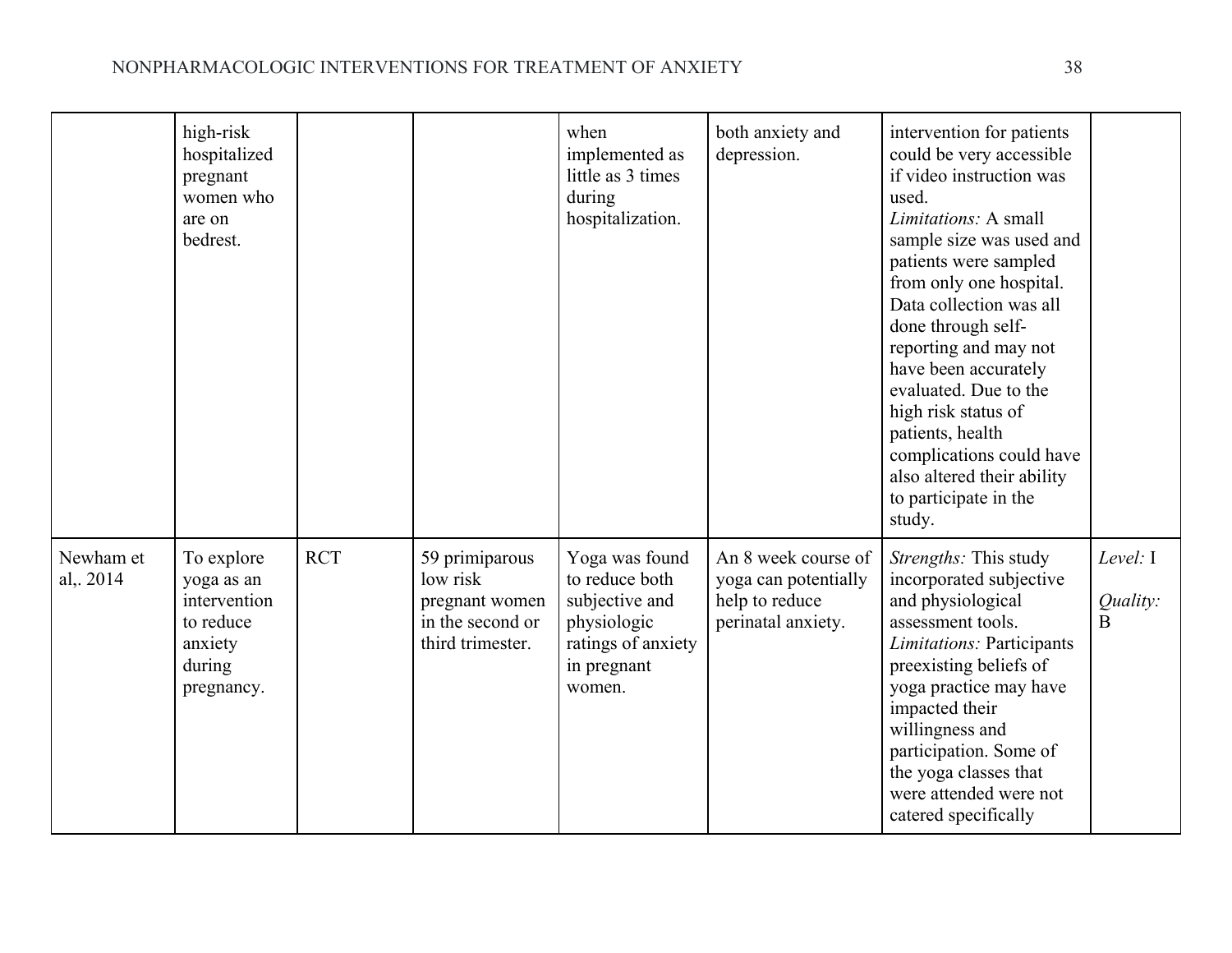|                            |                                                                                                                                                 |            |                                                     |                                                                                                                                                                                                                                   |                                                                                                                                                                                   | towards pregnant women<br>so this could have altered<br>the effectiveness of the<br>intervention. The<br>participants that were<br>recruited for this study<br>also had similar<br>demographics and health<br>status, so these findings<br>may not be generalizable<br>to different populations.                                                                                                                                        |                             |
|----------------------------|-------------------------------------------------------------------------------------------------------------------------------------------------|------------|-----------------------------------------------------|-----------------------------------------------------------------------------------------------------------------------------------------------------------------------------------------------------------------------------------|-----------------------------------------------------------------------------------------------------------------------------------------------------------------------------------|-----------------------------------------------------------------------------------------------------------------------------------------------------------------------------------------------------------------------------------------------------------------------------------------------------------------------------------------------------------------------------------------------------------------------------------------|-----------------------------|
| Satyapriya et<br>al., 2013 | To explore<br>the effect of<br>integrated<br>approach<br>yoga on<br>anxiety,<br>depression,<br>and general<br>wellbeing<br>during<br>pregnancy. | <b>RCT</b> | 96 women<br>between 18-20<br>weeks of<br>pregnancy. | <b>STAI</b> and HADS<br>scores decreased<br>in the group who<br>participated in<br>yoga, while<br>scores increased<br>in the control<br>group. Yoga was<br>also found to<br>improve the<br>overall<br>experience of<br>pregnancy. | Physical activity,<br>such as yoga, during<br>pregnancy can help<br>to improve anxiety<br>and depression<br>symptoms but may<br>not be sufficient to<br>manage symptoms<br>alone. | Strengths: The PEQ,<br>STAI, and HADS were<br>used to assess the<br>women's general<br>pregnancy experiences as<br>well as anxiety levels;<br>these are all reliable<br>measurement tools.<br><i>Limitations:</i> Possible<br>interactions between the<br>two groups could not<br>have been avoided.<br>Several participants in<br>the control group<br>requested to switch to the<br>yoga group, and then<br>dropped out of the study. | Level: $I$<br>Quality:<br>A |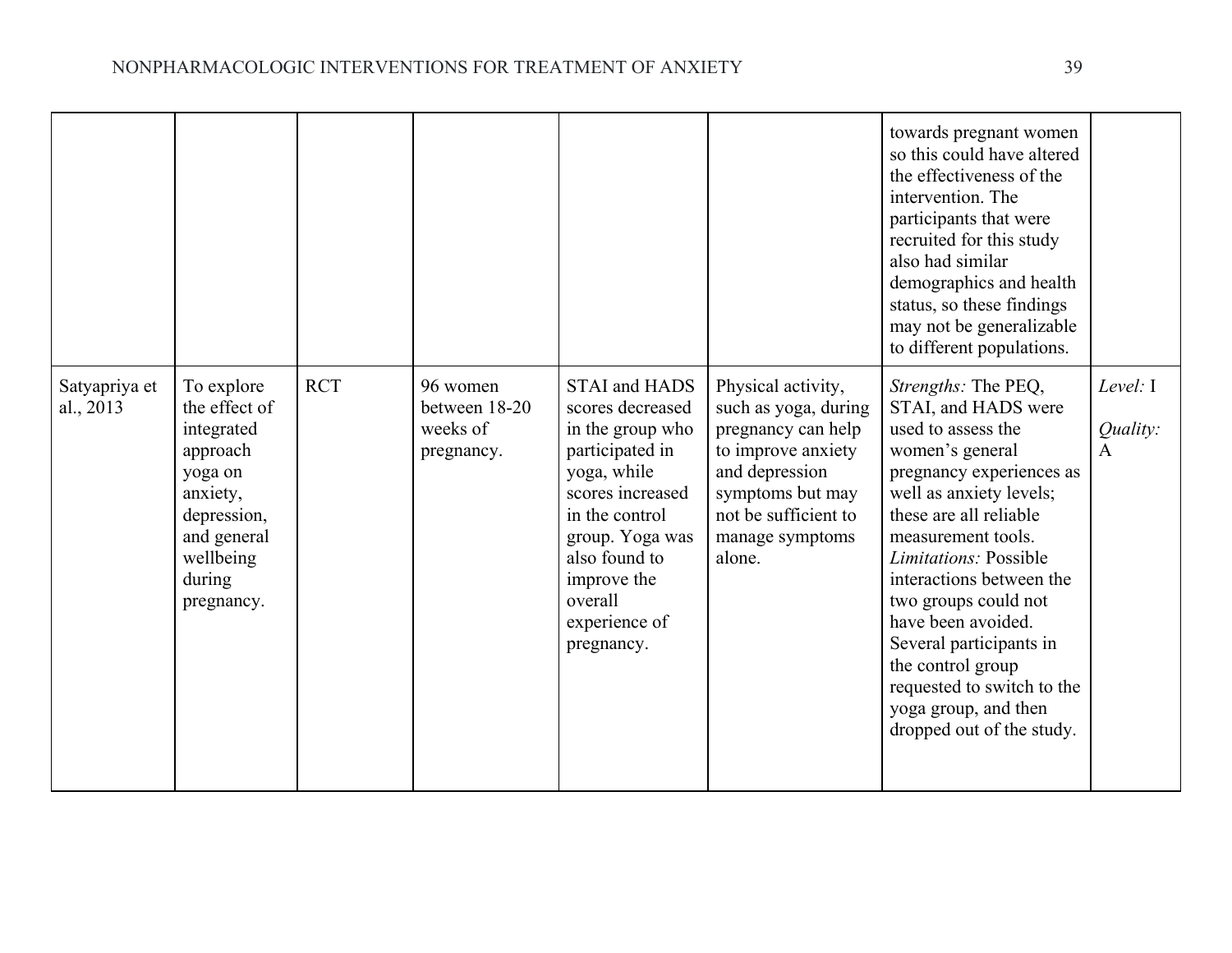| <b>Massage Therapy</b>    |                                                                                                                       |            |                                                                                     |                                                                                                                                                               |                                                                                                         |                                                                                                                                                                                                                                                                                                                                                                                                                                                                                                                                                                                                                                                                                                                                           |                           |
|---------------------------|-----------------------------------------------------------------------------------------------------------------------|------------|-------------------------------------------------------------------------------------|---------------------------------------------------------------------------------------------------------------------------------------------------------------|---------------------------------------------------------------------------------------------------------|-------------------------------------------------------------------------------------------------------------------------------------------------------------------------------------------------------------------------------------------------------------------------------------------------------------------------------------------------------------------------------------------------------------------------------------------------------------------------------------------------------------------------------------------------------------------------------------------------------------------------------------------------------------------------------------------------------------------------------------------|---------------------------|
| Khojasteh et<br>al., 2016 | To compare<br>effectiveness<br>of massage<br>therapy and<br>guided<br>imagery on<br>nulliparous<br>pregnant<br>women. | <b>RCT</b> | 40 women ages<br>$18-35$ , in the<br>second trimester<br>of singleton<br>pregnancy. | Both massage<br>therapy and<br>guided imagery<br>were found to<br>decrease levels of<br>anxiety, the study<br>did not clarify<br>which was more<br>effective. | Massage therapy and<br>guided imagery can<br>be recommended to<br>decrease anxiety<br>during pregnancy. | Strengths: This study<br>specifically explored<br>pregnancy-related<br>anxiety and found that<br>nonpharmacologic<br>methods of relaxation<br>such as guided imagery<br>and massage were<br>effective for anxiety<br>reduction.<br>Limitations: The PRAQR<br>was used to assess<br>participants' anxiety<br>levels relating to 3<br>pregnancy related topics.<br>This did not explore<br>general anxiety levels, so<br>the GAD-7 assessment or<br>a similar tool would be<br>beneficial as well. There<br>was also a reported lack<br>of a safe place within the<br>health centers to<br>implement these<br>interventions. Some<br>patients in the guided<br>imagery group were also<br>not willing to practice<br>this strategy at home, | Level: I<br>Quality:<br>B |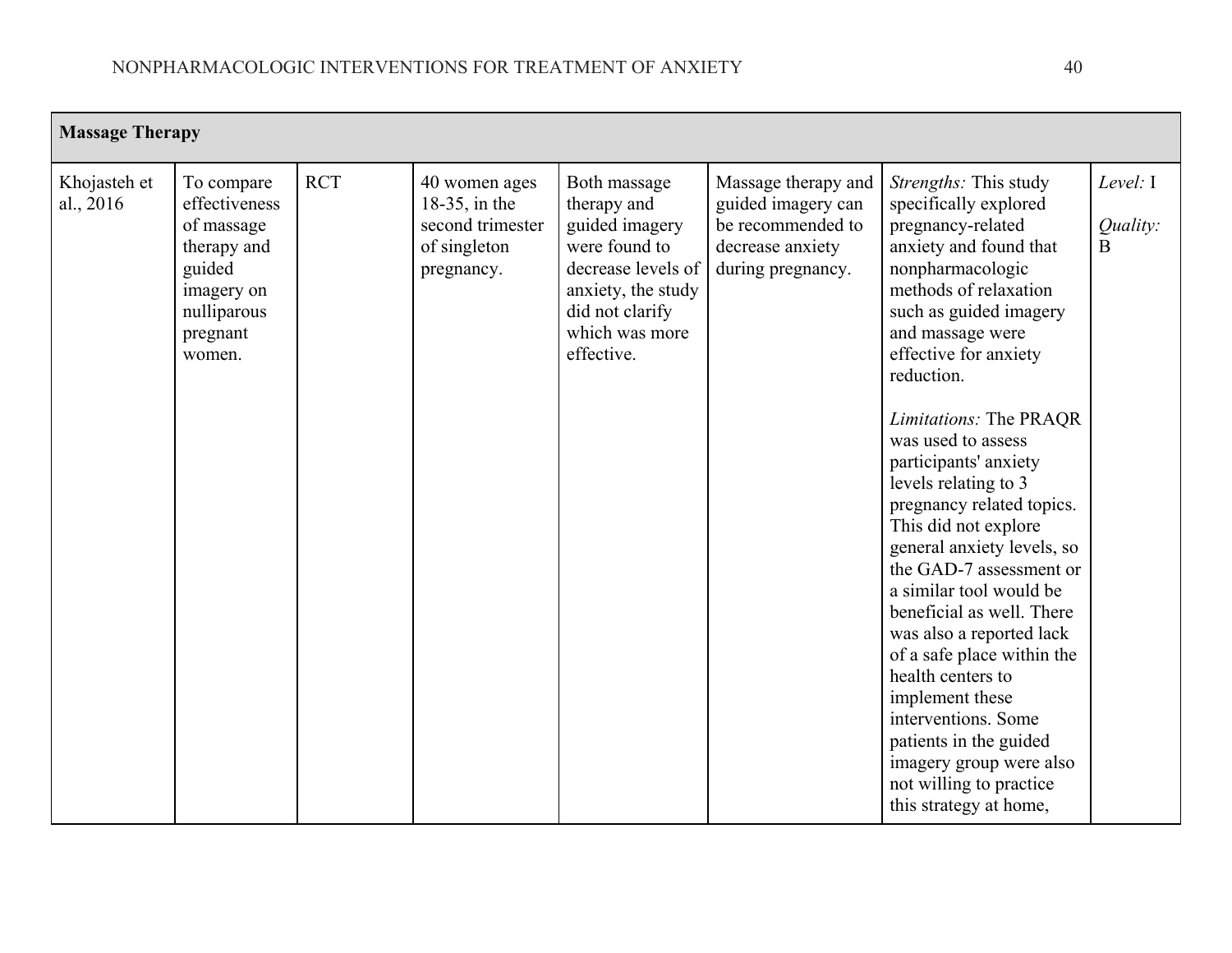|                               |                                                                                                                                                       |            |                                                                        |                                                                                                                                                                                    |                                                                                                                        | which may have altered<br>the outcomes.                                                                                                                                                                                                                                                                                                                                                                                                                                                                                                                                                                                                            |                           |  |  |  |
|-------------------------------|-------------------------------------------------------------------------------------------------------------------------------------------------------|------------|------------------------------------------------------------------------|------------------------------------------------------------------------------------------------------------------------------------------------------------------------------------|------------------------------------------------------------------------------------------------------------------------|----------------------------------------------------------------------------------------------------------------------------------------------------------------------------------------------------------------------------------------------------------------------------------------------------------------------------------------------------------------------------------------------------------------------------------------------------------------------------------------------------------------------------------------------------------------------------------------------------------------------------------------------------|---------------------------|--|--|--|
|                               | Aromatherapy                                                                                                                                          |            |                                                                        |                                                                                                                                                                                    |                                                                                                                        |                                                                                                                                                                                                                                                                                                                                                                                                                                                                                                                                                                                                                                                    |                           |  |  |  |
| Effati-Daryan<br>et al., 2015 | To evaluate<br>whether<br>lavender foot<br>cream with or<br>without a foot<br>bath<br>decreases<br>anxiety and<br>depression in<br>pregnant<br>women. | <b>RCT</b> | 141 women at<br>25-28 weeks<br>gestation,<br>divided into 3<br>groups. | Both the lavender<br>foot cream with<br>foot bath and the<br>lavender foot<br>cream without<br>foot bath groups<br>scored lower<br>levels of anxiety<br>than the control<br>group. | Lavender foot cream<br>can be used in<br>pregnancy to safely<br>and effectively<br>decrease anxiety and<br>depression. | Strengths: This is a<br>simple and affordable<br>intervention that has been<br>proven to be beneficial in<br>reducing anxiety.<br><i>Limitations:</i> Due to time<br>constraints there was not<br>a group who received a<br>foot bath with a placebo<br>cream to better study the<br>effectiveness of the foot<br>bath on anxiety. This<br>study also has previously<br>been done on women<br>who are not experiencing<br>psychological disorders,<br>so it may not be<br>generalizable to all<br>pregnant populations.<br>Measuring the stress<br>markers from the blood<br>directly would be a more<br>reliable measurement of<br>stress levels. | Level: I<br>Quality:<br>B |  |  |  |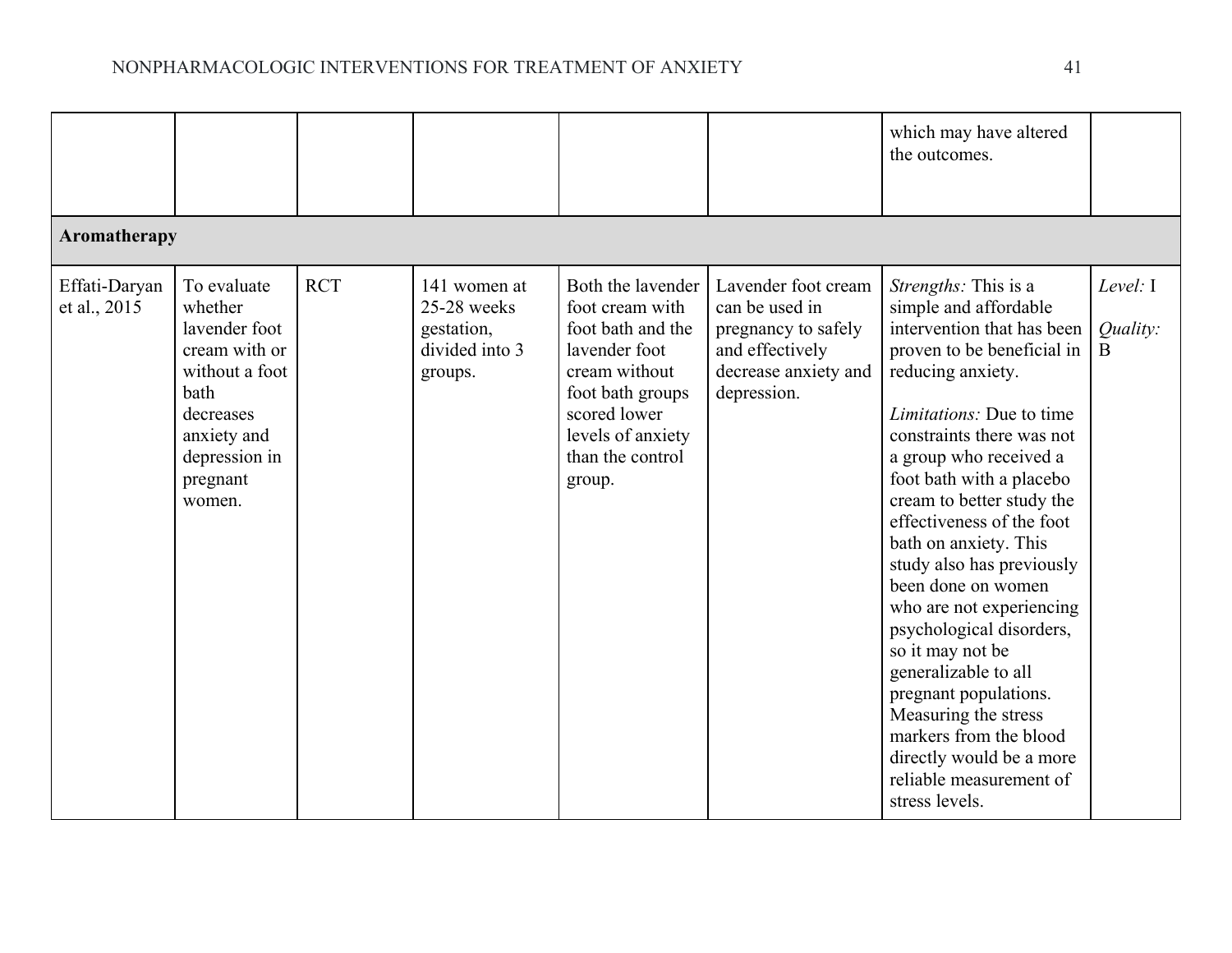| <b>Music Therapy</b>    |                                                                                                                                |            |                                                                                                     |                                                                                                                                                     |                                                                                                                                    |                                                                                                                                                                                                                                                                                                                                                                                                                                                                                                                                                                                      |                                  |
|-------------------------|--------------------------------------------------------------------------------------------------------------------------------|------------|-----------------------------------------------------------------------------------------------------|-----------------------------------------------------------------------------------------------------------------------------------------------------|------------------------------------------------------------------------------------------------------------------------------------|--------------------------------------------------------------------------------------------------------------------------------------------------------------------------------------------------------------------------------------------------------------------------------------------------------------------------------------------------------------------------------------------------------------------------------------------------------------------------------------------------------------------------------------------------------------------------------------|----------------------------------|
| Chang et al.,<br>2015   | To explore<br>the effects of<br>music on<br>psychosocial<br>stress and<br>maternal-fetal<br>attachment<br>during<br>pregnancy. | <b>RCT</b> | 236 women in<br>the second or<br>third trimester of<br>pregnancy.                                   | Listening to<br>music with a<br><b>BPM</b> of 60-80<br>for 30 minutes a<br>day helped to<br>decrease<br>pregnancy related<br>stress and<br>anxiety. | Listening to calming<br>music when feeling<br>overwhelmed by<br>pregnancy-related<br>anxiety may be<br>beneficial for<br>patients. | Strengths: Patients' stress<br>levels were evaluated<br>with the PSRS as well as<br>the PSS, both of which<br>are reliable measures.<br><i>Limitations:</i> The patients<br>were not observed while<br>listening to music, and<br>were allowed to do other<br>activities while listening<br>to the provided music<br>which could have caused<br>different outcomes. This<br>study also elected to use<br>5 different kinds of<br>music, and it was not<br>possible to distinguish if<br>any type of music was<br>more beneficial for stress<br>and anxiety reduction<br>than others. | Level: I<br>Quality:<br>$\bf{B}$ |
| Nwebube et<br>al., 2017 | To study the<br>effectiveness<br>of listening to<br>specifically<br>composed<br>songs to<br>decrease                           | <b>RCT</b> | 222 pregnant<br>women were<br>divided between<br>a music listening<br>group and a<br>control group. | The music<br>listening group<br>demonstrated<br>decreased anxiety<br>compared to the<br>control group.                                              | Consistent listening<br>to relaxing music<br>throughout<br>pregnancy should be<br>further studied for its<br>effectiveness.        | Strengths: The EPDS and<br>STAI were both used to<br>measure patient anxiety<br>and depression levels.<br>Limitations: The size of<br>this study was quite                                                                                                                                                                                                                                                                                                                                                                                                                           | Level: I<br>Quality:<br>B        |